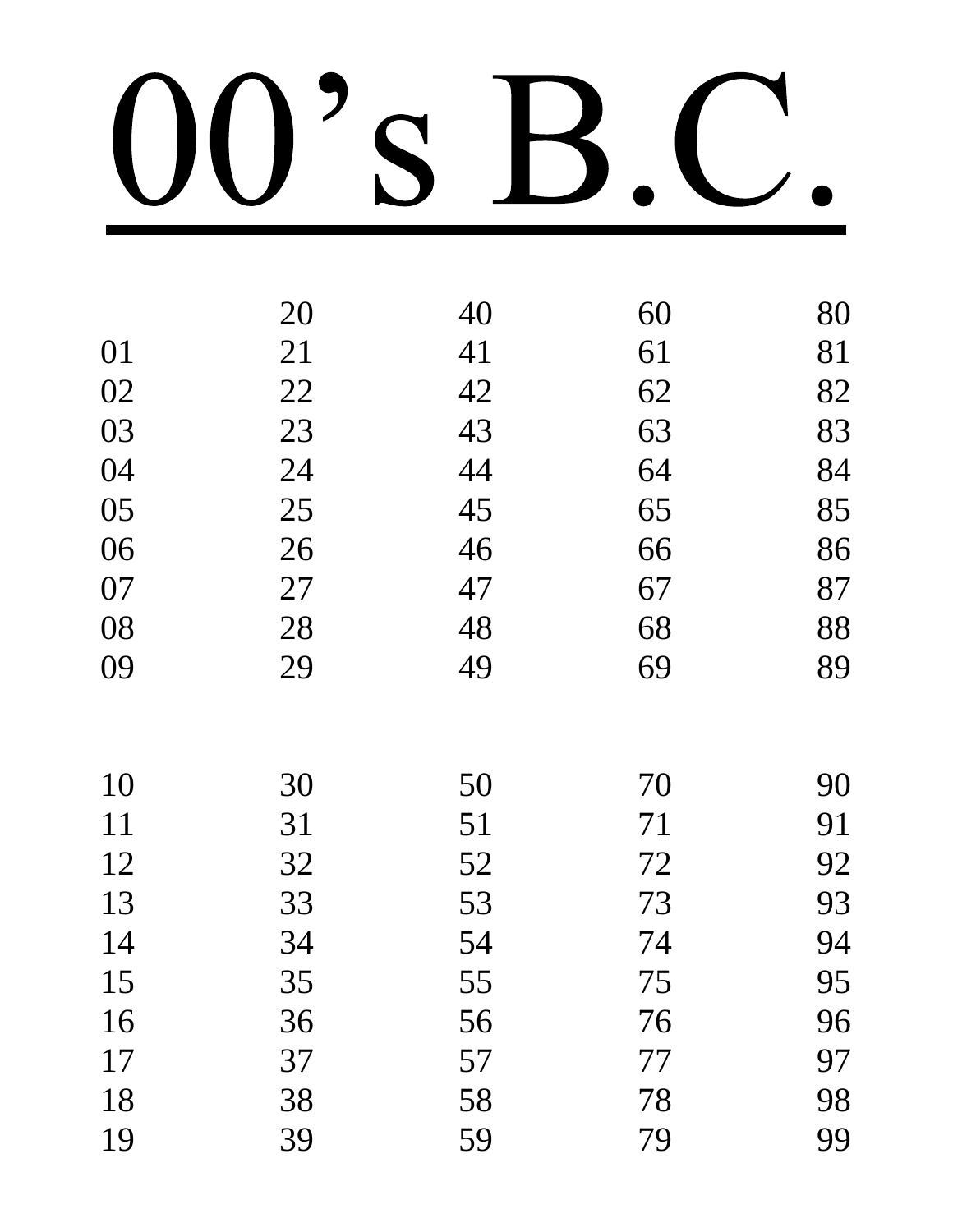| 100 | 120 | 140 | 160 | 180 |
|-----|-----|-----|-----|-----|
| 101 | 121 | 141 | 161 | 181 |
| 102 | 122 | 142 | 162 | 182 |
| 103 | 123 | 143 | 163 | 183 |
| 104 | 124 | 144 | 164 | 184 |
| 105 | 125 | 145 | 165 | 185 |
| 106 | 126 | 146 | 166 | 186 |
| 107 | 127 | 147 | 167 | 187 |
| 108 | 128 | 148 | 168 | 188 |
| 109 | 129 | 149 | 169 | 189 |
|     |     |     |     |     |
|     |     |     |     |     |
| 110 | 130 | 150 | 170 | 190 |
| 111 | 131 | 151 | 171 | 191 |
| 112 | 132 | 152 | 172 | 192 |
| 113 | 133 | 153 | 173 | 193 |
| 114 | 134 | 154 | 174 | 194 |
| 115 | 135 | 155 | 175 | 195 |
| 116 | 136 | 156 | 176 | 196 |
| 117 | 137 | 157 | 177 | 197 |
| 118 | 138 | 158 | 178 | 198 |
| 119 | 139 | 159 | 179 | 199 |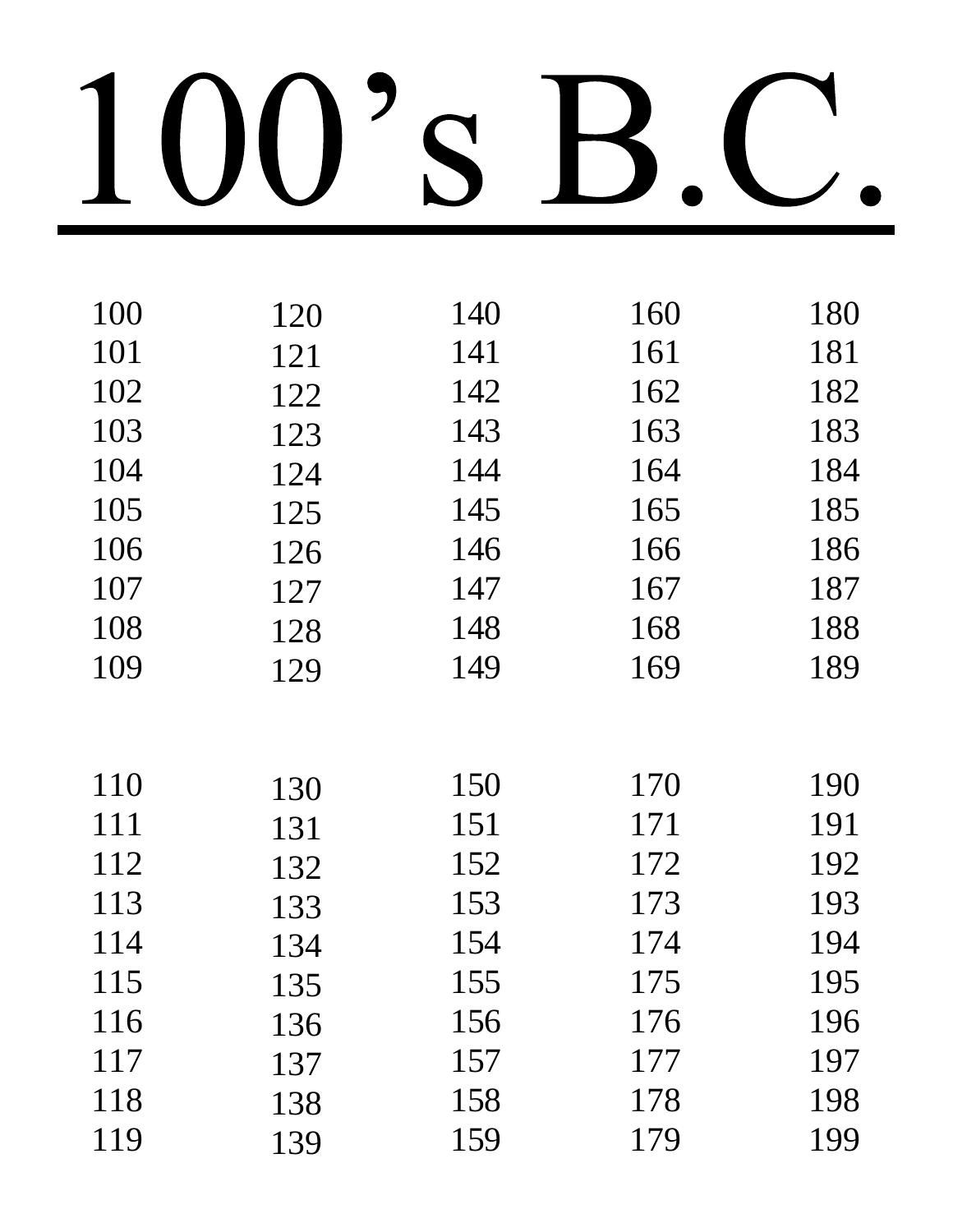| 200 | 220 | 240 | 260 | 280 |
|-----|-----|-----|-----|-----|
| 201 | 221 | 241 | 261 | 281 |
| 202 | 222 | 242 | 262 | 282 |
| 203 | 223 | 243 | 263 | 283 |
| 204 | 224 | 244 | 264 | 284 |
| 205 | 225 | 245 | 265 | 285 |
| 206 | 226 | 246 | 266 | 286 |
| 207 | 227 | 247 | 267 | 287 |
| 208 | 228 | 248 | 268 | 288 |
| 209 | 229 | 249 | 269 | 289 |
|     |     |     |     |     |
|     |     |     |     |     |
| 210 | 230 | 250 | 270 | 290 |
| 211 | 231 | 251 | 271 | 291 |
| 212 | 232 | 252 | 272 | 292 |
| 213 | 233 | 253 | 273 | 293 |
| 214 | 234 | 254 | 274 | 294 |
| 215 | 235 | 255 | 275 | 295 |
| 216 | 236 | 256 | 276 | 296 |
| 217 | 237 | 257 | 277 | 297 |
| 218 | 238 | 258 | 278 | 298 |
| 219 | 239 | 259 | 279 | 299 |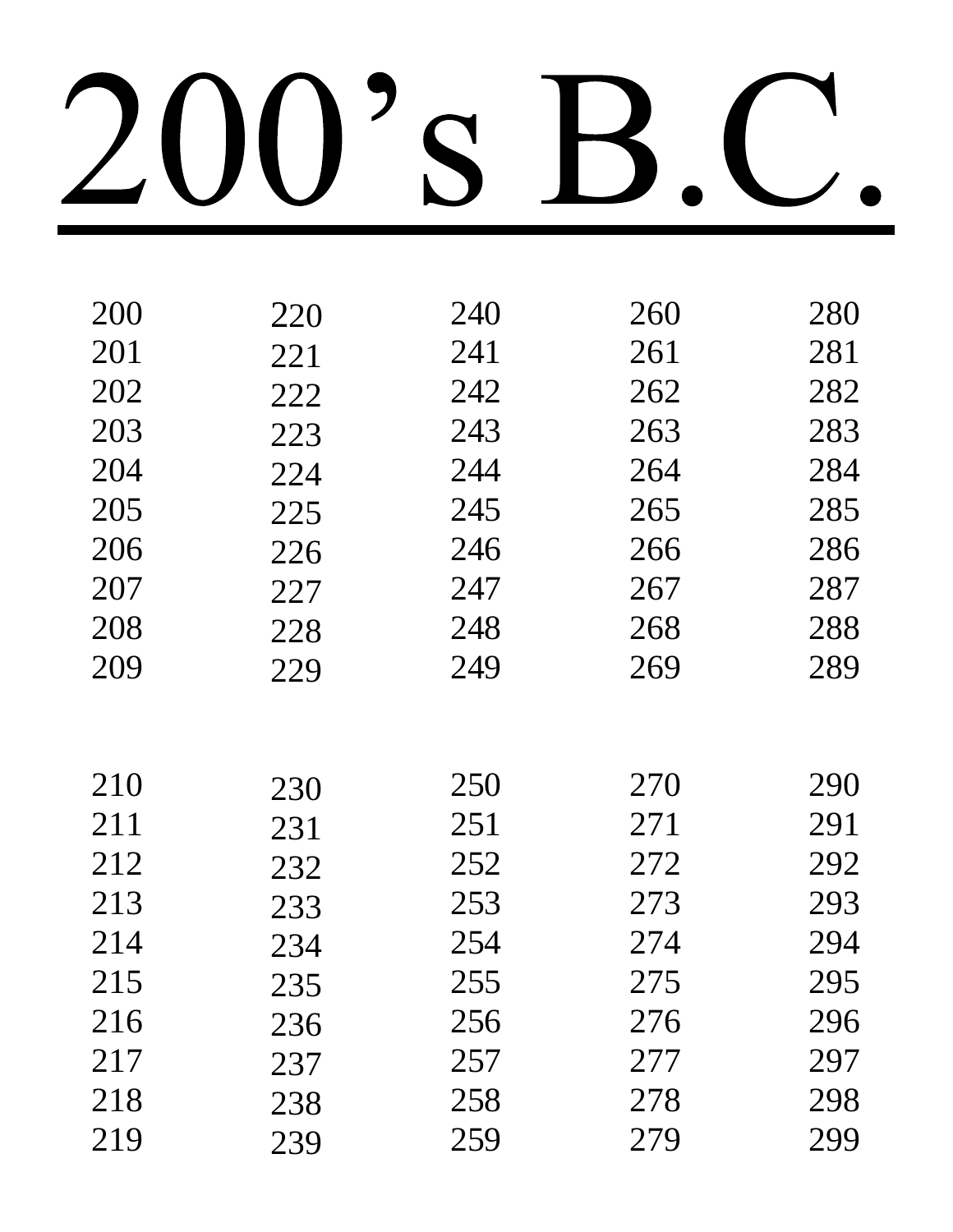| 300 | 320 | 340 | 360 | 380 |
|-----|-----|-----|-----|-----|
| 301 | 321 | 341 | 361 | 381 |
| 302 | 322 | 342 | 362 | 382 |
| 303 | 323 | 343 | 363 | 383 |
| 304 | 324 | 344 | 364 | 384 |
| 305 | 325 | 345 | 365 | 385 |
| 306 | 326 | 346 | 366 | 386 |
| 307 | 327 | 347 | 367 | 387 |
| 308 | 328 | 348 | 368 | 388 |
| 309 | 329 | 349 | 369 | 389 |
|     |     |     |     |     |
|     |     |     |     |     |
| 310 | 330 | 350 | 370 | 390 |
| 311 | 331 | 351 | 371 | 391 |
| 312 | 332 | 352 | 372 | 392 |
| 313 | 333 | 353 | 373 | 393 |
| 314 | 334 | 354 | 374 | 394 |
| 315 | 335 | 355 | 375 | 395 |
| 316 | 336 | 356 | 376 | 396 |
| 317 | 337 | 357 | 377 | 397 |
| 318 | 338 | 358 | 378 | 398 |
| 319 | 339 | 359 | 379 | 399 |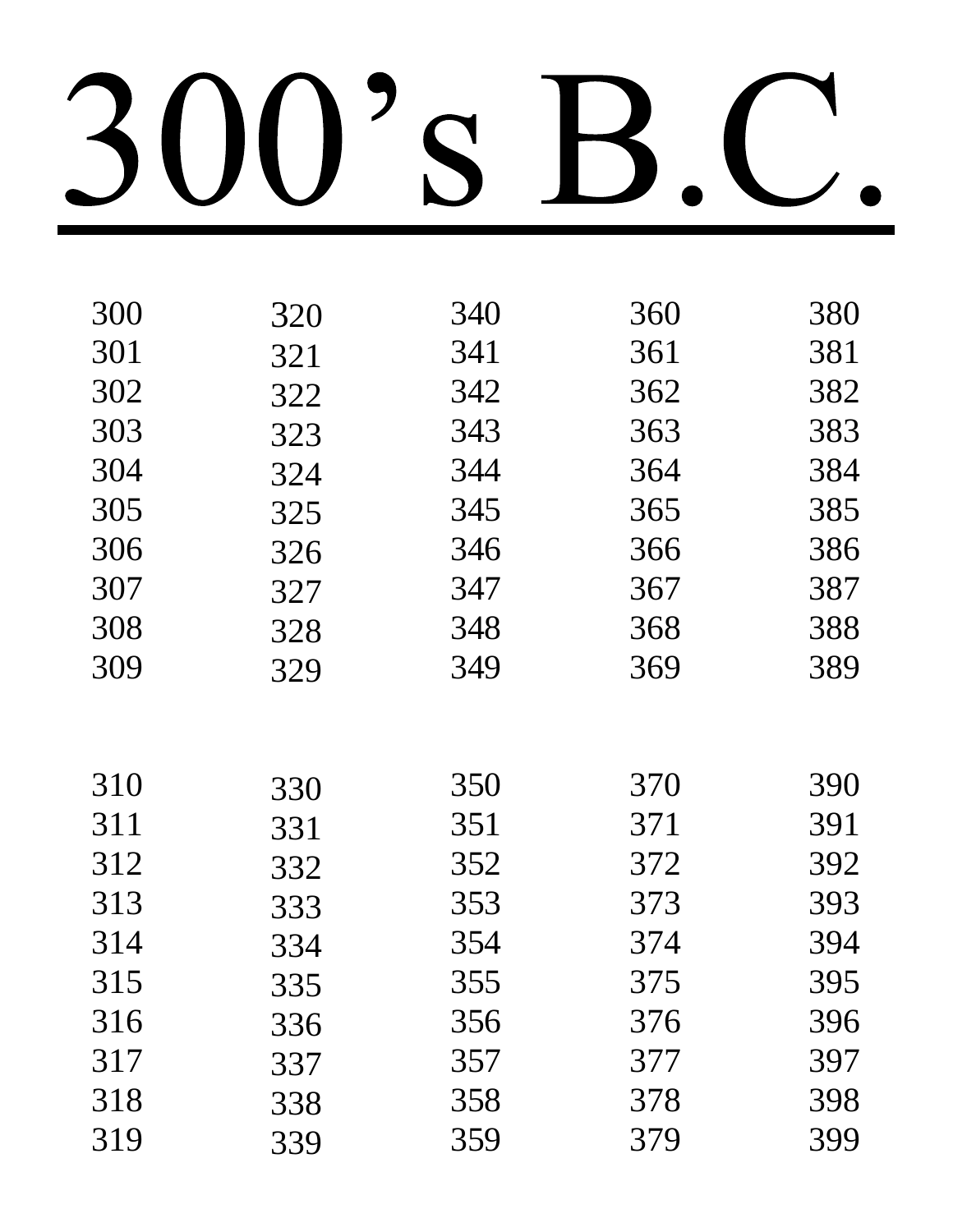| 400 | 420 | 440 | 460 | 480 |
|-----|-----|-----|-----|-----|
| 401 | 421 | 441 | 461 | 481 |
| 402 | 422 | 442 | 462 | 482 |
| 403 | 423 | 443 | 463 | 483 |
| 404 | 424 | 444 | 464 | 484 |
| 405 | 425 | 445 | 465 | 485 |
| 406 | 426 | 446 | 466 | 486 |
| 407 | 427 | 447 | 467 | 487 |
| 408 | 428 | 448 | 468 | 488 |
| 409 | 429 | 449 | 469 | 489 |
|     |     |     |     |     |
|     |     |     |     |     |
| 410 | 430 | 450 | 470 | 490 |
| 411 | 431 | 451 | 471 | 491 |
| 412 | 432 | 452 | 472 | 492 |
| 413 | 433 | 453 | 473 | 493 |
| 414 | 434 | 454 | 474 | 494 |
| 415 | 435 | 455 | 475 | 495 |
| 416 | 436 | 456 | 476 | 496 |
| 417 | 437 | 457 | 477 | 497 |
| 418 | 438 | 458 | 478 | 498 |
| 419 | 439 | 459 | 479 | 499 |
|     |     |     |     |     |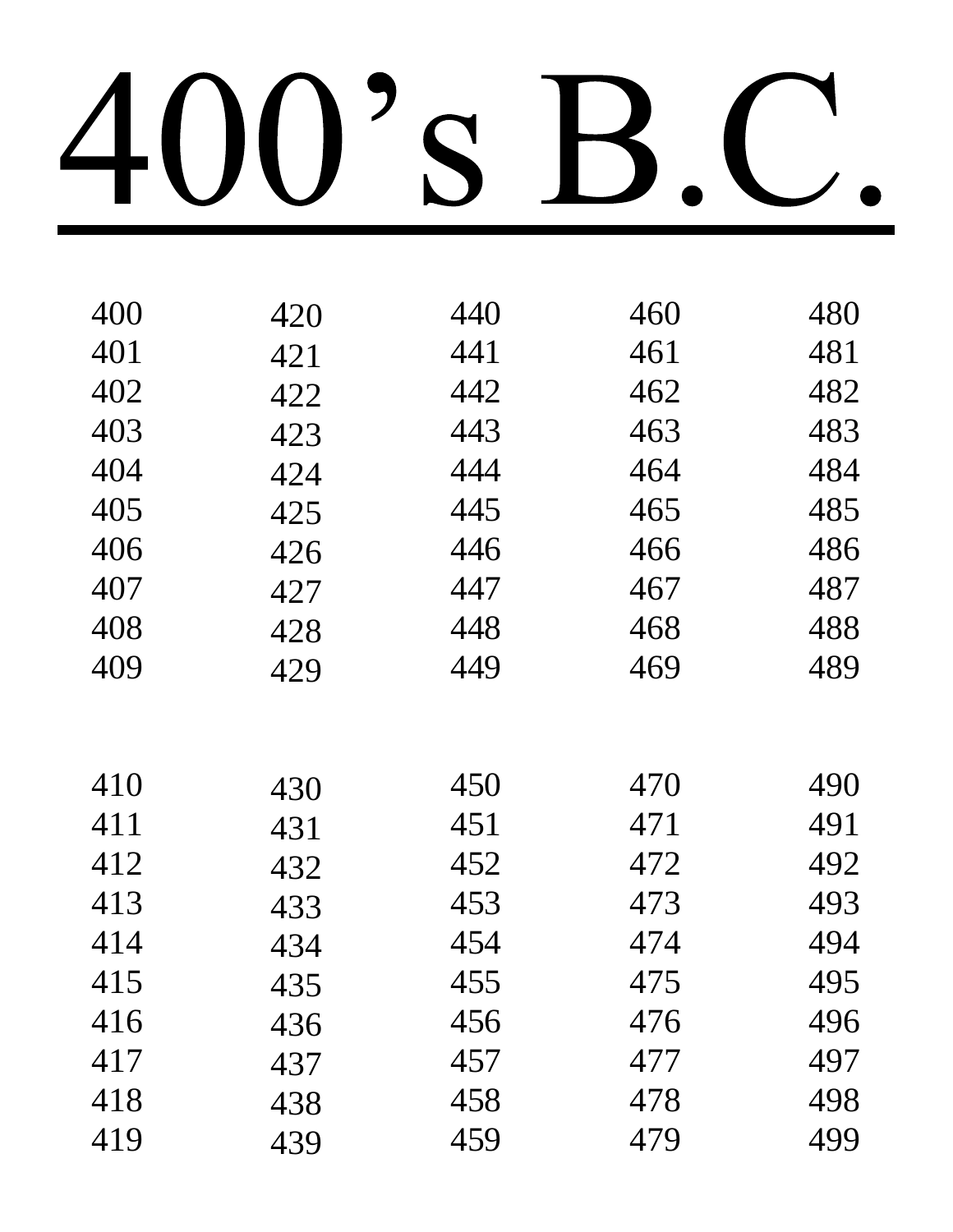| 500 | 520 | 540 | 560 | 580 |
|-----|-----|-----|-----|-----|
| 501 | 521 | 541 | 561 | 581 |
| 502 | 522 | 542 | 562 | 582 |
| 503 | 523 | 543 | 563 | 583 |
| 504 | 524 | 544 | 564 | 584 |
| 505 | 525 | 545 | 565 | 585 |
| 506 | 526 | 546 | 566 | 586 |
| 507 | 527 | 547 | 567 | 587 |
| 508 | 528 | 548 | 568 | 588 |
| 509 | 529 | 549 | 569 | 589 |
|     |     |     |     |     |
|     |     |     |     |     |
| 510 | 530 | 550 | 570 | 590 |
| 511 | 531 | 551 | 571 | 591 |
| 512 | 532 | 552 | 572 | 592 |
| 513 | 533 | 553 | 573 | 593 |
| 514 | 534 | 554 | 574 | 594 |
| 515 | 535 | 555 | 575 | 595 |
| 516 | 536 | 556 | 576 | 596 |
| 517 | 537 | 557 | 577 | 597 |
| 518 | 538 | 558 | 578 | 598 |
| 519 | 539 | 559 | 579 | 599 |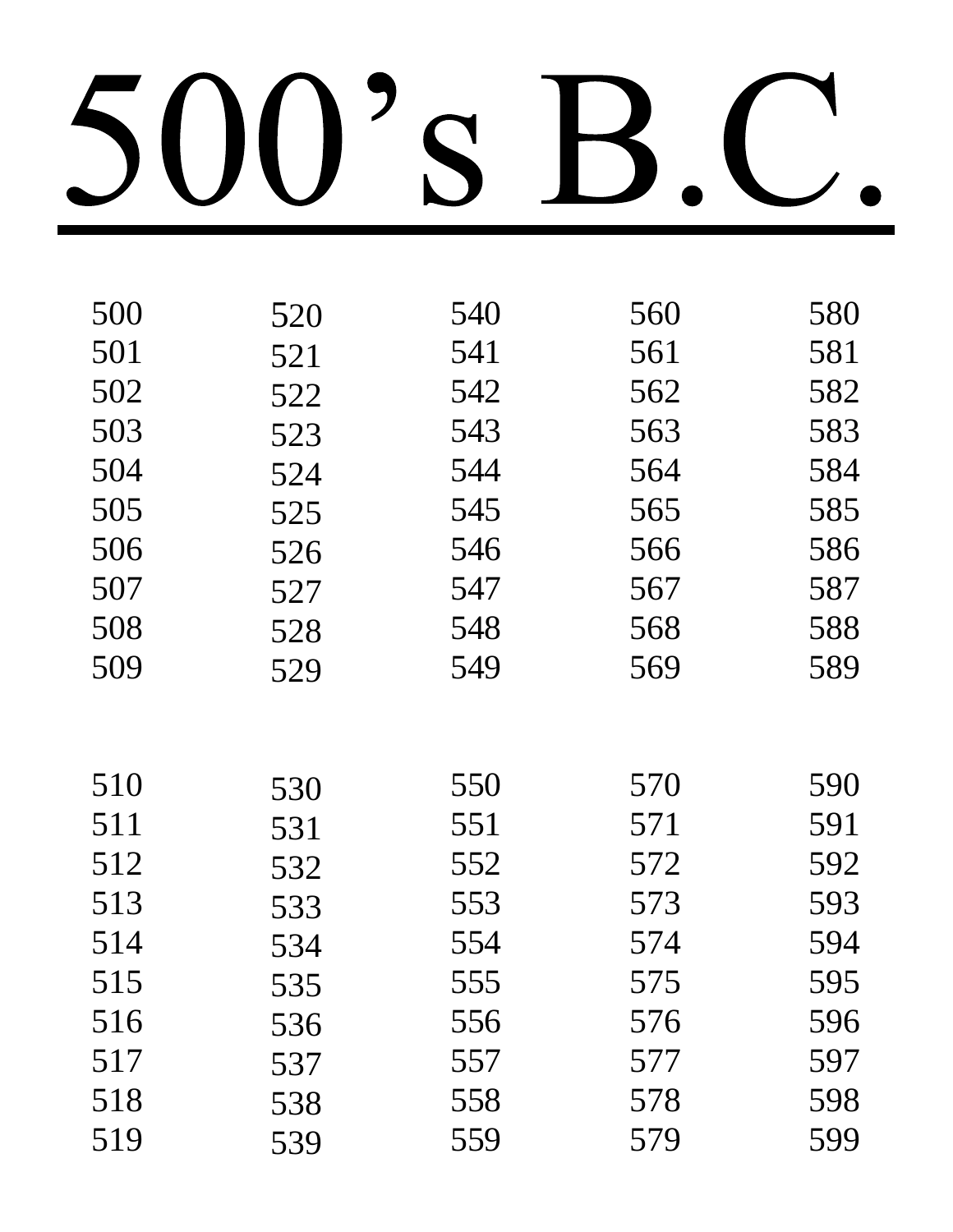| 600 | 620 | 640 | 660 | 680 |
|-----|-----|-----|-----|-----|
| 601 | 621 | 641 | 661 | 681 |
| 602 | 622 | 642 | 662 | 682 |
| 603 | 623 | 643 | 663 | 683 |
| 604 | 624 | 644 | 664 | 684 |
| 605 | 625 | 645 | 665 | 685 |
| 606 | 626 | 646 | 666 | 686 |
| 607 | 627 | 647 | 667 | 687 |
| 608 | 628 | 648 | 668 | 688 |
| 609 | 629 | 649 | 669 | 689 |
|     |     |     |     |     |
|     |     |     |     |     |
| 610 | 630 | 650 | 670 | 690 |
| 611 | 631 | 651 | 671 | 691 |
| 612 | 632 | 652 | 672 | 692 |
| 613 | 633 | 653 | 673 | 693 |
| 614 | 634 | 654 | 674 | 694 |
| 615 | 635 | 655 | 675 | 695 |
| 616 | 636 | 656 | 676 | 696 |
| 617 | 637 | 657 | 677 | 697 |
| 618 | 638 | 658 | 678 | 698 |
| 619 | 639 | 659 | 679 | 699 |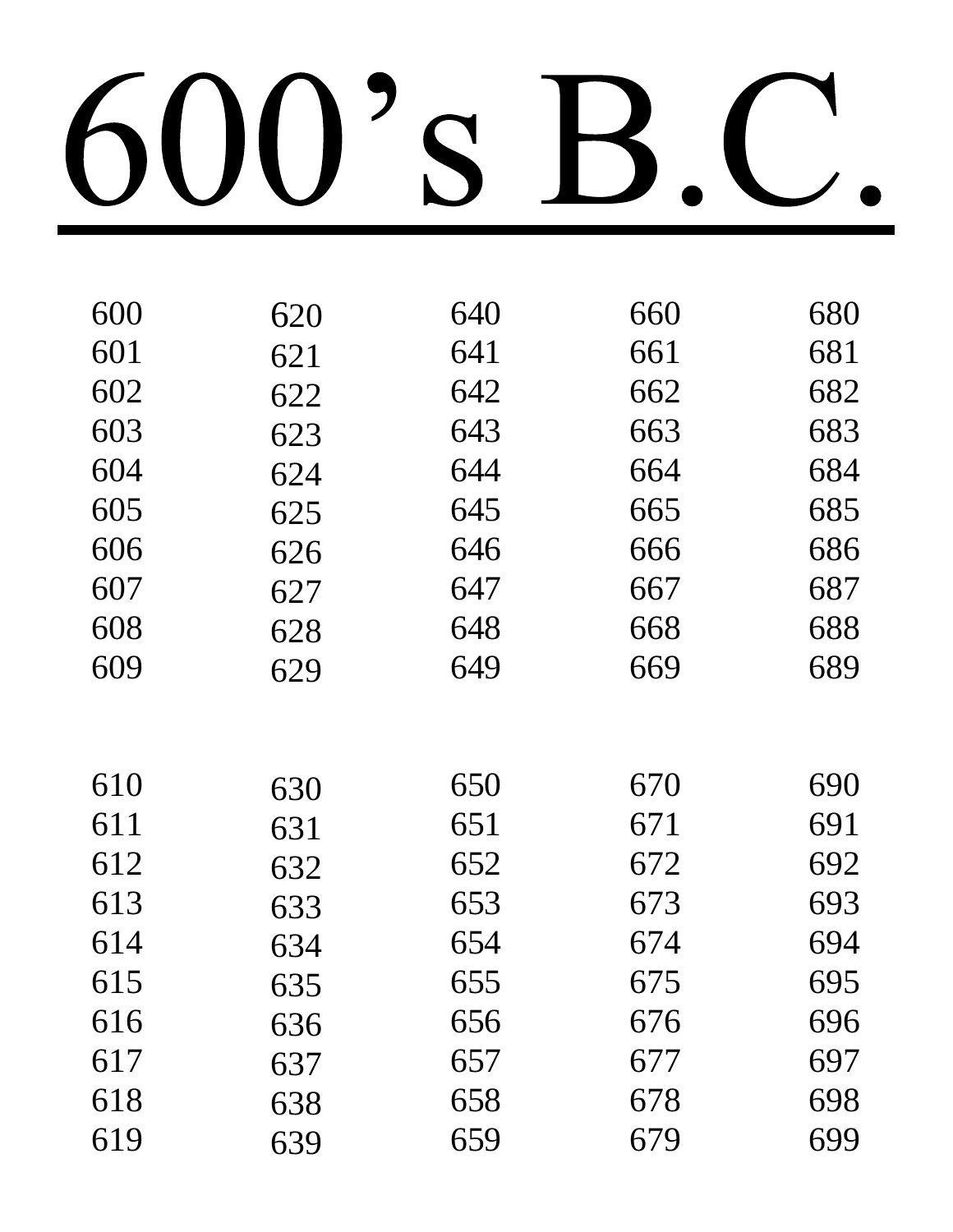| 700 | 720 | 740 | 760 | 780 |
|-----|-----|-----|-----|-----|
| 701 | 721 | 741 | 761 | 781 |
| 702 | 722 | 742 | 762 | 782 |
| 703 | 723 | 743 | 763 | 783 |
| 704 | 724 | 744 | 764 | 784 |
| 705 | 725 | 745 | 765 | 785 |
| 706 | 726 | 746 | 766 | 786 |
| 707 | 727 | 747 | 767 | 787 |
| 708 | 728 | 748 | 768 | 788 |
| 709 | 729 | 749 | 769 | 789 |
|     |     |     |     |     |
|     |     |     |     |     |
| 710 | 730 | 750 | 770 | 790 |
| 711 | 731 | 751 | 771 | 791 |
| 712 | 732 | 752 | 772 | 792 |
| 713 | 733 | 753 | 773 | 793 |
| 714 | 734 | 754 | 774 | 794 |
| 715 | 735 | 755 | 775 | 795 |
| 716 | 736 | 756 | 776 | 796 |
| 717 | 737 | 757 | 777 | 797 |
| 718 | 738 | 758 | 778 | 798 |
| 719 | 739 | 759 | 779 | 799 |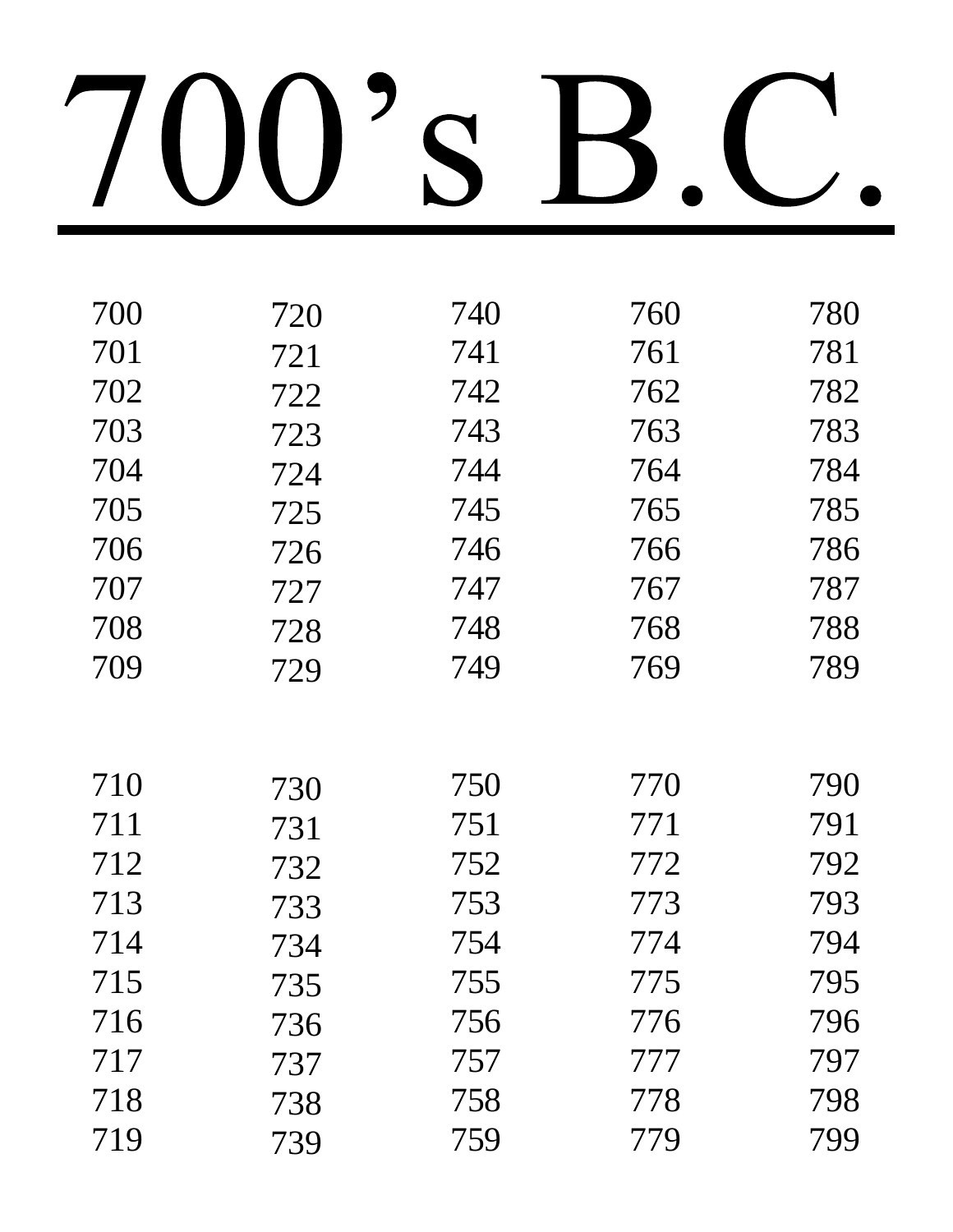| 800 | 820 | 840 | 860 | 880 |
|-----|-----|-----|-----|-----|
| 801 | 821 | 841 | 861 | 881 |
| 802 | 822 | 842 | 862 | 882 |
| 803 | 823 | 843 | 863 | 883 |
| 804 | 824 | 844 | 864 | 884 |
| 805 | 825 | 845 | 865 | 885 |
| 806 | 826 | 846 | 866 | 886 |
| 807 | 827 | 847 | 867 | 887 |
| 808 | 828 | 848 | 868 | 888 |
| 809 | 829 | 849 | 869 | 889 |
|     |     |     |     |     |
|     |     |     |     |     |
| 810 | 830 | 850 | 870 | 890 |
| 811 | 831 | 851 | 871 | 891 |
| 812 | 832 | 852 | 872 | 892 |
| 813 | 833 | 853 | 873 | 893 |
| 814 | 834 | 854 | 874 | 894 |
| 815 | 835 | 855 | 875 | 895 |
| 816 | 836 | 856 | 876 | 896 |
| 817 | 837 | 857 | 877 | 897 |
| 818 | 838 | 858 | 878 | 898 |
| 819 | 839 | 859 | 879 | 899 |
|     |     |     |     |     |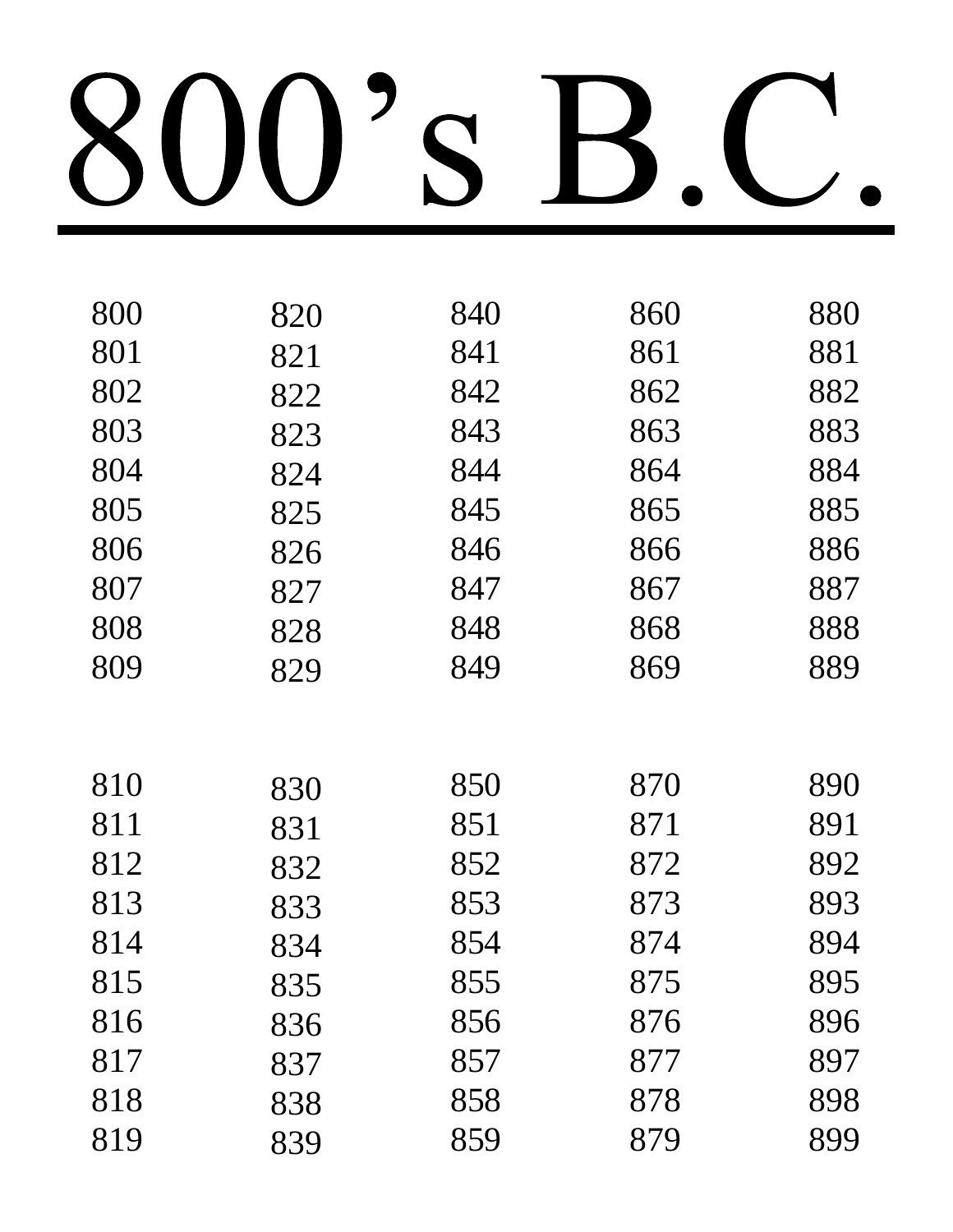| 920 | 940 | 960 | 980 |
|-----|-----|-----|-----|
| 921 | 941 | 961 | 981 |
| 922 | 942 | 962 | 982 |
| 923 | 943 | 963 | 983 |
| 924 | 944 | 964 | 984 |
| 925 | 945 | 965 | 985 |
| 926 | 946 | 966 | 986 |
| 927 | 947 | 967 | 987 |
| 928 | 948 | 968 | 988 |
| 929 | 949 | 969 | 989 |
|     |     |     |     |
|     |     |     |     |
| 930 | 950 | 970 | 990 |
| 931 | 951 | 971 | 991 |
| 932 | 952 | 972 | 992 |
| 933 | 953 | 973 | 993 |
| 934 | 954 | 974 | 994 |
| 935 | 955 | 975 | 995 |
| 936 | 956 | 976 | 996 |
| 937 | 957 | 977 | 997 |
| 938 | 958 | 978 | 998 |
| 939 | 959 | 979 | 999 |
|     |     |     |     |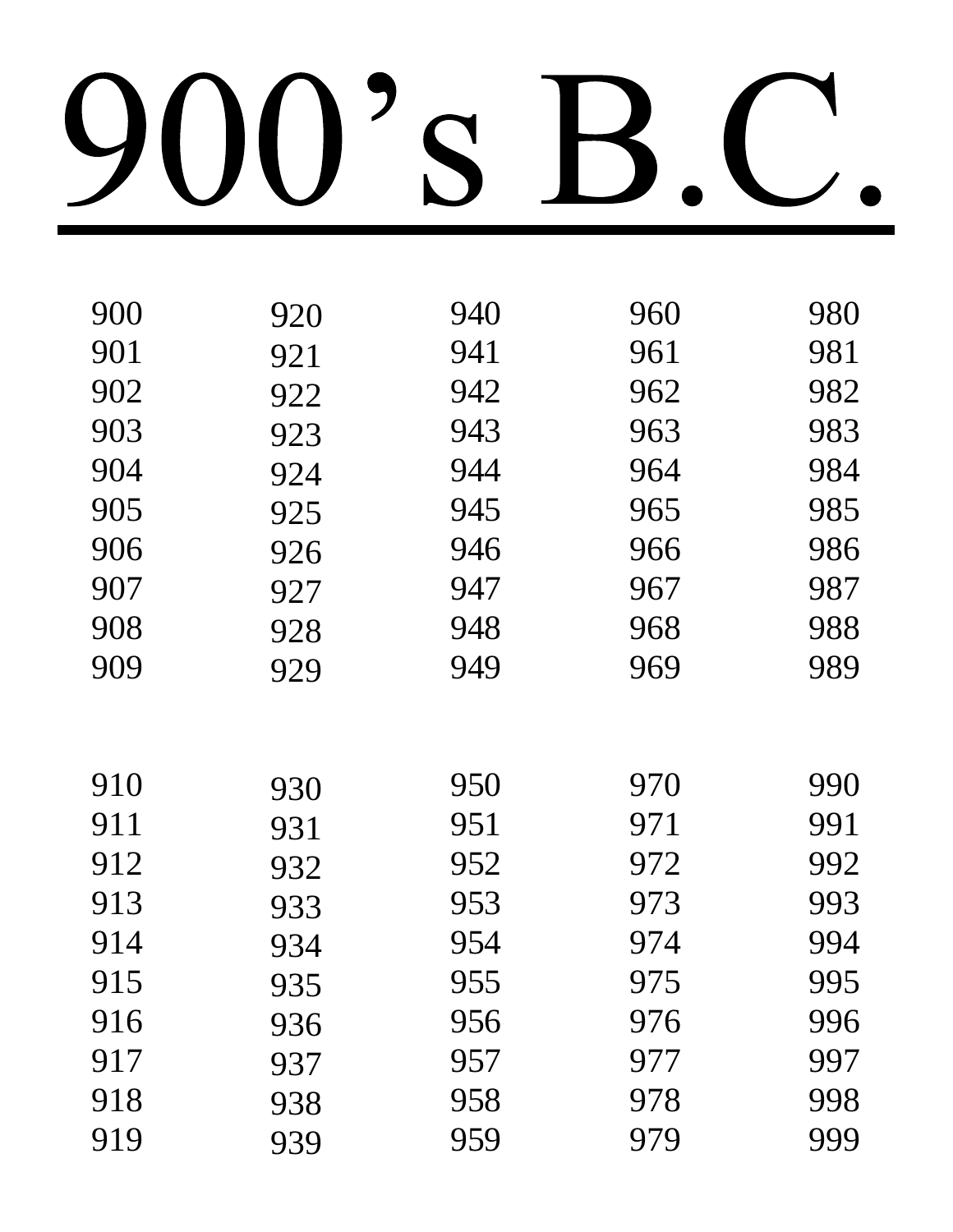| 1000 | 1020 | 1040 | 1060 | 1080 |
|------|------|------|------|------|
| 1001 | 1021 | 1041 | 1061 | 1081 |
| 1002 | 1022 | 1042 | 1062 | 1082 |
| 1003 | 1023 | 1043 | 1063 | 1083 |
| 1004 | 1024 | 1044 | 1064 | 1084 |
| 1005 | 1025 | 1045 | 1065 | 1085 |
| 1006 | 1026 | 1046 | 1066 | 1086 |
| 1007 | 1027 | 1047 | 1067 | 1087 |
| 1008 | 1028 | 1048 | 1068 | 1088 |
| 1009 | 1029 | 1049 | 1069 | 1089 |
|      |      |      |      |      |
|      |      |      |      |      |
| 1010 | 1030 | 1050 | 1070 | 1090 |
| 1011 | 1031 | 1051 | 1071 | 1091 |
| 1012 | 1032 | 1052 | 1072 | 1092 |
| 1013 | 1033 | 1053 | 1073 | 1093 |
| 1014 | 1034 | 1054 | 1074 | 1094 |
| 1015 | 1035 | 1055 | 1075 | 1095 |
| 1016 | 1036 | 1056 | 1076 | 1096 |
| 1017 | 1037 | 1057 | 1077 | 1097 |
| 1018 | 1038 | 1058 | 1078 | 1098 |
| 1019 | 1039 | 1059 | 1079 | 1099 |
|      |      |      |      |      |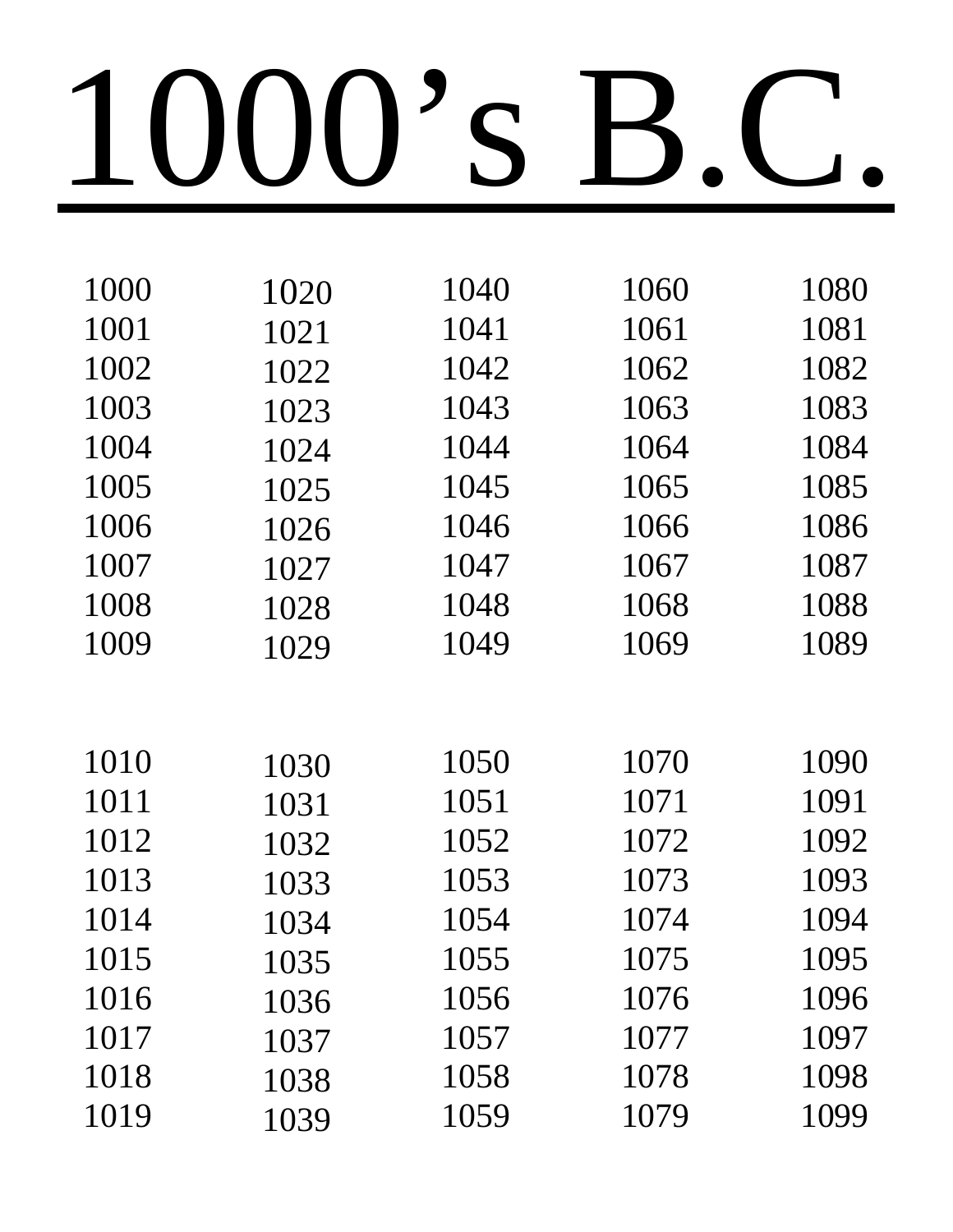| 1100 | 1120 | 1140 | 1160 | 1180 |
|------|------|------|------|------|
| 1101 | 1121 | 1141 | 1161 | 1181 |
| 1102 | 1122 | 1142 | 1162 | 1182 |
| 1103 | 1123 | 1143 | 1163 | 1183 |
| 1104 | 1124 | 1144 | 1164 | 1184 |
| 1105 | 1125 | 1145 | 1165 | 1185 |
| 1106 | 1126 | 1146 | 1166 | 1186 |
| 1107 | 1127 | 1147 | 1167 | 1187 |
| 1108 | 1128 | 1148 | 1168 | 1188 |
| 1109 | 1129 | 1149 | 1169 | 1189 |
|      |      |      |      |      |
|      |      |      |      |      |
| 1110 | 1130 | 1150 | 1170 | 1190 |
| 1111 | 1131 | 1151 | 1171 | 1191 |
| 1112 | 1132 | 1152 | 1172 | 1192 |
| 1113 | 1133 | 1153 | 1173 | 1193 |
| 1114 | 1134 | 1154 | 1174 | 1194 |
| 1115 | 1135 | 1155 | 1175 | 1195 |
| 1116 | 1136 | 1156 | 1176 | 1196 |
| 1117 | 1137 | 1157 | 1177 | 1197 |
| 1118 | 1138 | 1158 | 1178 | 1198 |
| 1119 | 1139 | 1159 | 1179 | 1199 |
|      |      |      |      |      |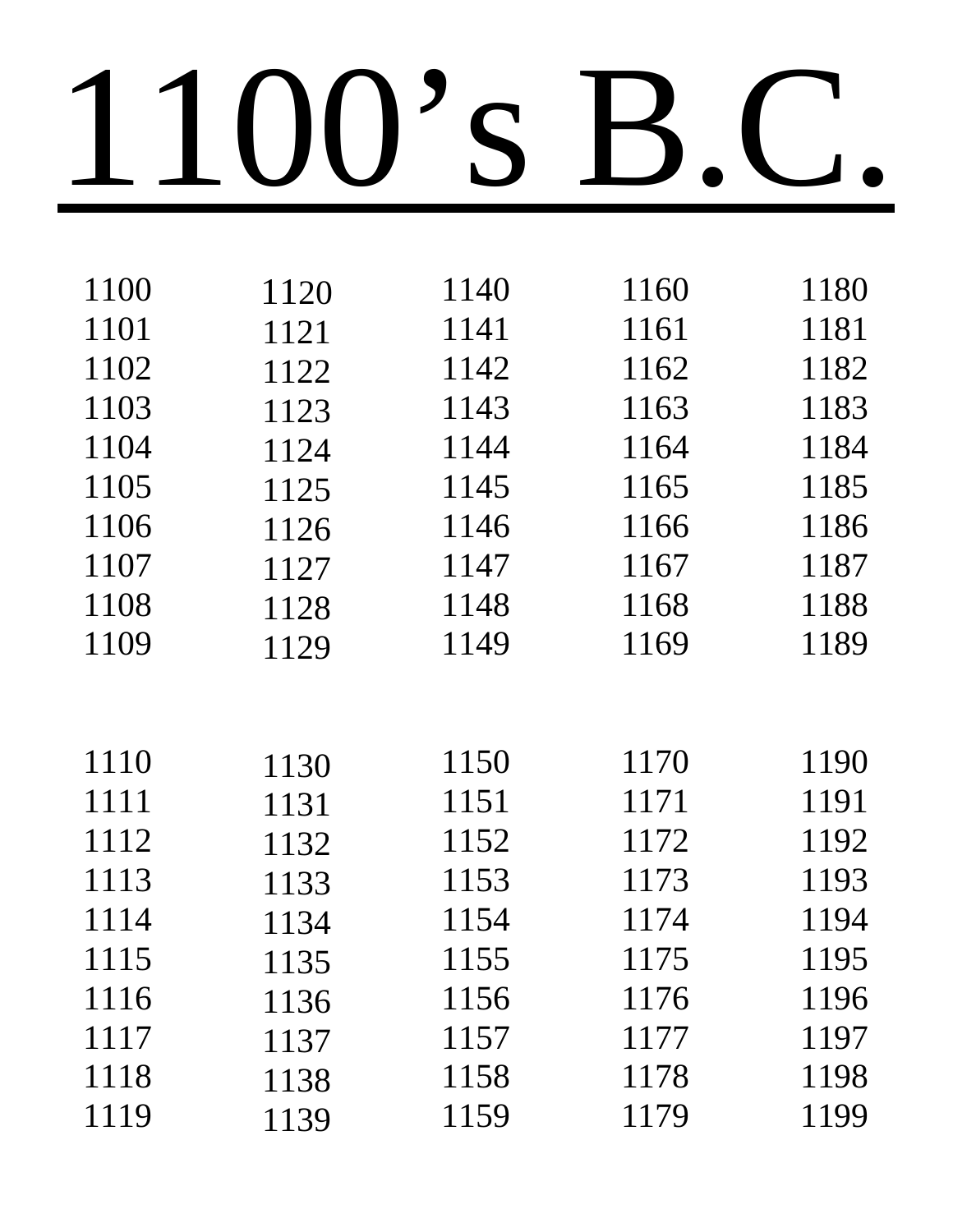| 1200 | 1220 | 1240 | 1260 | 1280 |
|------|------|------|------|------|
| 1201 | 1221 | 1241 | 1261 | 1281 |
| 1202 | 1222 | 1242 | 1262 | 1282 |
| 1203 | 1223 | 1243 | 1263 | 1283 |
| 1204 | 1224 | 1244 | 1264 | 1284 |
| 1205 | 1225 | 1245 | 1265 | 1285 |
| 1206 | 1226 | 1246 | 1266 | 1286 |
| 1207 | 1227 | 1247 | 1267 | 1287 |
| 1208 | 1228 | 1248 | 1268 | 1288 |
| 1209 | 1229 | 1249 | 1269 | 1289 |
|      |      |      |      |      |
|      |      |      |      |      |
| 1210 | 1230 | 1250 | 1270 | 1290 |
| 1211 | 1231 | 1251 | 1271 | 1291 |
| 1212 | 1232 | 1252 | 1272 | 1292 |
| 1213 | 1233 | 1253 | 1273 | 1293 |
| 1214 | 1234 | 1254 | 1274 | 1294 |
| 1215 | 1235 | 1255 | 1275 | 1295 |
| 1216 | 1236 | 1256 | 1276 | 1296 |
| 1217 | 1237 | 1257 | 1277 | 1297 |
| 1218 | 1238 | 1258 | 1278 | 1298 |
| 1219 | 1239 | 1259 | 1279 | 1299 |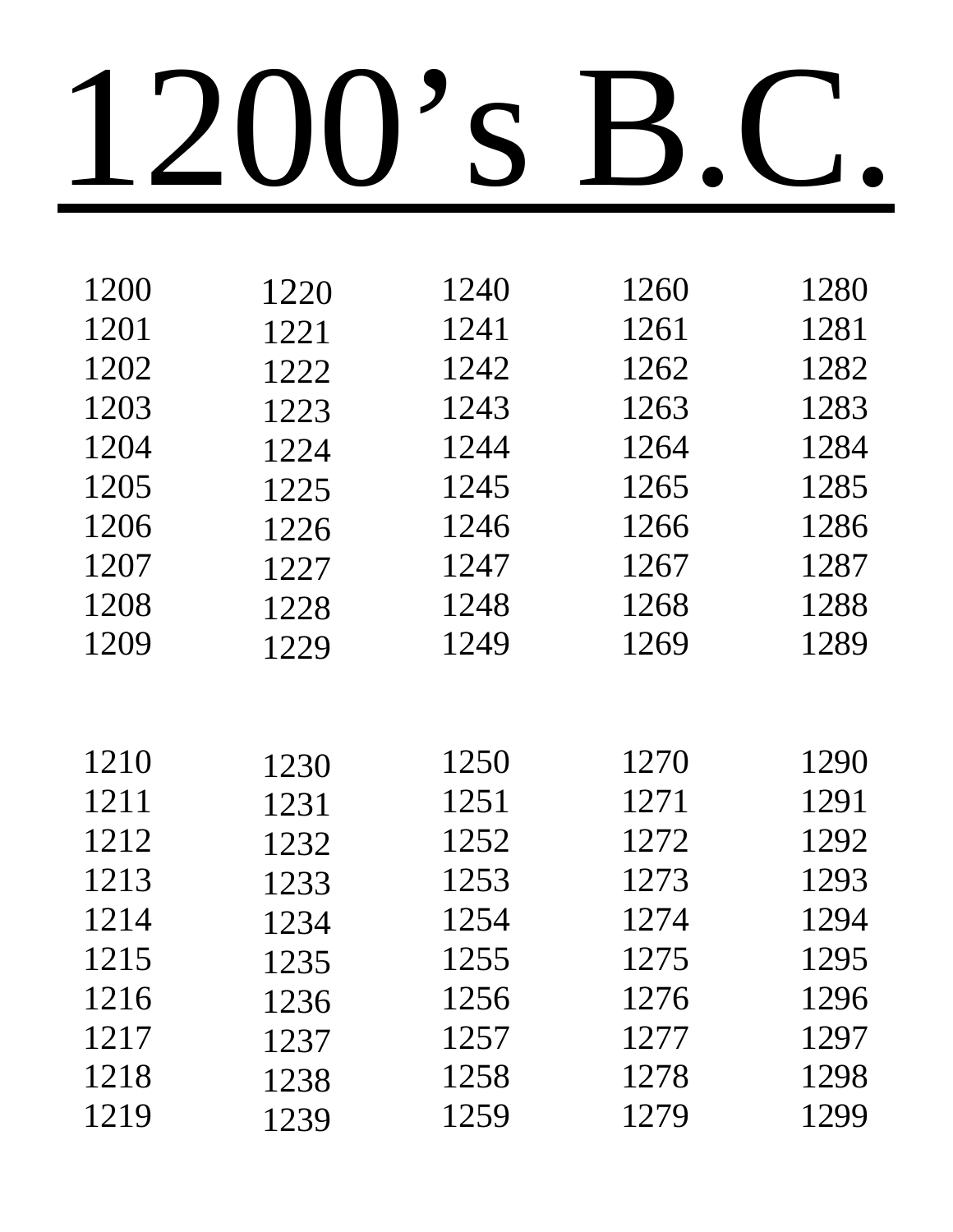| 1300 | 1320 | 1340 | 1360 | 1380 |
|------|------|------|------|------|
| 1301 | 1321 | 1341 | 1361 | 1381 |
| 1302 | 1322 | 1342 | 1362 | 1382 |
| 1303 | 1323 | 1343 | 1363 | 1383 |
| 1304 | 1324 | 1344 | 1364 | 1384 |
| 1305 | 1325 | 1345 | 1365 | 1385 |
| 1306 | 1326 | 1346 | 1366 | 1386 |
| 1307 | 1327 | 1347 | 1367 | 1387 |
| 1308 | 1328 | 1348 | 1368 | 1388 |
| 1309 | 1329 | 1349 | 1369 | 1389 |
|      |      |      |      |      |
|      |      |      |      |      |
| 1310 | 1330 | 1350 | 1370 | 1390 |
| 1311 | 1331 | 1351 | 1371 | 1391 |
| 1312 | 1332 | 1352 | 1372 | 1392 |
| 1313 | 1333 | 1353 | 1373 | 1393 |
| 1314 | 1334 | 1354 | 1374 | 1394 |
| 1315 | 1335 | 1355 | 1375 | 1395 |
| 1316 | 1336 | 1356 | 1376 | 1396 |
| 1317 | 1337 | 1357 | 1377 | 1397 |
| 1318 | 1338 | 1358 | 1378 | 1398 |
| 1319 | 1339 | 1359 | 1379 | 1399 |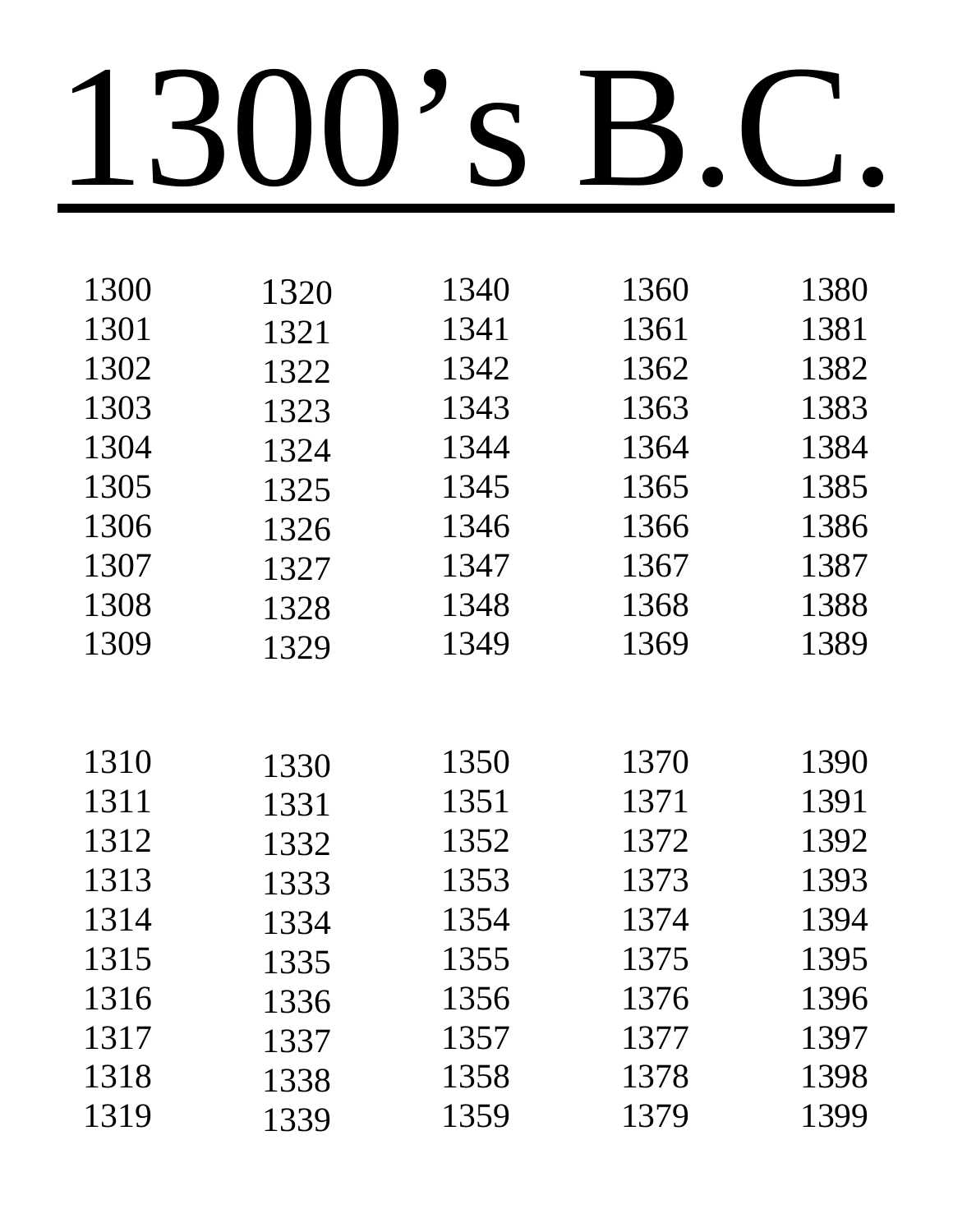| 1400 | 1420 | 1440 | 1460 | 1480 |
|------|------|------|------|------|
| 1401 | 1421 | 1441 | 1461 | 1481 |
| 1402 | 1422 | 1442 | 1462 | 1482 |
| 1403 | 1423 | 1443 | 1463 | 1483 |
| 1404 | 1424 | 1444 | 1464 | 1484 |
| 1405 | 1425 | 1445 | 1465 | 1485 |
| 1406 | 1426 | 1446 | 1466 | 1486 |
| 1407 | 1427 | 1447 | 1467 | 1487 |
| 1408 | 1428 | 1448 | 1468 | 1488 |
| 1409 | 1429 | 1449 | 1469 | 1489 |
|      |      |      |      |      |
|      |      |      |      |      |
| 1410 | 1430 | 1450 | 1470 | 1490 |
| 1411 | 1431 | 1451 | 1471 | 1491 |
| 1412 | 1432 | 1452 | 1472 | 1492 |
| 1413 | 1433 | 1453 | 1473 | 1493 |
| 1414 | 1434 | 1454 | 1474 | 1494 |
| 1415 | 1435 | 1455 | 1475 | 1495 |
| 1416 | 1436 | 1456 | 1476 | 1496 |
| 1417 | 1437 | 1457 | 1477 | 1497 |
| 1418 | 1438 | 1458 | 1478 | 1498 |
| 1419 | 1439 | 1459 | 1479 | 1499 |
|      |      |      |      |      |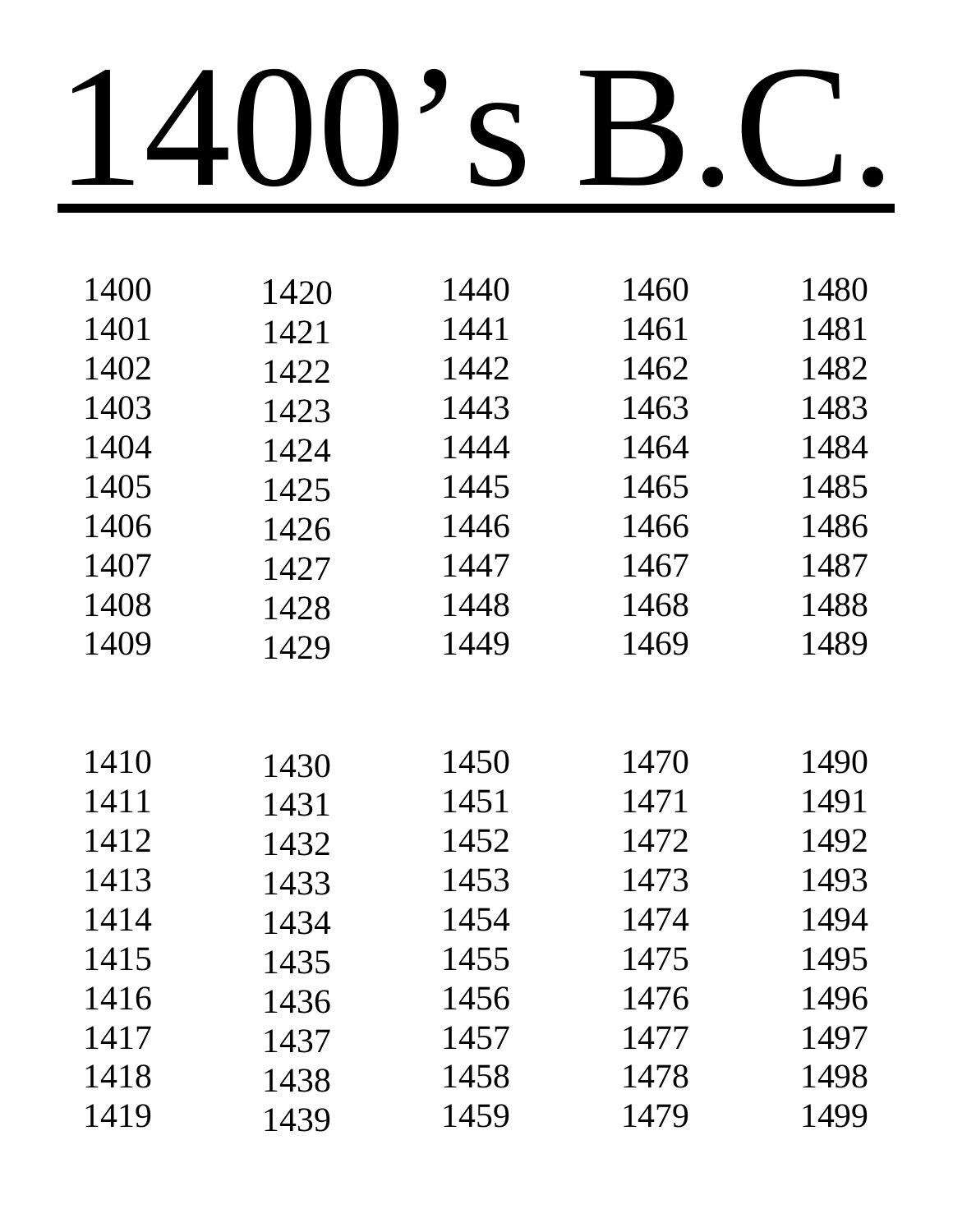| 1500 | 1520 | 1540 | 1560 | 1580 |
|------|------|------|------|------|
| 1501 | 1521 | 1541 | 1561 | 1581 |
| 1502 | 1522 | 1542 | 1562 | 1582 |
| 1503 | 1523 | 1543 | 1563 | 1583 |
| 1504 | 1524 | 1544 | 1564 | 1584 |
| 1505 | 1525 | 1545 | 1565 | 1585 |
| 1506 | 1526 | 1546 | 1566 | 1586 |
| 1507 | 1527 | 1547 | 1567 | 1587 |
| 1508 | 1528 | 1548 | 1568 | 1588 |
| 1509 | 1529 | 1549 | 1569 | 1589 |
|      |      |      |      |      |
|      |      |      |      |      |
| 1510 | 1530 | 1550 | 1570 | 1590 |
| 1511 | 1531 | 1551 | 1571 | 1591 |
| 1512 | 1532 | 1552 | 1572 | 1592 |
| 1513 | 1533 | 1553 | 1573 | 1593 |
| 1514 | 1534 | 1554 | 1574 | 1594 |
| 1515 | 1535 | 1555 | 1575 | 1595 |
| 1516 | 1536 | 1556 | 1576 | 1596 |
| 1517 | 1537 | 1557 | 1577 | 1597 |
| 1518 | 1538 | 1558 | 1578 | 1598 |
| 1519 | 1539 | 1559 | 1579 | 1599 |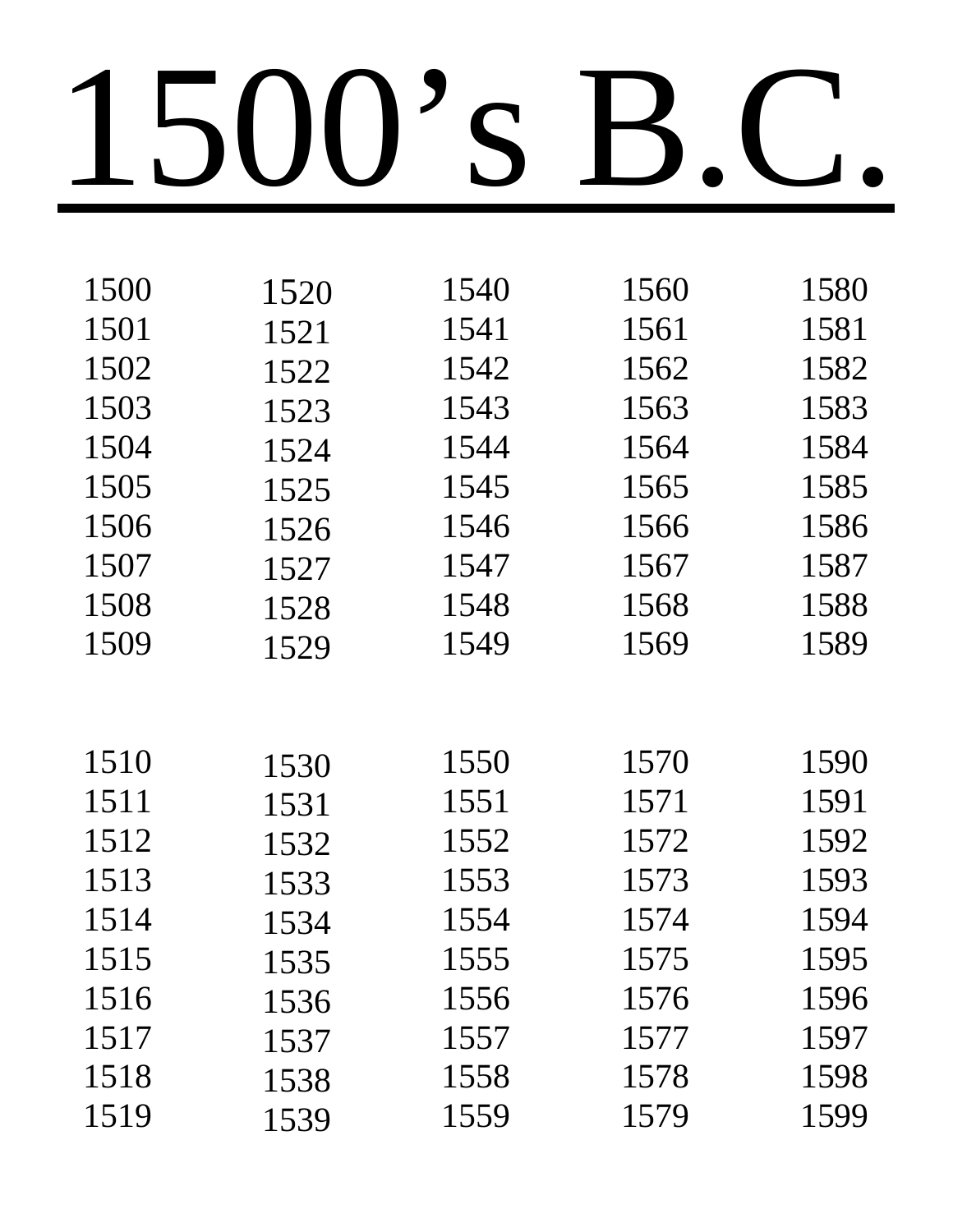| 1600 | 1620 | 1640 | 1660 | 1680 |
|------|------|------|------|------|
| 1601 | 1621 | 1641 | 1661 | 1681 |
| 1602 | 1622 | 1642 | 1662 | 1682 |
| 1603 | 1623 | 1643 | 1663 | 1683 |
| 1604 | 1624 | 1644 | 1664 | 1684 |
| 1605 | 1625 | 1645 | 1665 | 1685 |
| 1606 | 1626 | 1646 | 1666 | 1686 |
| 1607 | 1627 | 1647 | 1667 | 1687 |
| 1608 | 1628 | 1648 | 1668 | 1688 |
| 1609 | 1629 | 1649 | 1669 | 1689 |
|      |      |      |      |      |
|      |      |      |      |      |
| 1610 | 1630 | 1650 | 1670 | 1690 |
| 1611 | 1631 | 1651 | 1671 | 1691 |
| 1612 | 1632 | 1652 | 1672 | 1692 |
| 1613 | 1633 | 1653 | 1673 | 1693 |
| 1614 | 1634 | 1654 | 1674 | 1694 |
| 1615 | 1635 | 1655 | 1675 | 1695 |
| 1616 | 1636 | 1656 | 1676 | 1696 |
| 1617 | 1637 | 1657 | 1677 | 1697 |
| 1618 | 1638 | 1658 | 1678 | 1698 |
| 1619 | 1639 | 1659 | 1679 | 1699 |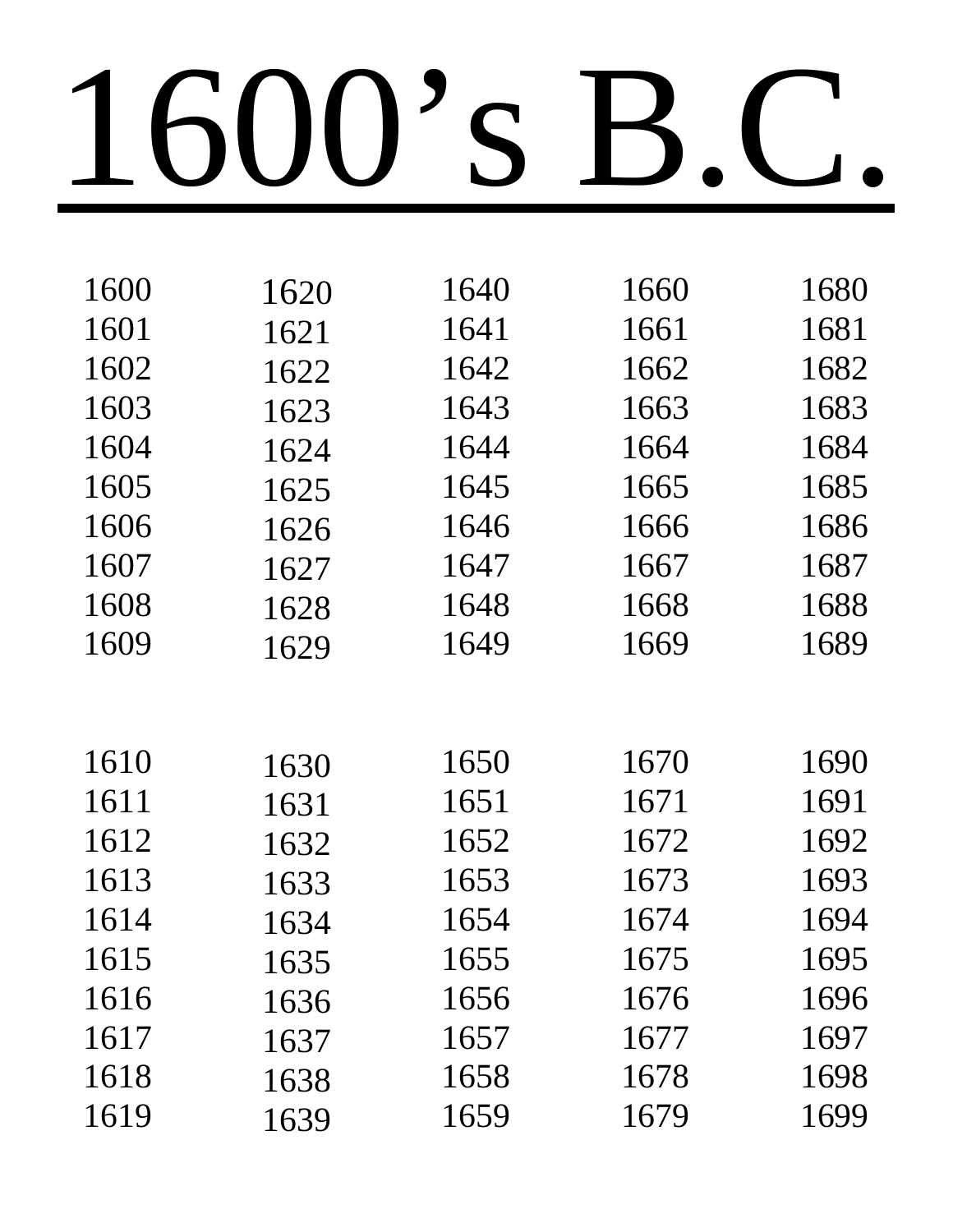| 1700 | 1720 | 1740 | 1760 | 1780 |
|------|------|------|------|------|
| 1701 | 1721 | 1741 | 1761 | 1781 |
| 1702 | 1722 | 1742 | 1762 | 1782 |
| 1703 | 1723 | 1743 | 1763 | 1783 |
| 1704 | 1724 | 1744 | 1764 | 1784 |
| 1705 | 1725 | 1745 | 1765 | 1785 |
| 1706 | 1726 | 1746 | 1766 | 1786 |
| 1707 | 1727 | 1747 | 1767 | 1787 |
| 1708 | 1728 | 1748 | 1768 | 1788 |
| 1709 | 1729 | 1749 | 1769 | 1789 |
|      |      |      |      |      |
|      |      |      |      |      |
| 1710 | 1730 | 1750 | 1770 | 1790 |
| 1711 | 1731 | 1751 | 1771 | 1791 |
| 1712 | 1732 | 1752 | 1772 | 1792 |
| 1713 | 1733 | 1753 | 1773 | 1793 |
| 1714 | 1734 | 1754 | 1774 | 1794 |
| 1715 | 1735 | 1755 | 1775 | 1795 |
| 1716 | 1736 | 1756 | 1776 | 1796 |
| 1717 | 1737 | 1757 | 1777 | 1797 |
| 1718 | 1738 | 1758 | 1778 | 1798 |
| 1719 | 1739 | 1759 | 1779 | 1799 |
|      |      |      |      |      |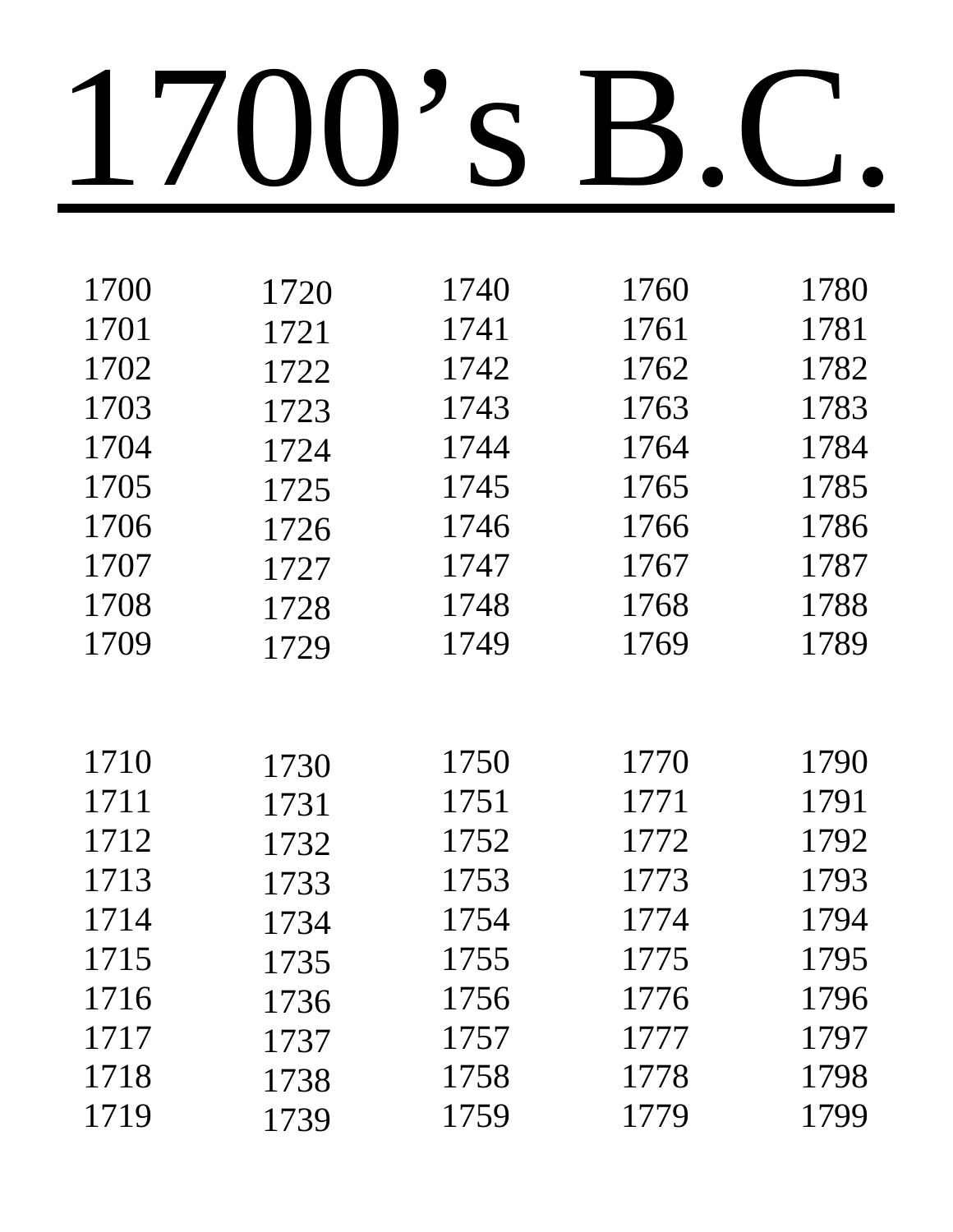| 1800 | 1820 | 1840 | 1860 | 1880 |
|------|------|------|------|------|
| 1801 | 1821 | 1841 | 1861 | 1881 |
| 1802 | 1822 | 1842 | 1862 | 1882 |
| 1803 | 1823 | 1843 | 1863 | 1883 |
| 1804 | 1824 | 1844 | 1864 | 1884 |
| 1805 | 1825 | 1845 | 1865 | 1885 |
| 1806 | 1826 | 1846 | 1866 | 1886 |
| 1807 | 1827 | 1847 | 1867 | 1887 |
| 1808 | 1828 | 1848 | 1868 | 1888 |
| 1809 | 1829 | 1849 | 1869 | 1889 |
|      |      |      |      |      |
|      |      |      |      |      |
| 1810 | 1830 | 1850 | 1870 | 1890 |
| 1811 | 1831 | 1851 | 1871 | 1891 |
| 1812 | 1832 | 1852 | 1872 | 1892 |
| 1813 | 1833 | 1853 | 1873 | 1893 |
| 1814 | 1834 | 1854 | 1874 | 1894 |
| 1815 | 1835 | 1855 | 1875 | 1895 |
| 1816 | 1836 | 1856 | 1876 | 1896 |
| 1817 | 1837 | 1857 | 1877 | 1897 |
| 1818 | 1838 | 1858 | 1878 | 1898 |
| 1819 | 1839 | 1859 | 1879 | 1899 |
|      |      |      |      |      |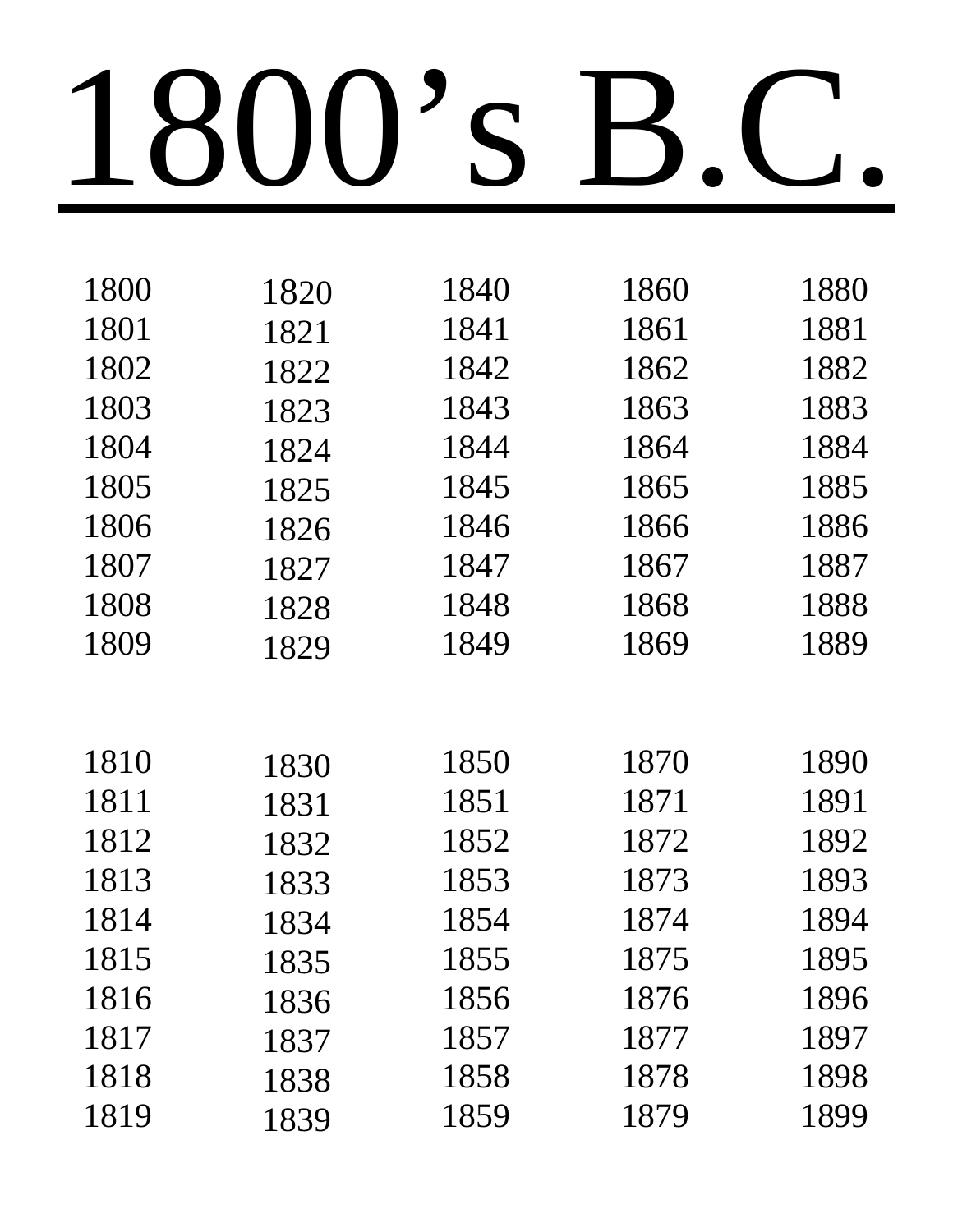| 1900 | 1920 | 1940 | 1960 | 1980 |
|------|------|------|------|------|
| 1901 | 1921 | 1941 | 1961 | 1981 |
| 1902 | 1922 | 1942 | 1962 | 1982 |
| 1903 | 1923 | 1943 | 1963 | 1983 |
| 1904 | 1924 | 1944 | 1964 | 1984 |
| 1905 | 1925 | 1945 | 1965 | 1985 |
| 1906 | 1926 | 1946 | 1966 | 1986 |
| 1907 | 1927 | 1947 | 1967 | 1987 |
| 1908 | 1928 | 1948 | 1968 | 1988 |
| 1909 | 1929 | 1949 | 1969 | 1989 |
|      |      |      |      |      |
|      |      |      |      |      |
| 1910 | 1930 | 1950 | 1970 | 1990 |
| 1911 | 1931 | 1951 | 1971 | 1991 |
| 1912 | 1932 | 1952 | 1972 | 1992 |
| 1913 | 1933 | 1953 | 1973 | 1993 |
| 1914 | 1934 | 1954 | 1974 | 1994 |
| 1915 | 1935 | 1955 | 1975 | 1995 |
| 1916 | 1936 | 1956 | 1976 | 1996 |
| 1917 | 1937 | 1957 | 1977 | 1997 |
| 1918 | 1938 | 1958 | 1978 | 1998 |
| 1919 | 1939 | 1959 | 1979 | 1999 |
|      |      |      |      |      |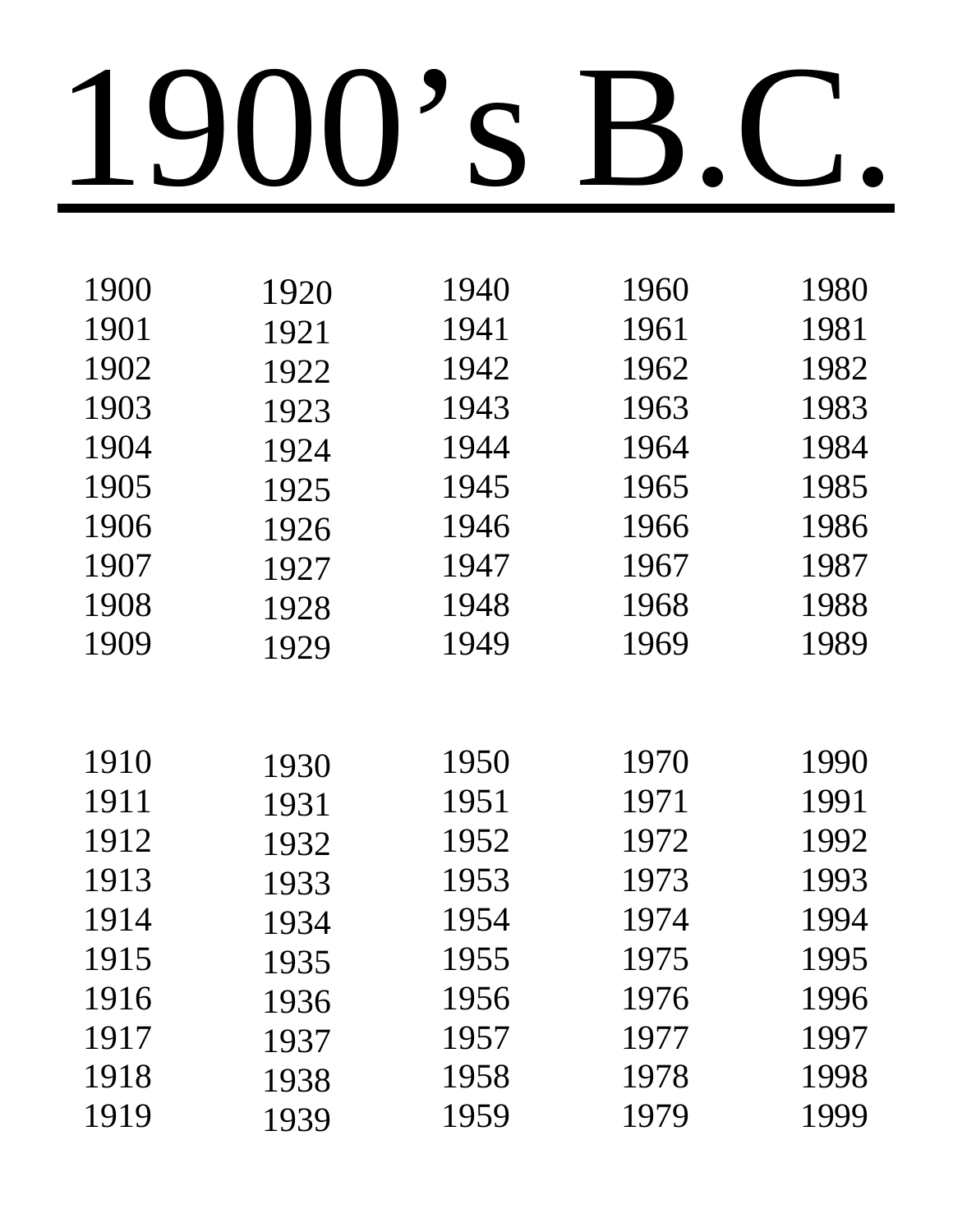| 2000 | 2020 | 2040 | 2060 | 2080 |
|------|------|------|------|------|
| 2001 | 2021 | 2041 | 2061 | 2081 |
| 2002 | 2022 | 2042 | 2062 | 2082 |
| 2003 | 2023 | 2043 | 2063 | 2083 |
| 2004 | 2024 | 2044 | 2064 | 2084 |
| 2005 | 2025 | 2045 | 2065 | 2085 |
| 2006 | 2026 | 2046 | 2066 | 2086 |
| 2007 | 2027 | 2047 | 2067 | 2087 |
| 2008 | 2028 | 2048 | 2068 | 2088 |
| 2009 | 2029 | 2049 | 2069 | 2089 |
|      |      |      |      |      |
|      |      |      |      |      |
| 2010 | 2030 | 2050 | 2070 | 2090 |
| 2011 | 2031 | 2051 | 2071 | 2091 |
| 2012 | 2032 | 2052 | 2072 | 2092 |
| 2013 | 2033 | 2053 | 2073 | 2093 |
| 2014 | 2034 | 2054 | 2074 | 2094 |
| 2015 | 2035 | 2055 | 2075 | 2095 |
| 2016 | 2036 | 2056 | 2076 | 2096 |
| 2017 | 2037 | 2057 | 2077 | 2097 |
| 2018 | 2038 | 2058 | 2078 | 2098 |
| 2019 | 2039 | 2059 | 2079 | 2099 |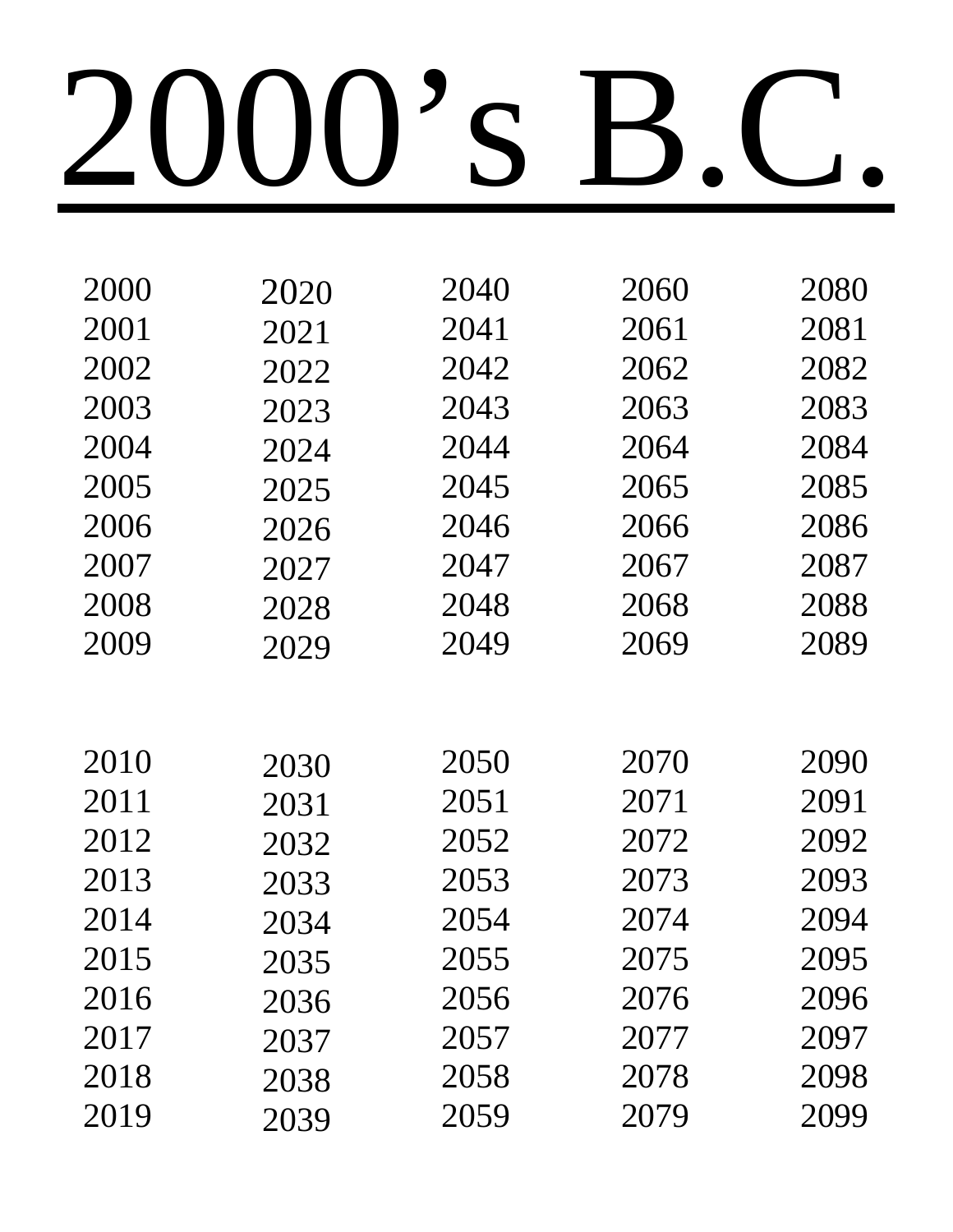| 2100<br>2140<br>2160<br>2120<br>2101<br>2141<br>2161<br>2121<br>2102<br>2142<br>2162<br>2122<br>2103<br>2143<br>2163<br>2123<br>2104<br>2144<br>2164<br>2124<br>2105<br>2145<br>2165<br>2125<br>2106<br>2146<br>2166<br>2126<br>2107<br>2147<br>2167<br>2127<br>2108<br>2148<br>2168<br>2128<br>2109<br>2149<br>2169<br>2129<br>2110<br>2150<br>2170<br>2130<br>2111<br>2171<br>2151<br>2131<br>2112<br>2152<br>2172<br>2132<br>2113<br>2153<br>2173<br>2133<br>2114<br>2154<br>2174<br>2134<br>2115<br>2155<br>2175<br>2135<br>2116<br>2176<br>2156<br>2136<br>2177<br>2117<br>2157<br>2137<br>2118<br>2158<br>2178<br>2138 |      |      |      |      |      |
|------------------------------------------------------------------------------------------------------------------------------------------------------------------------------------------------------------------------------------------------------------------------------------------------------------------------------------------------------------------------------------------------------------------------------------------------------------------------------------------------------------------------------------------------------------------------------------------------------------------------------|------|------|------|------|------|
|                                                                                                                                                                                                                                                                                                                                                                                                                                                                                                                                                                                                                              | 2180 |      |      |      |      |
|                                                                                                                                                                                                                                                                                                                                                                                                                                                                                                                                                                                                                              | 2181 |      |      |      |      |
|                                                                                                                                                                                                                                                                                                                                                                                                                                                                                                                                                                                                                              | 2182 |      |      |      |      |
|                                                                                                                                                                                                                                                                                                                                                                                                                                                                                                                                                                                                                              | 2183 |      |      |      |      |
|                                                                                                                                                                                                                                                                                                                                                                                                                                                                                                                                                                                                                              | 2184 |      |      |      |      |
|                                                                                                                                                                                                                                                                                                                                                                                                                                                                                                                                                                                                                              | 2185 |      |      |      |      |
|                                                                                                                                                                                                                                                                                                                                                                                                                                                                                                                                                                                                                              | 2186 |      |      |      |      |
|                                                                                                                                                                                                                                                                                                                                                                                                                                                                                                                                                                                                                              | 2187 |      |      |      |      |
|                                                                                                                                                                                                                                                                                                                                                                                                                                                                                                                                                                                                                              | 2188 |      |      |      |      |
|                                                                                                                                                                                                                                                                                                                                                                                                                                                                                                                                                                                                                              | 2189 |      |      |      |      |
|                                                                                                                                                                                                                                                                                                                                                                                                                                                                                                                                                                                                                              |      |      |      |      |      |
|                                                                                                                                                                                                                                                                                                                                                                                                                                                                                                                                                                                                                              |      |      |      |      |      |
|                                                                                                                                                                                                                                                                                                                                                                                                                                                                                                                                                                                                                              | 2190 |      |      |      |      |
|                                                                                                                                                                                                                                                                                                                                                                                                                                                                                                                                                                                                                              | 2191 |      |      |      |      |
|                                                                                                                                                                                                                                                                                                                                                                                                                                                                                                                                                                                                                              | 2192 |      |      |      |      |
|                                                                                                                                                                                                                                                                                                                                                                                                                                                                                                                                                                                                                              | 2193 |      |      |      |      |
|                                                                                                                                                                                                                                                                                                                                                                                                                                                                                                                                                                                                                              | 2194 |      |      |      |      |
|                                                                                                                                                                                                                                                                                                                                                                                                                                                                                                                                                                                                                              | 2195 |      |      |      |      |
|                                                                                                                                                                                                                                                                                                                                                                                                                                                                                                                                                                                                                              | 2196 |      |      |      |      |
|                                                                                                                                                                                                                                                                                                                                                                                                                                                                                                                                                                                                                              | 2197 |      |      |      |      |
|                                                                                                                                                                                                                                                                                                                                                                                                                                                                                                                                                                                                                              | 2198 |      |      |      |      |
|                                                                                                                                                                                                                                                                                                                                                                                                                                                                                                                                                                                                                              | 2199 | 2179 | 2159 | 2139 | 2119 |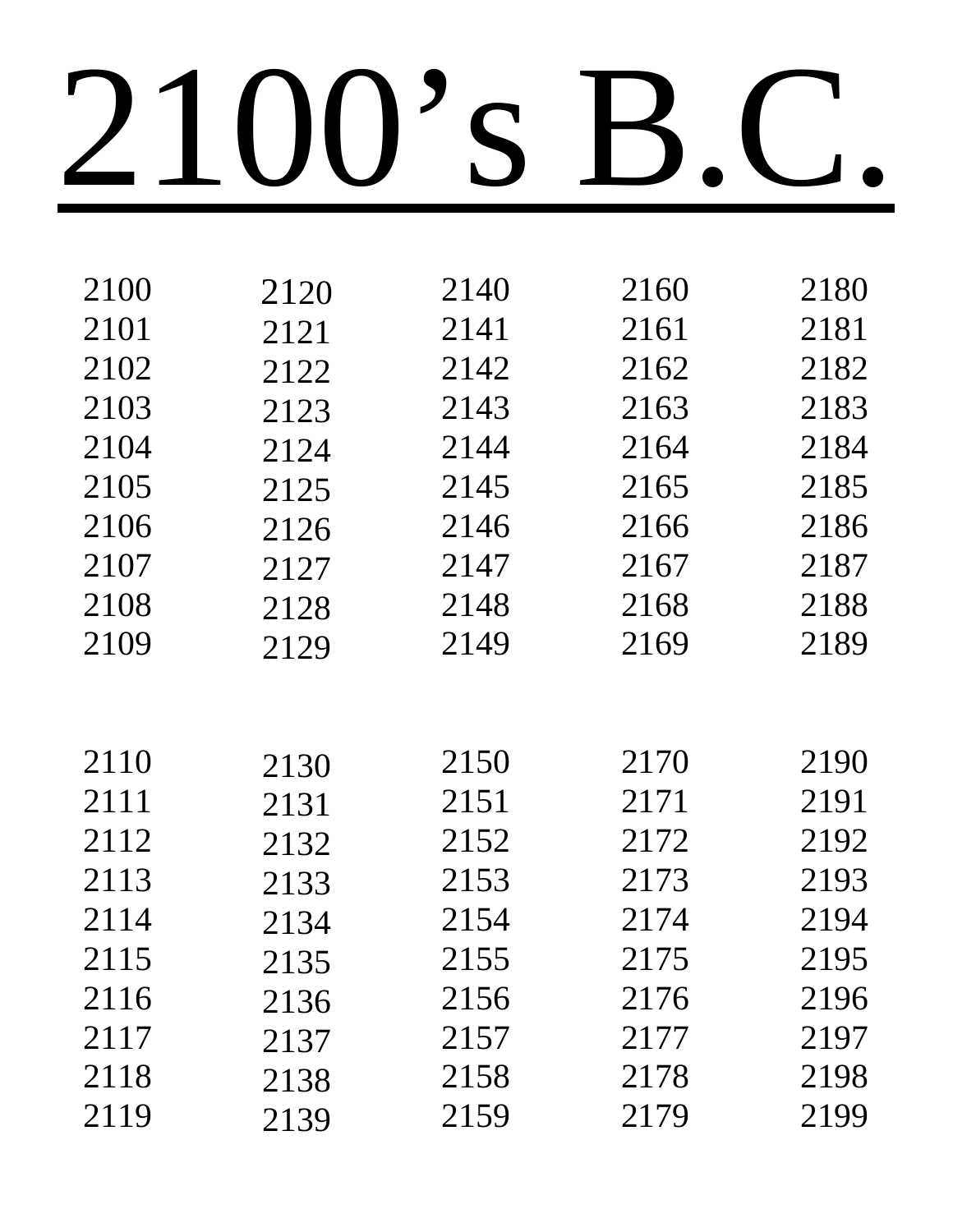| 2200 | 2220 | 2240 | 2260 | 2280 |
|------|------|------|------|------|
| 2201 | 2221 | 2241 | 2261 | 2281 |
| 2202 | 2222 | 2242 | 2262 | 2282 |
| 2203 | 2223 | 2243 | 2263 | 2283 |
| 2204 | 2224 | 2244 | 2264 | 2284 |
| 2205 | 2225 | 2245 | 2265 | 2285 |
| 2206 | 2226 | 2246 | 2266 | 2286 |
| 2207 | 2227 | 2247 | 2267 | 2287 |
| 2208 | 2228 | 2248 | 2268 | 2288 |
| 2209 | 2229 | 2249 | 2269 | 2289 |
|      |      |      |      |      |
|      |      |      |      |      |
| 2210 | 2230 | 2250 | 2270 | 2290 |
| 2211 | 2231 | 2251 | 2271 | 2291 |
| 2212 | 2232 | 2252 | 2272 | 2292 |
| 2213 | 2233 | 2253 | 2273 | 2293 |
| 2214 | 2234 | 2254 | 2274 | 2294 |
| 2215 | 2235 | 2255 | 2275 | 2295 |
| 2216 | 2236 | 2256 | 2276 | 2296 |
| 2217 | 2237 | 2257 | 2277 | 2297 |
| 2218 | 2238 | 2258 | 2278 | 2298 |
| 2219 | 2239 | 2259 | 2279 | 2299 |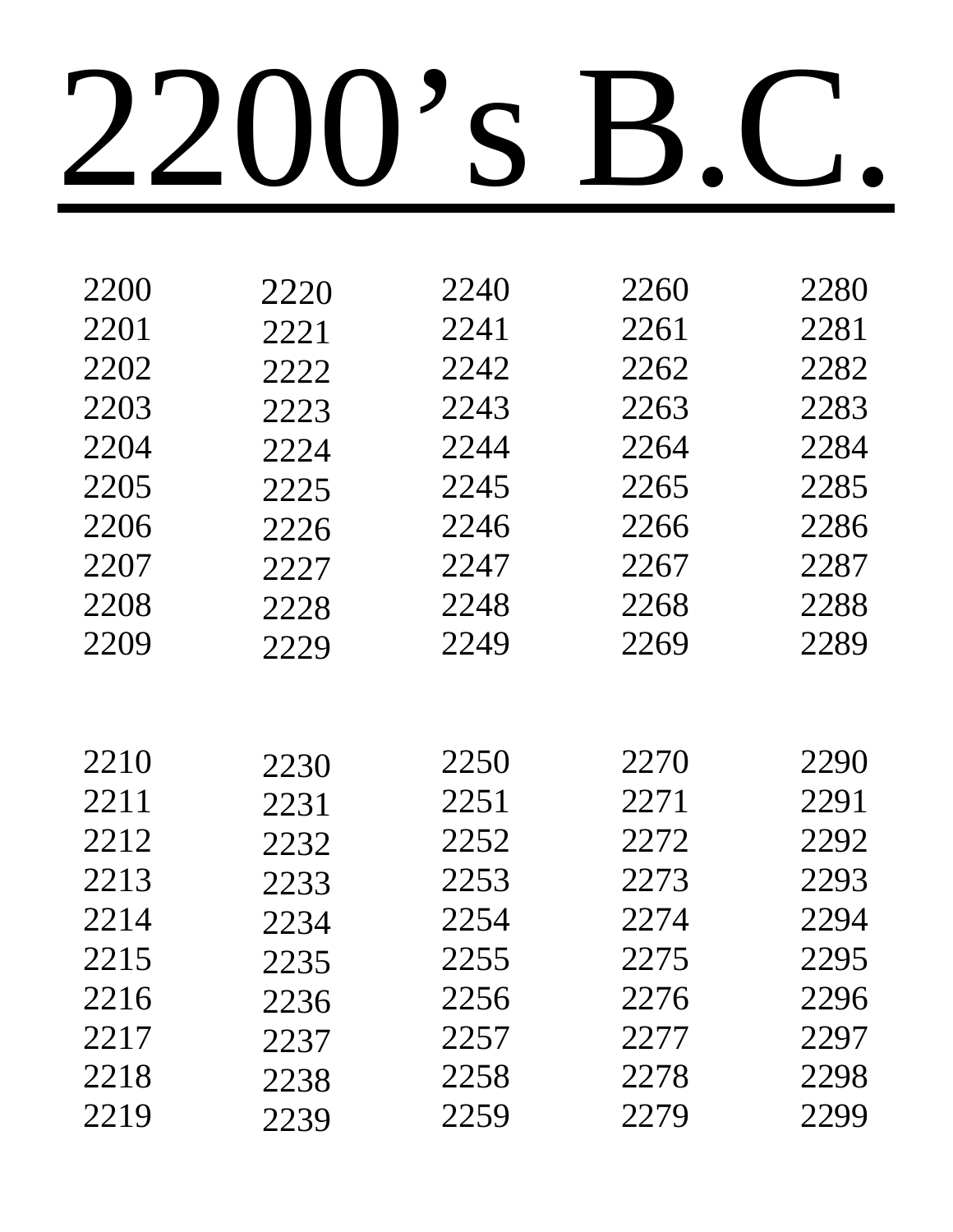| 2300 | 2320 | 2340 | 2360 | 2380 |
|------|------|------|------|------|
| 2301 | 2321 | 2341 | 2361 | 2381 |
| 2302 | 2322 | 2342 | 2362 | 2382 |
| 2303 | 2323 | 2343 | 2363 | 2383 |
| 2304 | 2324 | 2344 | 2364 | 2384 |
| 2305 | 2325 | 2345 | 2365 | 2385 |
| 2306 | 2326 | 2346 | 2366 | 2386 |
| 2307 | 2327 | 2347 | 2367 | 2387 |
| 2308 | 2328 | 2348 | 2368 | 2388 |
| 2309 | 2329 | 2349 | 2369 | 2389 |
|      |      |      |      |      |
|      |      |      |      |      |
| 2310 | 2330 | 2350 | 2370 | 2390 |
| 2311 | 2331 | 2351 | 2371 | 2391 |
| 2312 | 2332 | 2352 | 2372 | 2392 |
| 2313 | 2333 | 2353 | 2373 | 2393 |
| 2314 | 2334 | 2354 | 2374 | 2394 |
| 2315 | 2335 | 2355 | 2375 | 2395 |
| 2316 | 2336 | 2356 | 2376 | 2396 |
| 2317 | 2337 | 2357 | 2377 | 2397 |
| 2318 | 2338 | 2358 | 2378 | 2398 |
| 2319 | 2339 | 2359 | 2379 | 2399 |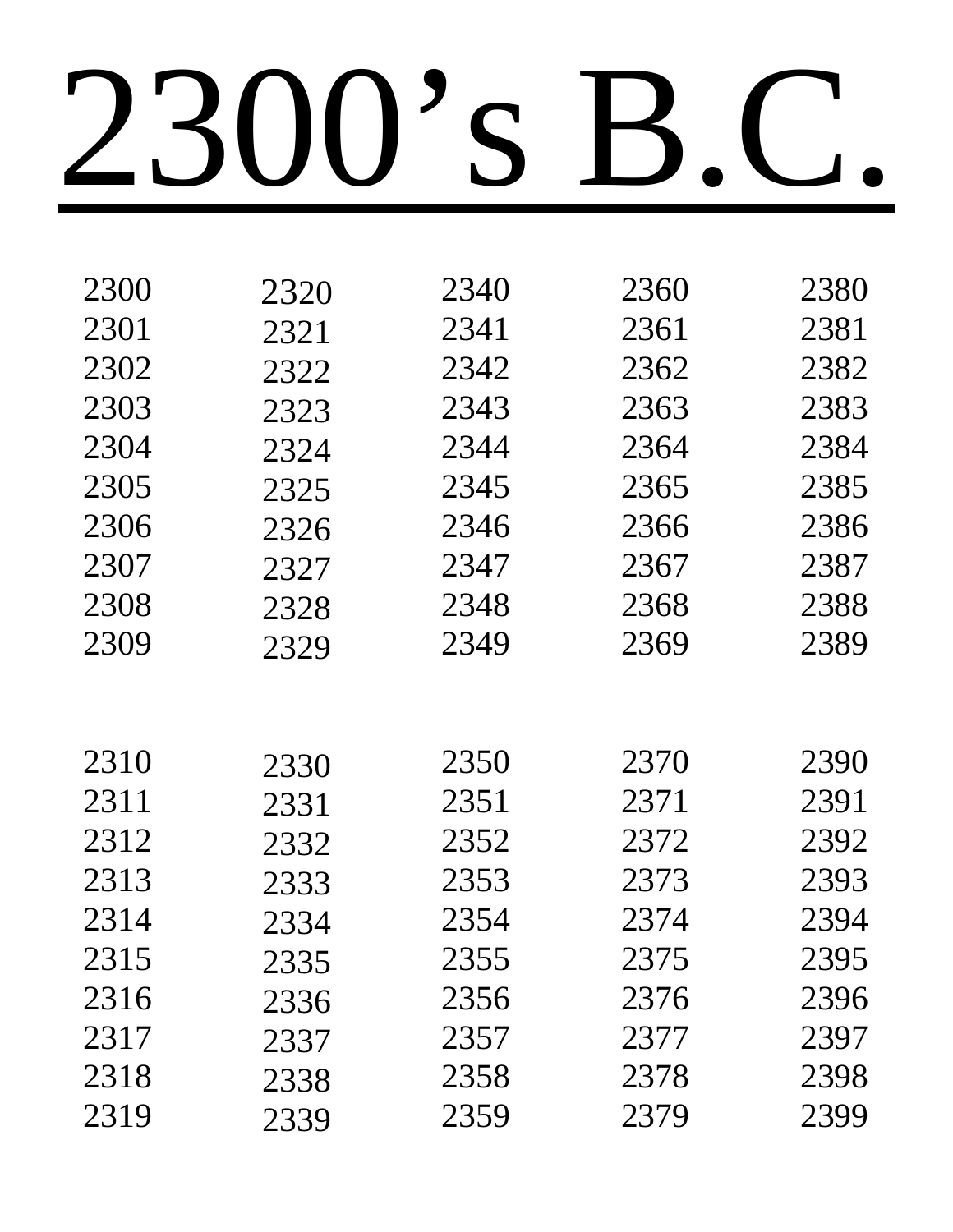| 2400 | 2420 | 2440 | 2460 | 2480 |
|------|------|------|------|------|
| 2401 | 2421 | 2441 | 2461 | 2481 |
| 2402 | 2422 | 2442 | 2462 | 2482 |
| 2403 | 2423 | 2443 | 2463 | 2483 |
| 2404 | 2424 | 2444 | 2464 | 2484 |
| 2405 | 2425 | 2445 | 2465 | 2485 |
| 2406 | 2426 | 2446 | 2466 | 2486 |
| 2407 | 2427 | 2447 | 2467 | 2487 |
| 2408 | 2428 | 2448 | 2468 | 2488 |
| 2409 | 2429 | 2449 | 2469 | 2489 |
|      |      |      |      |      |
|      |      |      |      |      |
| 2410 | 2430 | 2450 | 2470 | 2490 |
| 2411 | 2431 | 2451 | 2471 | 2491 |
| 2412 | 2432 | 2452 | 2472 | 2492 |
| 2413 | 2433 | 2453 | 2473 | 2493 |
| 2414 | 2434 | 2454 | 2474 | 2494 |
| 2415 | 2435 | 2455 | 2475 | 2495 |
| 2416 | 2436 | 2456 | 2476 | 2496 |
| 2417 | 2437 | 2457 | 2477 | 2497 |
| 2418 | 2438 | 2458 | 2478 | 2498 |
| 2419 | 2439 | 2459 | 2479 | 2499 |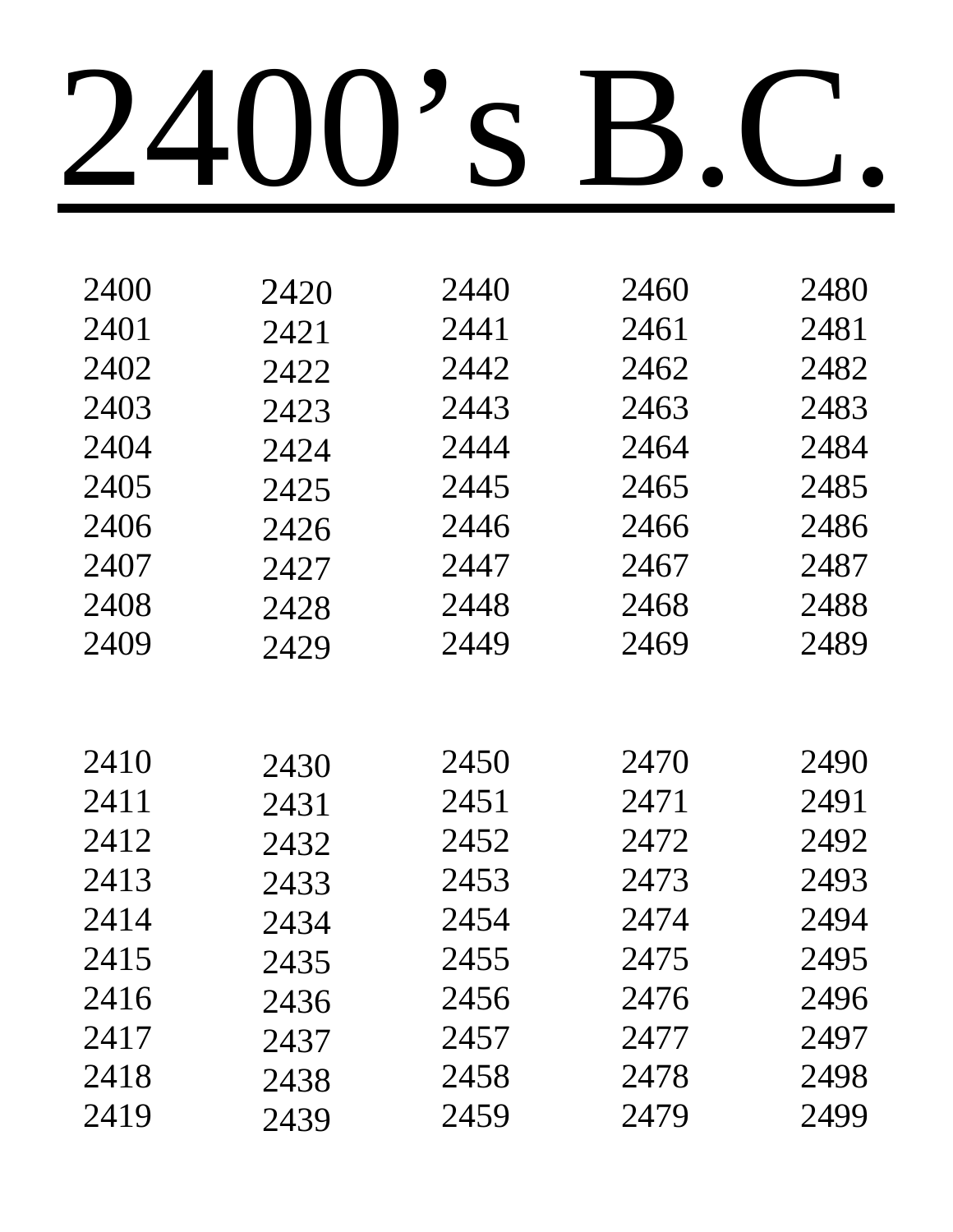| 2500 | 2520 | 2540 | 2560 | 2580 |
|------|------|------|------|------|
| 2501 | 2521 | 2541 | 2561 | 2581 |
| 2502 | 2522 | 2542 | 2562 | 2582 |
| 2503 | 2523 | 2543 | 2563 | 2583 |
| 2504 | 2524 | 2544 | 2564 | 2584 |
| 2505 | 2525 | 2545 | 2565 | 2585 |
| 2506 | 2526 | 2546 | 2566 | 2586 |
| 2507 | 2527 | 2547 | 2567 | 2587 |
| 2508 | 2528 | 2548 | 2568 | 2588 |
| 2509 | 2529 | 2549 | 2569 | 2589 |
|      |      |      |      |      |
|      |      |      |      |      |
| 2510 | 2530 | 2550 | 2570 | 2590 |
| 2511 | 2531 | 2551 | 2571 | 2591 |
| 2512 | 2532 | 2552 | 2572 | 2592 |
| 2513 | 2533 | 2553 | 2573 | 2593 |
| 2514 | 2534 | 2554 | 2574 | 2594 |
| 2515 | 2535 | 2555 | 2575 | 2595 |
| 2516 | 2536 | 2556 | 2576 | 2596 |
| 2517 | 2537 | 2557 | 2577 | 2597 |
| 2518 | 2538 | 2558 | 2578 | 2598 |
| 2519 | 2539 | 2559 | 2579 | 2599 |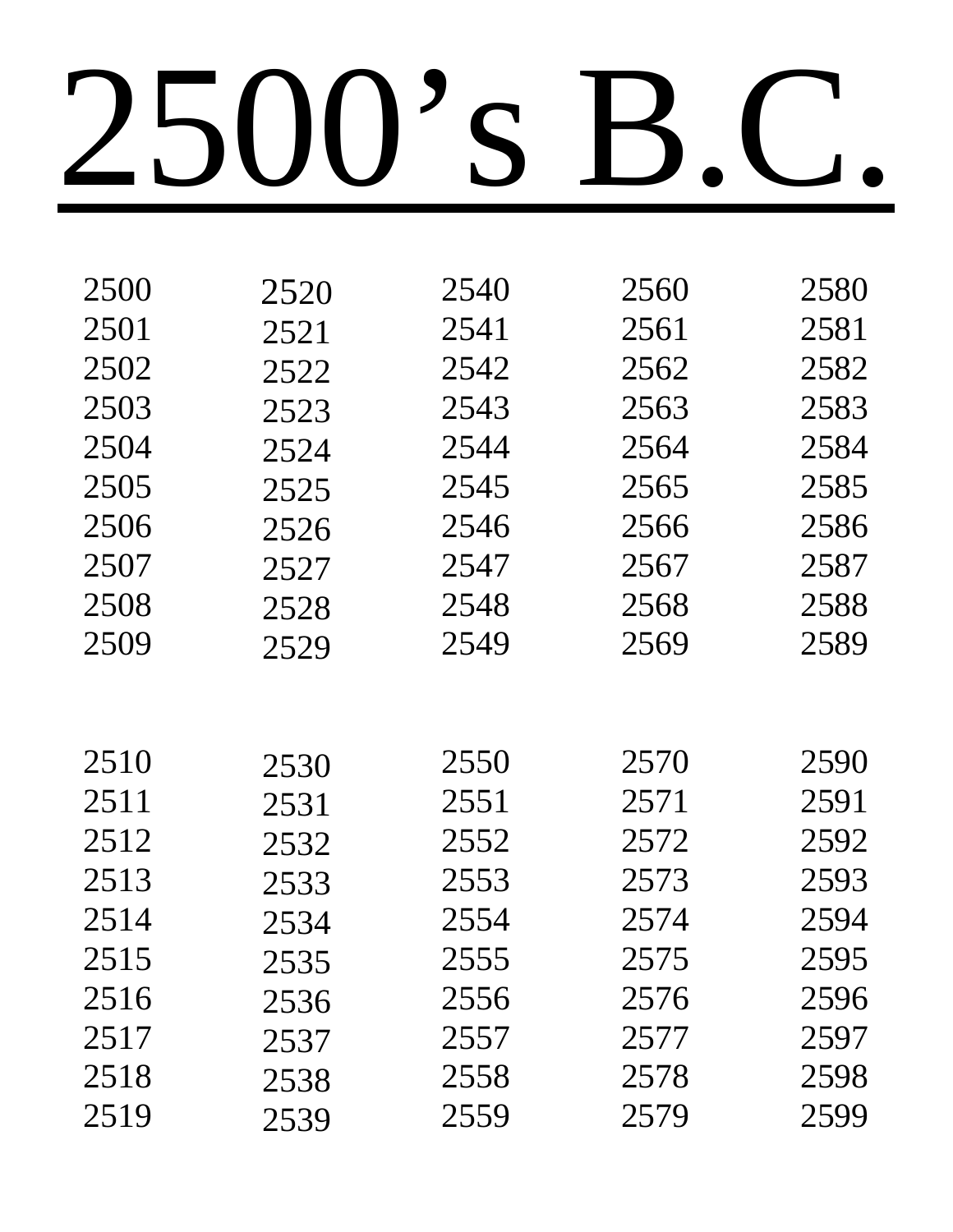| 2600 | 2620 | 2640 | 2660 | 2680 |
|------|------|------|------|------|
| 2601 | 2621 | 2641 | 2661 | 2681 |
| 2602 | 2622 | 2642 | 2662 | 2682 |
| 2603 | 2623 | 2643 | 2663 | 2683 |
| 2604 | 2624 | 2644 | 2664 | 2684 |
| 2605 | 2625 | 2645 | 2665 | 2685 |
| 2606 | 2626 | 2646 | 2666 | 2686 |
| 2607 | 2627 | 2647 | 2667 | 2687 |
| 2608 | 2628 | 2648 | 2668 | 2688 |
| 2609 | 2629 | 2649 | 2669 | 2689 |
|      |      |      |      |      |
|      |      |      |      |      |
| 2610 | 2630 | 2650 | 2670 | 2690 |
| 2611 | 2631 | 2651 | 2671 | 2691 |
| 2612 | 2632 | 2652 | 2672 | 2692 |
| 2613 | 2633 | 2653 | 2673 | 2693 |
| 2614 | 2634 | 2654 | 2674 | 2694 |
| 2615 | 2635 | 2655 | 2675 | 2695 |
| 2616 | 2636 | 2656 | 2676 | 2696 |
| 2617 | 2637 | 2657 | 2677 | 2697 |
| 2618 | 2638 | 2658 | 2678 | 2698 |
| 2619 | 2639 | 2659 | 2679 | 2699 |
|      |      |      |      |      |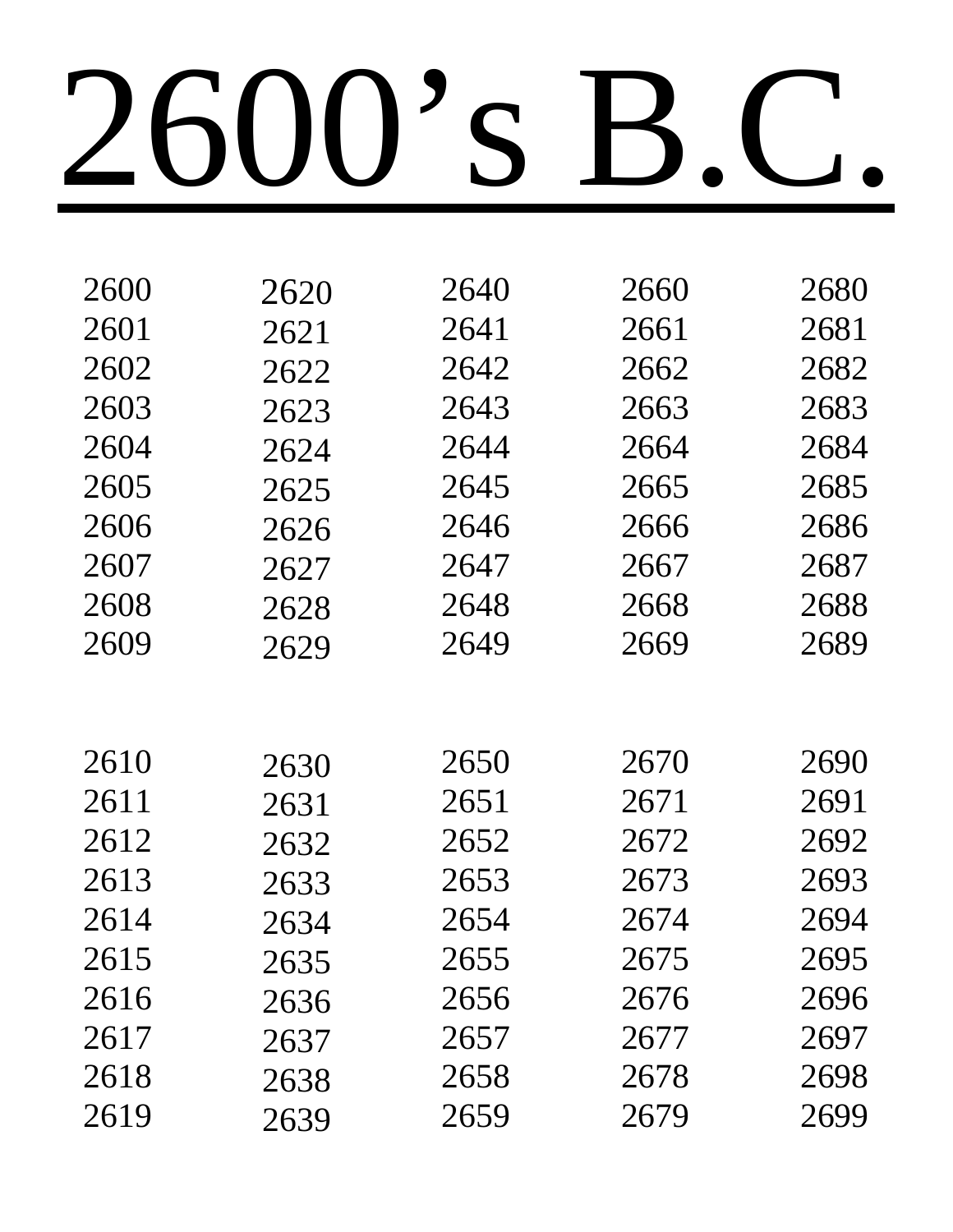| 2720 | 2740 | 2760 | 2780 |
|------|------|------|------|
| 2721 | 2741 | 2761 | 2781 |
| 2722 | 2742 | 2762 | 2782 |
| 2723 | 2743 | 2763 | 2783 |
| 2724 | 2744 | 2764 | 2784 |
| 2725 | 2745 | 2765 | 2785 |
| 2726 | 2746 | 2766 | 2786 |
| 2727 | 2747 | 2767 | 2787 |
| 2728 | 2748 | 2768 | 2788 |
| 2729 | 2749 | 2769 | 2789 |
|      |      |      |      |
|      |      |      |      |
| 2730 | 2750 | 2770 | 2790 |
| 2731 | 2751 | 2771 | 2791 |
| 2732 | 2752 | 2772 | 2792 |
| 2733 | 2753 | 2773 | 2793 |
| 2734 | 2754 | 2774 | 2794 |
| 2735 | 2755 | 2775 | 2795 |
| 2736 | 2756 | 2776 | 2796 |
| 2737 | 2757 | 2777 | 2797 |
| 2738 | 2758 | 2778 | 2798 |
| 2739 | 2759 | 2779 | 2799 |
|      |      |      |      |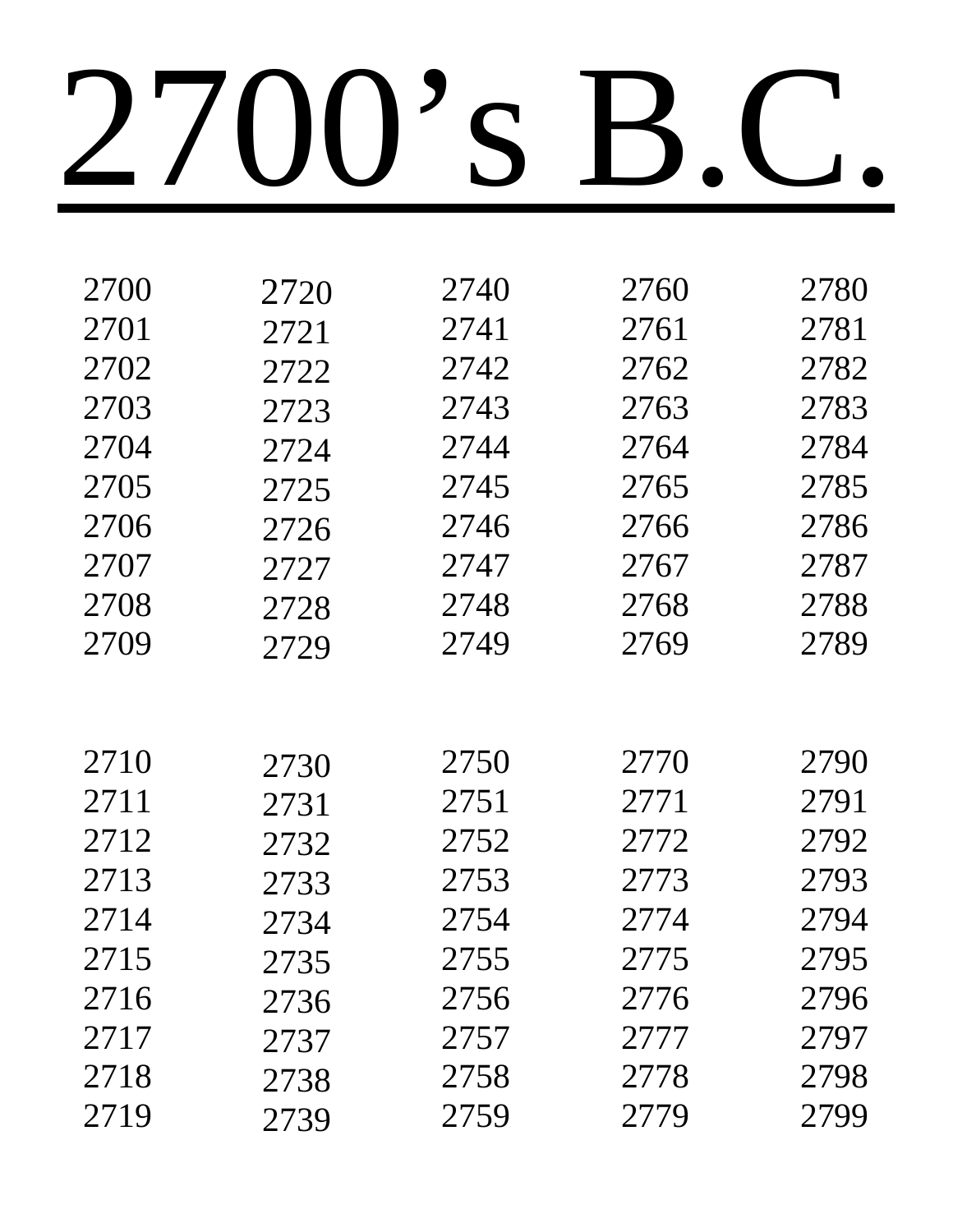| 2800 | 2820 | 2840 | 2860 | 2880 |
|------|------|------|------|------|
| 2801 | 2821 | 2841 | 2861 | 2881 |
| 2802 | 2822 | 2842 | 2862 | 2882 |
| 2803 | 2823 | 2843 | 2863 | 2883 |
| 2804 | 2824 | 2844 | 2864 | 2884 |
| 2805 | 2825 | 2845 | 2865 | 2885 |
| 2806 | 2826 | 2846 | 2866 | 2886 |
| 2807 | 2827 | 2847 | 2867 | 2887 |
| 2808 | 2828 | 2848 | 2868 | 2888 |
| 2809 | 2829 | 2849 | 2869 | 2889 |
|      |      |      |      |      |
|      |      |      |      |      |
| 2810 | 2830 | 2850 | 2870 | 2890 |
| 2811 | 2831 | 2851 | 2871 | 2891 |
| 2812 | 2832 | 2852 | 2872 | 2892 |
| 2813 | 2833 | 2853 | 2873 | 2893 |
| 2814 | 2834 | 2854 | 2874 | 2894 |
| 2815 | 2835 | 2855 | 2875 | 2895 |
| 2816 | 2836 | 2856 | 2876 | 2896 |
| 2817 | 2837 | 2857 | 2877 | 2897 |
| 2818 | 2838 | 2858 | 2878 | 2898 |
| 2819 | 2839 | 2859 | 2879 | 2899 |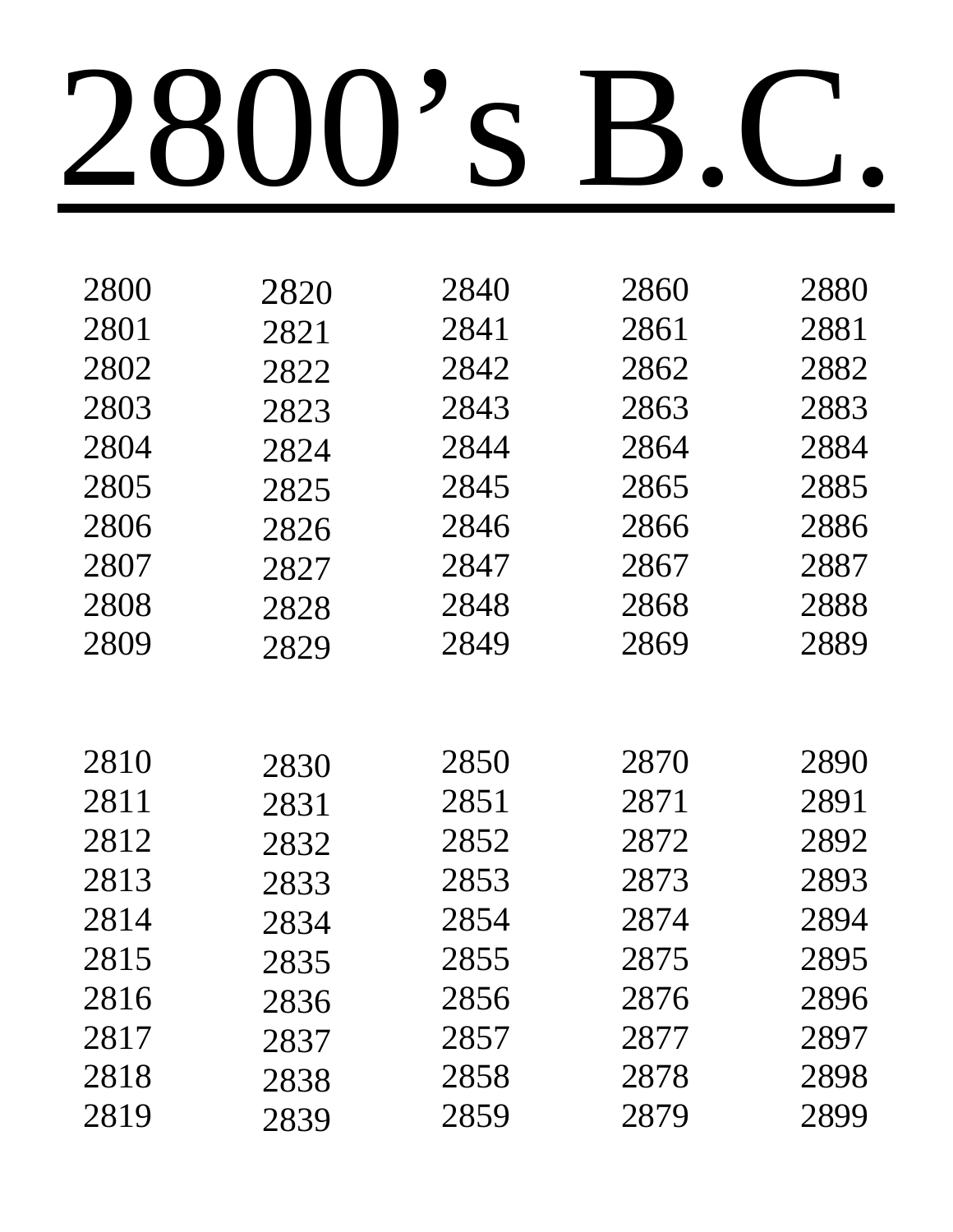| 2900 | 2920 | 2940 | 2960 | 2980 |
|------|------|------|------|------|
| 2901 | 2921 | 2941 | 2961 | 2981 |
| 2902 | 2922 | 2942 | 2962 | 2982 |
| 2903 | 2923 | 2943 | 2963 | 2983 |
| 2904 | 2924 | 2944 | 2964 | 2984 |
| 2905 | 2925 | 2945 | 2965 | 2985 |
| 2906 | 2926 | 2946 | 2966 | 2986 |
| 2907 | 2927 | 2947 | 2967 | 2987 |
| 2908 | 2928 | 2948 | 2968 | 2988 |
| 2909 | 2929 | 2949 | 2969 | 2989 |
|      |      |      |      |      |
|      |      |      |      |      |
| 2910 | 2930 | 2950 | 2970 | 2990 |
| 2911 | 2931 | 2951 | 2971 | 2991 |
| 2912 | 2932 | 2952 | 2972 | 2992 |
| 2913 | 2933 | 2953 | 2973 | 2993 |
| 2914 | 2934 | 2954 | 2974 | 2994 |
| 2915 | 2935 | 2955 | 2975 | 2995 |
| 2916 | 2936 | 2956 | 2976 | 2996 |
| 2917 | 2937 | 2957 | 2977 | 2997 |
| 2918 | 2938 | 2958 | 2978 | 2998 |
| 2919 | 2939 | 2959 | 2979 | 2999 |
|      |      |      |      |      |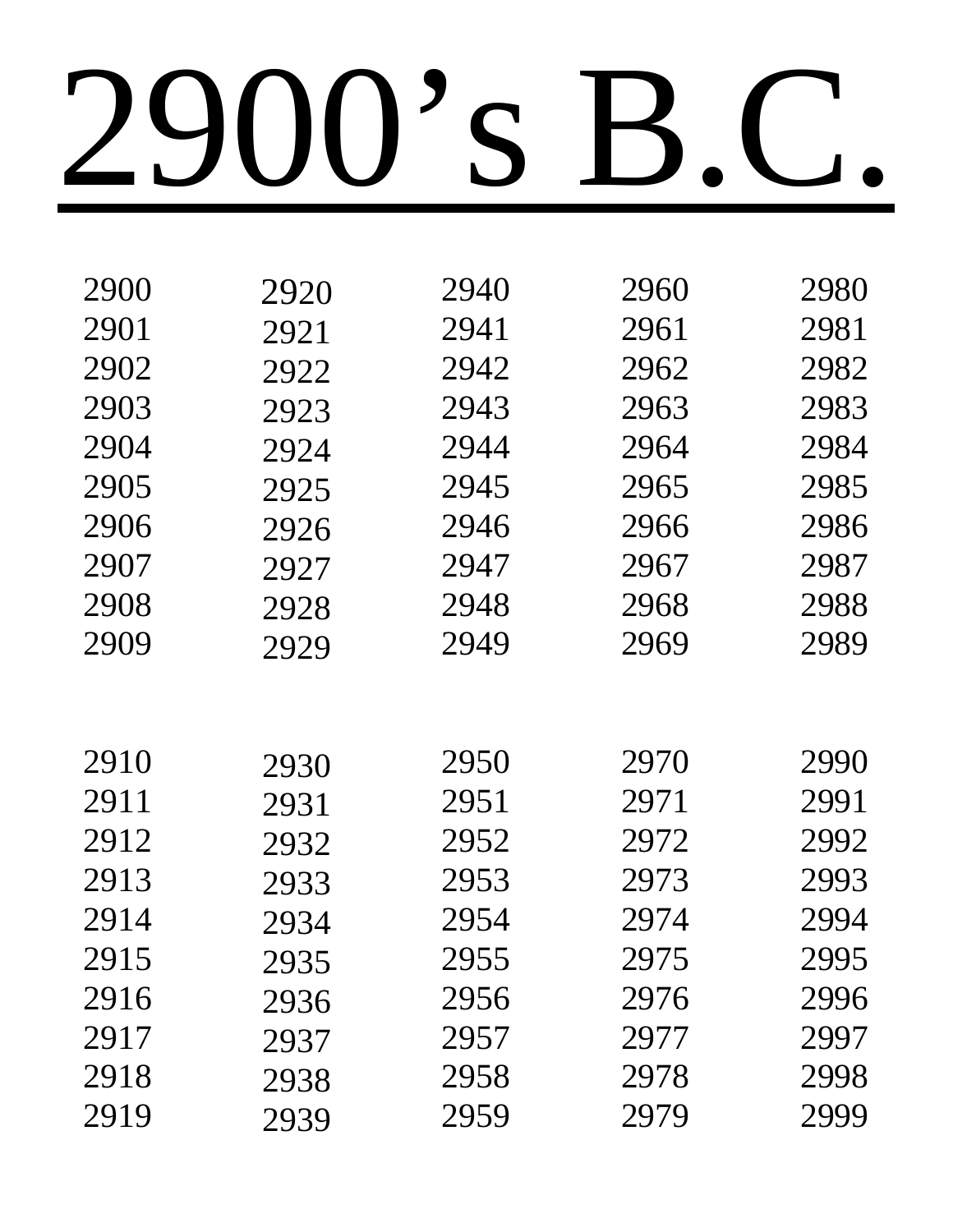| 3000 | 3020 | 3040 | 3060 | 3080 |
|------|------|------|------|------|
| 3001 | 3021 | 3041 | 3061 | 3081 |
| 3002 | 3022 | 3042 | 3062 | 3082 |
| 3003 | 3023 | 3043 | 3063 | 3083 |
| 3004 | 3024 | 3044 | 3064 | 3084 |
| 3005 | 3025 | 3045 | 3065 | 3085 |
| 3006 | 3026 | 3046 | 3066 | 3086 |
| 3007 | 3027 | 3047 | 3067 | 3087 |
| 3008 | 3028 | 3048 | 3068 | 3088 |
| 3009 | 3029 | 3049 | 3069 | 3089 |
|      |      |      |      |      |
|      |      |      |      |      |
| 3010 | 3030 | 3050 | 3070 | 3090 |
| 3011 | 3031 | 3051 | 3071 | 3091 |
| 3012 | 3032 | 3052 | 3072 | 3092 |
| 3013 | 3033 | 3053 | 3073 | 3093 |
| 3014 | 3034 | 3054 | 3074 | 3094 |
| 3015 | 3035 | 3055 | 3075 | 3095 |
| 3016 | 3036 | 3056 | 3076 | 3096 |
| 3017 | 3037 | 3057 | 3077 | 3097 |
| 3018 | 3038 | 3058 | 3078 | 3098 |
| 3019 | 3039 | 3059 | 3079 | 3099 |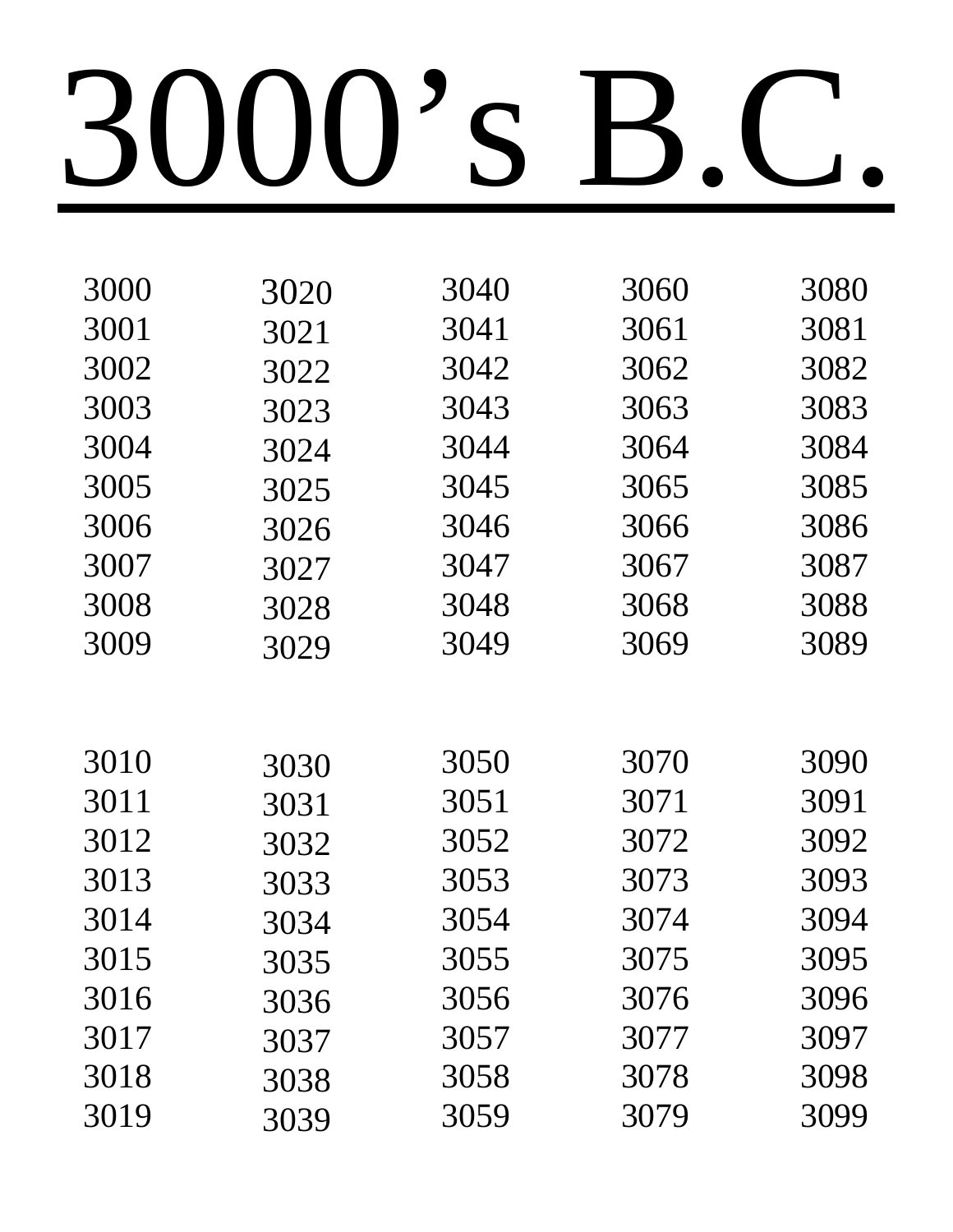| 3100 | 3120 | 3140 | 3160 | 3180 |
|------|------|------|------|------|
| 3101 | 3121 | 3141 | 3161 | 3181 |
| 3102 | 3122 | 3142 | 3162 | 3182 |
| 3103 | 3123 | 3143 | 3163 | 3183 |
| 3104 | 3124 | 3144 | 3164 | 3184 |
| 3105 | 3125 | 3145 | 3165 | 3185 |
| 3106 | 3126 | 3146 | 3166 | 3186 |
| 3107 | 3127 | 3147 | 3167 | 3187 |
| 3108 | 3128 | 3148 | 3168 | 3188 |
| 3109 | 3129 | 3149 | 3169 | 3189 |
|      |      |      |      |      |
|      |      |      |      |      |
| 3110 | 3130 | 3150 | 3170 | 3190 |
| 3111 | 3131 | 3151 | 3171 | 3191 |
| 3112 | 3132 | 3152 | 3172 | 3192 |
| 3113 | 3133 | 3153 | 3173 | 3193 |
| 3114 | 3134 | 3154 | 3174 | 3194 |
| 3115 | 3135 | 3155 | 3175 | 3195 |
| 3116 | 3136 | 3156 | 3176 | 3196 |
| 3117 | 3137 | 3157 | 3177 | 3197 |
| 3118 | 3138 | 3158 | 3178 | 3198 |
| 3119 | 3139 | 3159 | 3179 | 3199 |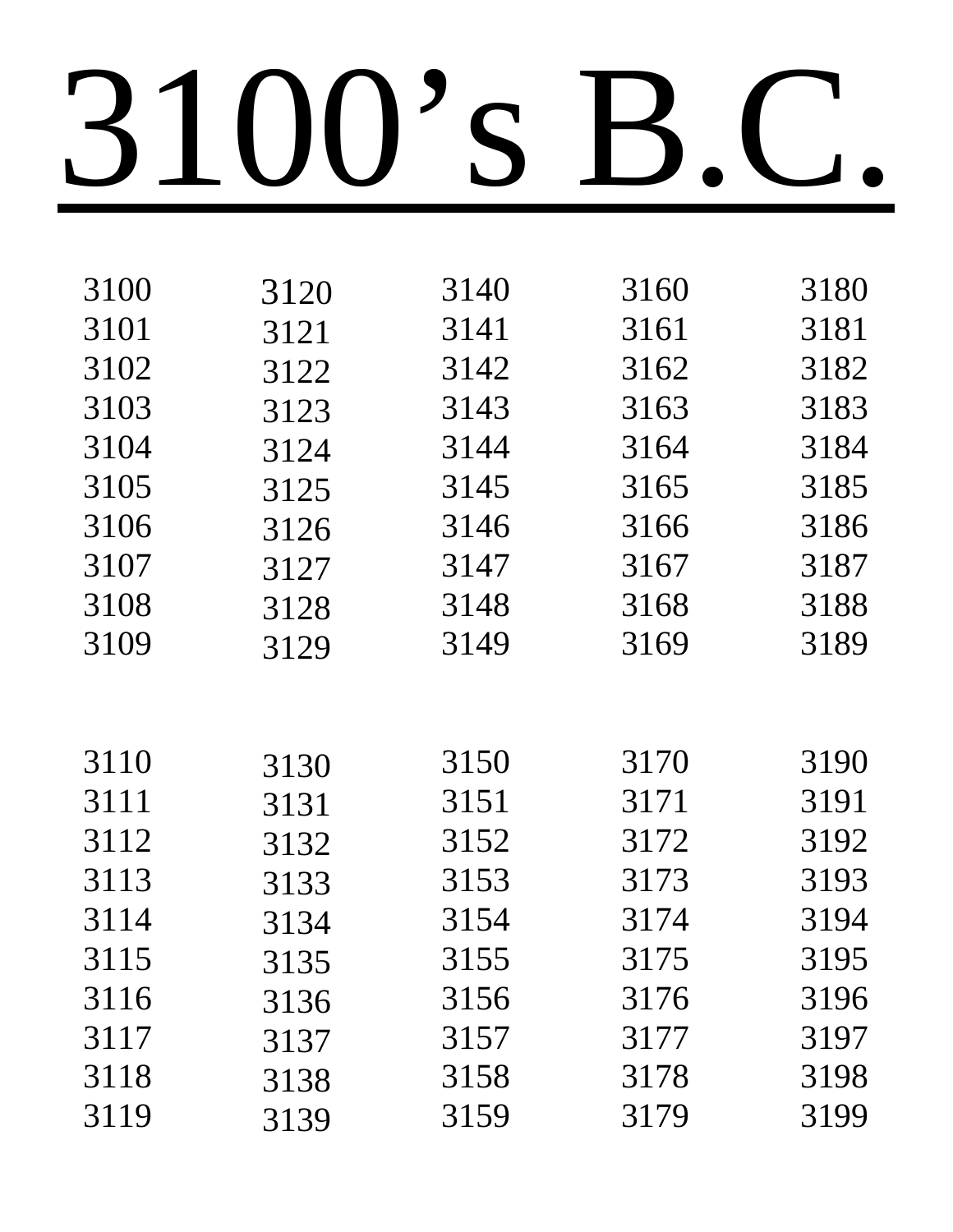| 3200<br>3240<br>3260<br>3220<br>3201<br>3241<br>3261<br>3221<br>3202<br>3242<br>3262<br>3222<br>3203<br>3243<br>3263<br>3223<br>3204<br>3244<br>3264<br>3224<br>3205<br>3245<br>3265<br>3225<br>3206<br>3246<br>3266<br>3226<br>3207<br>3247<br>3267<br>3227<br>3208<br>3248<br>3268<br>3228<br>3209<br>3249<br>3269<br>3229<br>3210<br>3250<br>3270<br>3230<br>3211<br>3251<br>3271<br>3231<br>3212<br>3252<br>3272<br>3232<br>3213<br>3273<br>3253<br>3233<br>3214<br>3274<br>3254<br>3234<br>3215<br>3255<br>3275<br>3235<br>3216<br>3256<br>3276<br>3236<br>3217<br>3277<br>3257<br>3237<br>3218<br>3258<br>3278<br>3238 |      |      |      |      |      |
|------------------------------------------------------------------------------------------------------------------------------------------------------------------------------------------------------------------------------------------------------------------------------------------------------------------------------------------------------------------------------------------------------------------------------------------------------------------------------------------------------------------------------------------------------------------------------------------------------------------------------|------|------|------|------|------|
|                                                                                                                                                                                                                                                                                                                                                                                                                                                                                                                                                                                                                              |      |      |      |      | 3280 |
|                                                                                                                                                                                                                                                                                                                                                                                                                                                                                                                                                                                                                              |      |      |      |      | 3281 |
|                                                                                                                                                                                                                                                                                                                                                                                                                                                                                                                                                                                                                              |      |      |      |      | 3282 |
|                                                                                                                                                                                                                                                                                                                                                                                                                                                                                                                                                                                                                              |      |      |      |      | 3283 |
|                                                                                                                                                                                                                                                                                                                                                                                                                                                                                                                                                                                                                              |      |      |      |      | 3284 |
|                                                                                                                                                                                                                                                                                                                                                                                                                                                                                                                                                                                                                              |      |      |      |      | 3285 |
|                                                                                                                                                                                                                                                                                                                                                                                                                                                                                                                                                                                                                              |      |      |      |      | 3286 |
|                                                                                                                                                                                                                                                                                                                                                                                                                                                                                                                                                                                                                              |      |      |      |      | 3287 |
|                                                                                                                                                                                                                                                                                                                                                                                                                                                                                                                                                                                                                              |      |      |      |      | 3288 |
|                                                                                                                                                                                                                                                                                                                                                                                                                                                                                                                                                                                                                              |      |      |      |      | 3289 |
|                                                                                                                                                                                                                                                                                                                                                                                                                                                                                                                                                                                                                              |      |      |      |      |      |
|                                                                                                                                                                                                                                                                                                                                                                                                                                                                                                                                                                                                                              |      |      |      |      |      |
|                                                                                                                                                                                                                                                                                                                                                                                                                                                                                                                                                                                                                              |      |      |      |      | 3290 |
|                                                                                                                                                                                                                                                                                                                                                                                                                                                                                                                                                                                                                              |      |      |      |      | 3291 |
|                                                                                                                                                                                                                                                                                                                                                                                                                                                                                                                                                                                                                              |      |      |      |      | 3292 |
|                                                                                                                                                                                                                                                                                                                                                                                                                                                                                                                                                                                                                              |      |      |      |      | 3293 |
|                                                                                                                                                                                                                                                                                                                                                                                                                                                                                                                                                                                                                              |      |      |      |      | 3294 |
|                                                                                                                                                                                                                                                                                                                                                                                                                                                                                                                                                                                                                              |      |      |      |      | 3295 |
|                                                                                                                                                                                                                                                                                                                                                                                                                                                                                                                                                                                                                              |      |      |      |      | 3296 |
|                                                                                                                                                                                                                                                                                                                                                                                                                                                                                                                                                                                                                              |      |      |      |      | 3297 |
|                                                                                                                                                                                                                                                                                                                                                                                                                                                                                                                                                                                                                              |      |      |      |      | 3298 |
|                                                                                                                                                                                                                                                                                                                                                                                                                                                                                                                                                                                                                              | 3219 | 3239 | 3259 | 3279 | 3299 |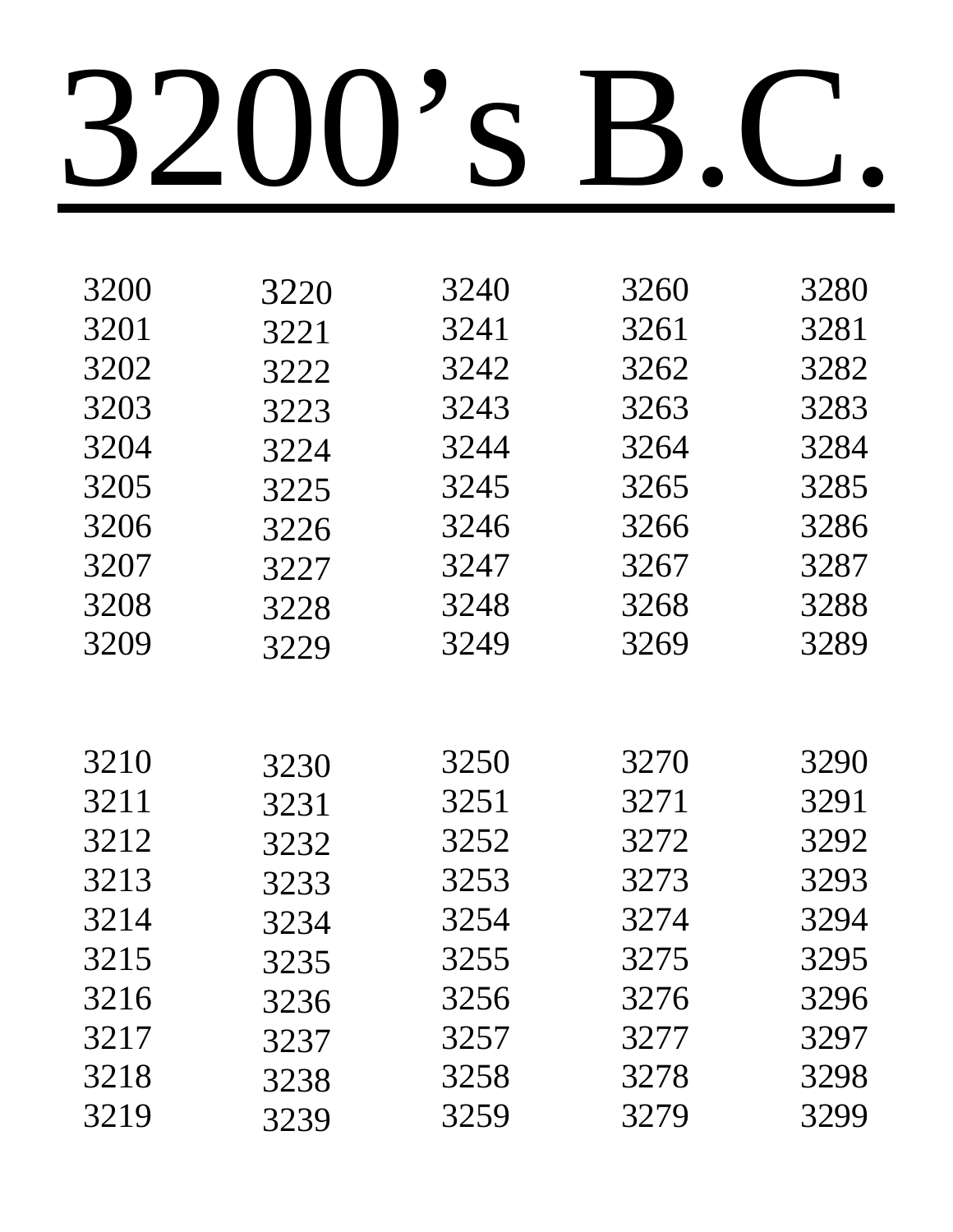| 3300 | 3320 | 3340 | 3360 | 3380 |
|------|------|------|------|------|
| 3301 | 3321 | 3341 | 3361 | 3381 |
| 3302 | 3322 | 3342 | 3362 | 3382 |
| 3303 | 3323 | 3343 | 3363 | 3383 |
| 3304 | 3324 | 3344 | 3364 | 3384 |
| 3305 | 3325 | 3345 | 3365 | 3385 |
| 3306 | 3326 | 3346 | 3366 | 3386 |
| 3307 | 3327 | 3347 | 3367 | 3387 |
| 3308 | 3328 | 3348 | 3368 | 3388 |
| 3309 | 3329 | 3349 | 3369 | 3389 |
|      |      |      |      |      |
|      |      |      |      |      |
| 3310 | 3330 | 3350 | 3370 | 3390 |
| 3311 | 3331 | 3351 | 3371 | 3391 |
| 3312 | 3332 | 3352 | 3372 | 3392 |
| 3313 | 3333 | 3353 | 3373 | 3393 |
| 3314 | 3334 | 3354 | 3374 | 3394 |
| 3315 | 3335 | 3355 | 3375 | 3395 |
| 3316 | 3336 | 3356 | 3376 | 3396 |
| 3317 | 3337 | 3357 | 3377 | 3397 |
| 3318 | 3338 | 3358 | 3378 | 3398 |
| 3319 | 3339 | 3359 | 3379 | 3399 |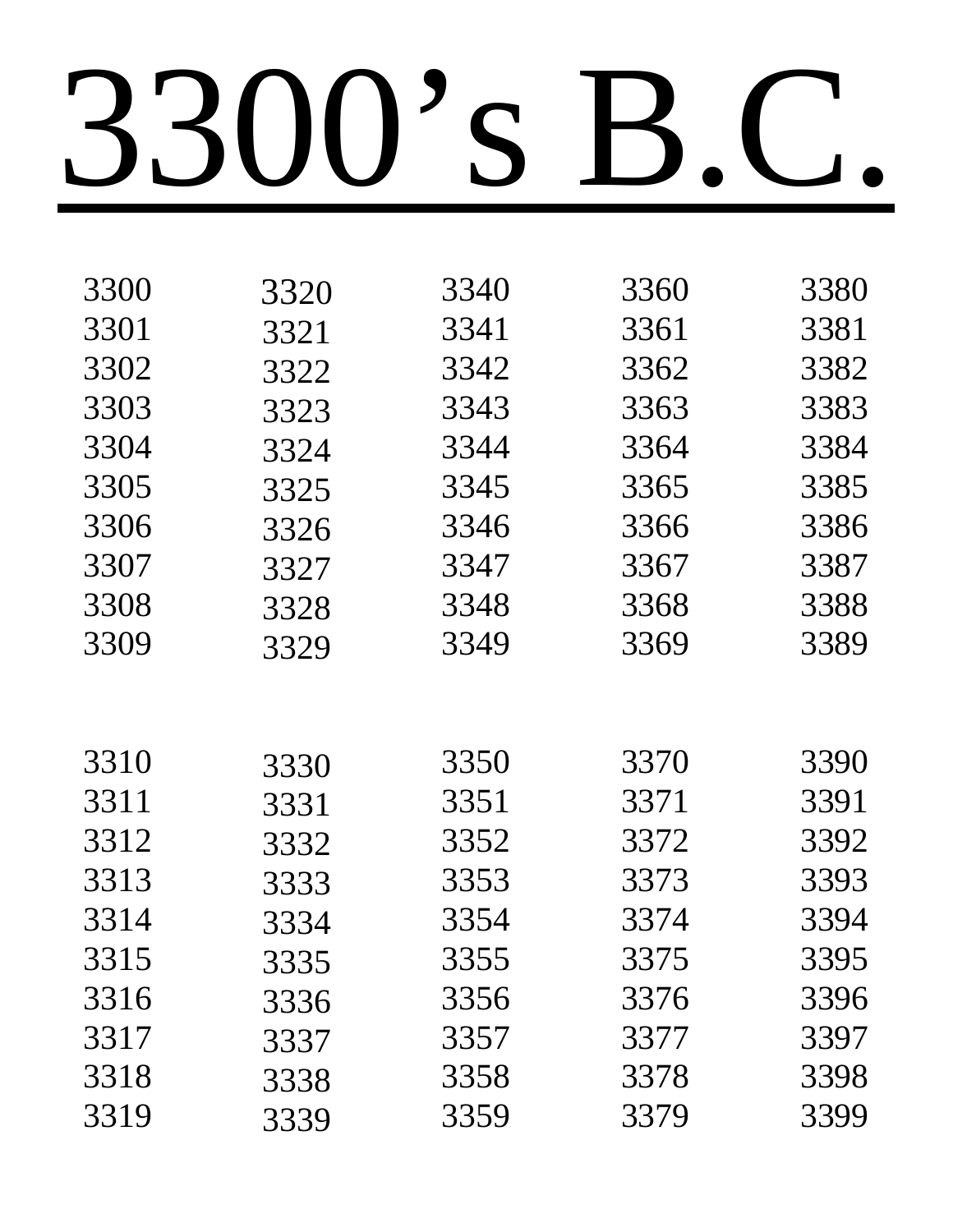| 3400 | 3420 | 3440 | 3460 | 3480 |
|------|------|------|------|------|
| 3401 | 3421 | 3441 | 3461 | 3481 |
| 3402 | 3422 | 3442 | 3462 | 3482 |
| 3403 | 3423 | 3443 | 3463 | 3483 |
| 3404 | 3424 | 3444 | 3464 | 3484 |
| 3405 | 3425 | 3445 | 3465 | 3485 |
| 3406 | 3426 | 3446 | 3466 | 3486 |
| 3407 | 3427 | 3447 | 3467 | 3487 |
| 3408 | 3428 | 3448 | 3468 | 3488 |
| 3409 | 3429 | 3449 | 3469 | 3489 |
|      |      |      |      |      |
|      |      |      |      |      |
| 3410 | 3430 | 3450 | 3470 | 3490 |
| 3411 | 3431 | 3451 | 3471 | 3491 |
| 3412 | 3432 | 3452 | 3472 | 3492 |
| 3413 | 3433 | 3453 | 3473 | 3493 |
| 3414 | 3434 | 3454 | 3474 | 3494 |
| 3415 | 3435 | 3455 | 3475 | 3495 |
| 3416 | 3436 | 3456 | 3476 | 3496 |
| 3417 | 3437 | 3457 | 3477 | 3497 |
| 3418 | 3438 | 3458 | 3478 | 3498 |
| 3419 | 3439 | 3459 | 3479 | 3499 |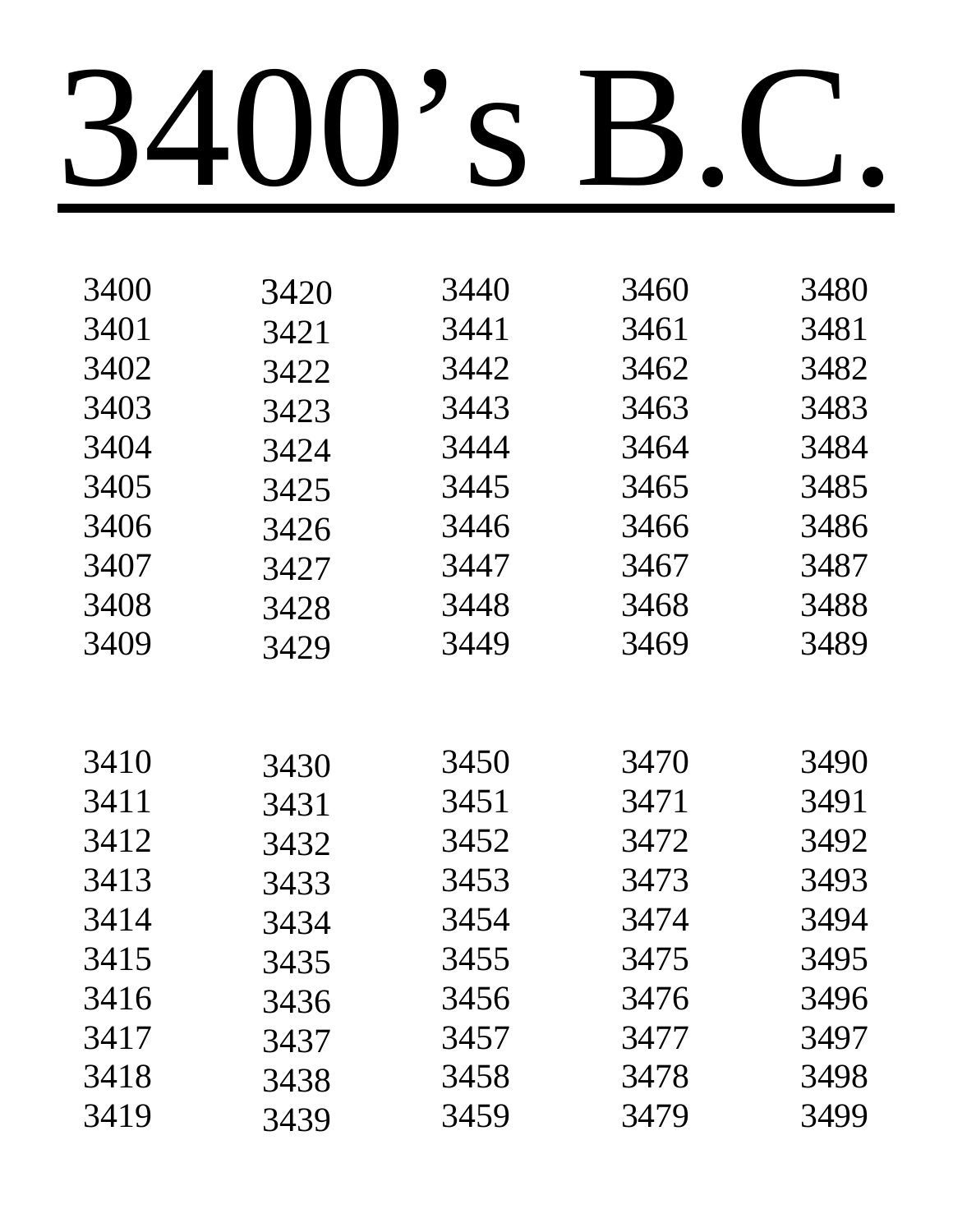| 3520 | 3540 | 3560 | 3580 |
|------|------|------|------|
| 3521 | 3541 | 3561 | 3581 |
| 3522 | 3542 | 3562 | 3582 |
| 3523 | 3543 | 3563 | 3583 |
| 3524 | 3544 | 3564 | 3584 |
| 3525 | 3545 | 3565 | 3585 |
| 3526 | 3546 | 3566 | 3586 |
| 3527 | 3547 | 3567 | 3587 |
| 3528 | 3548 | 3568 | 3588 |
| 3529 | 3549 | 3569 | 3589 |
|      |      |      |      |
|      |      |      |      |
| 3530 | 3550 | 3570 | 3590 |
| 3531 | 3551 | 3571 | 3591 |
| 3532 | 3552 | 3572 | 3592 |
| 3533 | 3553 | 3573 | 3593 |
| 3534 | 3554 | 3574 | 3594 |
| 3535 | 3555 | 3575 | 3595 |
| 3536 | 3556 | 3576 | 3596 |
| 3537 | 3557 | 3577 | 3597 |
| 3538 | 3558 | 3578 | 3598 |
|      |      |      |      |
|      |      |      | 3559 |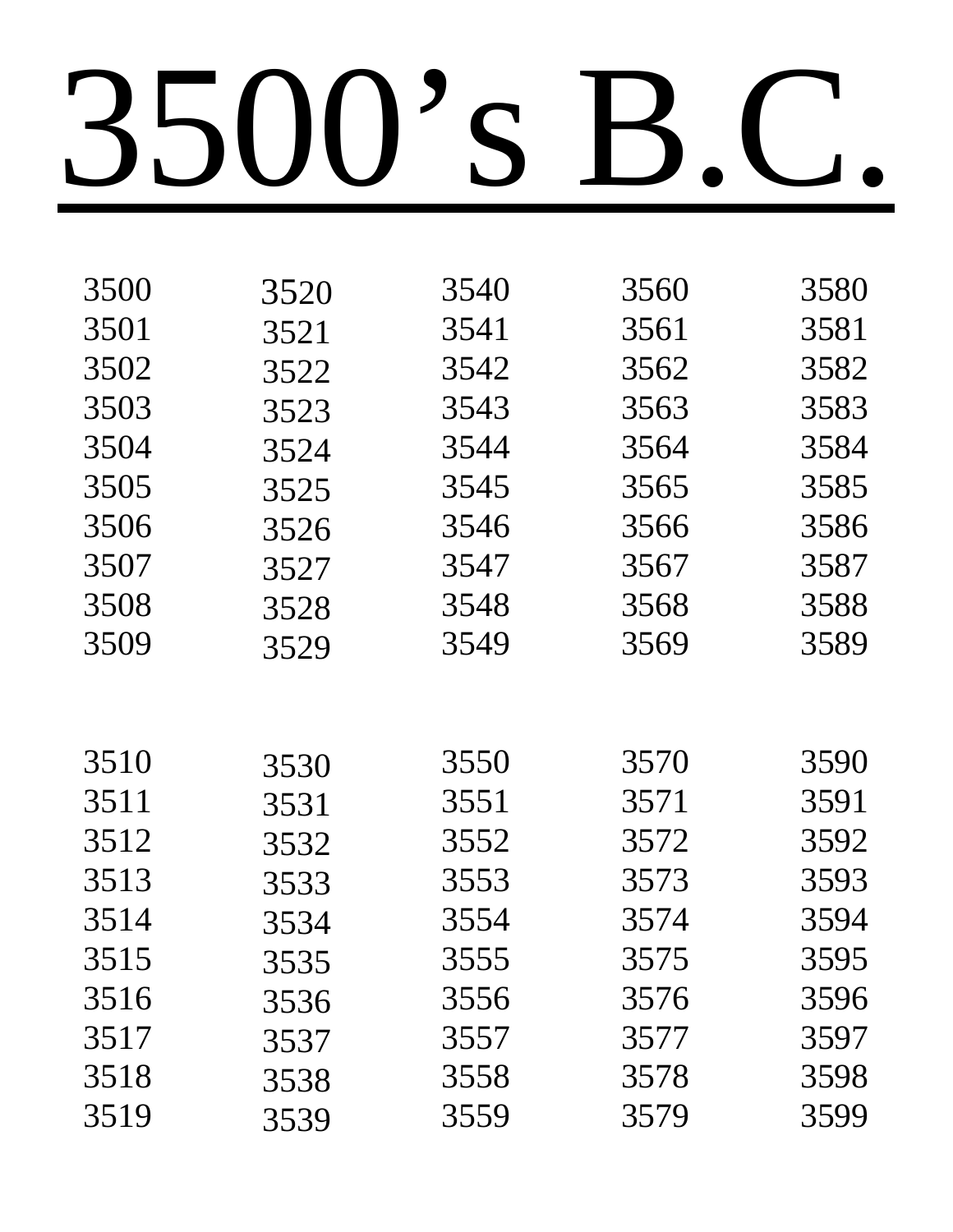| 3600 | 3620 | 3640 | 3660 | 3680 |
|------|------|------|------|------|
| 3601 | 3621 | 3641 | 3661 | 3681 |
| 3602 | 3622 | 3642 | 3662 | 3682 |
| 3603 | 3623 | 3643 | 3663 | 3683 |
| 3604 | 3624 | 3644 | 3664 | 3684 |
| 3605 | 3625 | 3645 | 3665 | 3685 |
| 3606 | 3626 | 3646 | 3666 | 3686 |
| 3607 | 3627 | 3647 | 3667 | 3687 |
| 3608 | 3628 | 3648 | 3668 | 3688 |
| 3609 | 3629 | 3649 | 3669 | 3689 |
|      |      |      |      |      |
|      |      |      |      |      |
| 3610 | 3630 | 3650 | 3670 | 3690 |
| 3611 | 3631 | 3651 | 3671 | 3691 |
| 3612 | 3632 | 3652 | 3672 | 3692 |
| 3613 | 3633 | 3653 | 3673 | 3693 |
| 3614 | 3634 | 3654 | 3674 | 3694 |
| 3615 | 3635 | 3655 | 3675 | 3695 |
| 3616 | 3636 | 3656 | 3676 | 3696 |
| 3617 | 3637 | 3657 | 3677 | 3697 |
| 3618 | 3638 | 3658 | 3678 | 3698 |
| 3619 | 3639 | 3659 | 3679 | 3699 |
|      |      |      |      |      |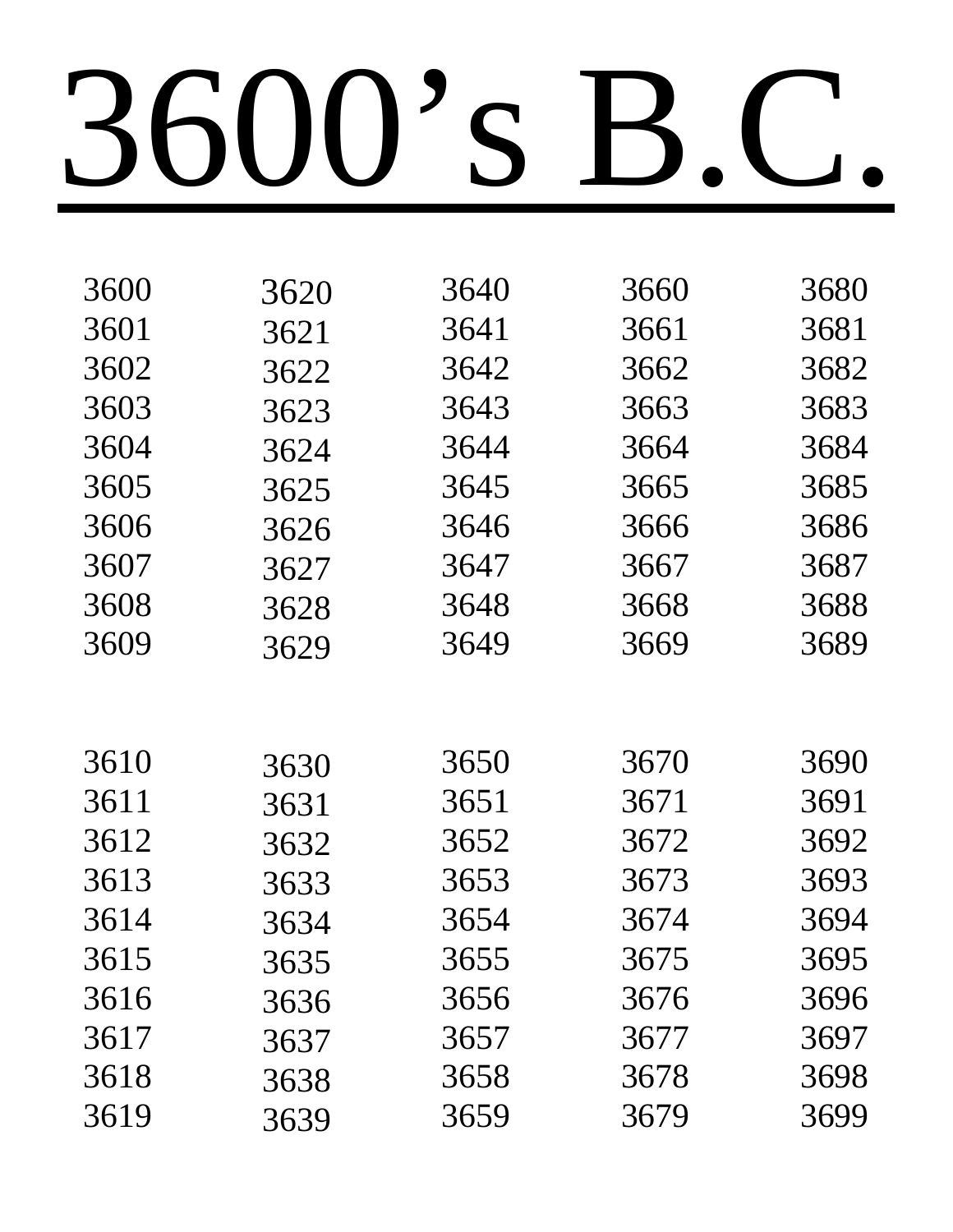| 3700 | 3720 | 3740 | 3760 | 3780 |
|------|------|------|------|------|
|      |      |      |      |      |
| 3701 | 3721 | 3741 | 3761 | 3781 |
| 3702 | 3722 | 3742 | 3762 | 3782 |
| 3703 | 3723 | 3743 | 3763 | 3783 |
| 3704 | 3724 | 3744 | 3764 | 3784 |
| 3705 | 3725 | 3745 | 3765 | 3785 |
| 3706 | 3726 | 3746 | 3766 | 3786 |
| 3707 | 3727 | 3747 | 3767 | 3787 |
| 3708 | 3728 | 3748 | 3768 | 3788 |
| 3709 | 3729 | 3749 | 3769 | 3789 |
|      |      |      |      |      |
|      |      |      |      |      |
| 3710 | 3730 | 3750 | 3770 | 3790 |
| 3711 | 3731 | 3751 | 3771 | 3791 |
| 3712 | 3732 | 3752 | 3772 | 3792 |
| 3713 | 3733 | 3753 | 3773 | 3793 |
| 3714 | 3734 | 3754 | 3774 | 3794 |
| 3715 | 3735 | 3755 | 3775 | 3795 |
| 3716 | 3736 | 3756 | 3776 | 3796 |
| 3717 | 3737 | 3757 | 3777 | 3797 |
| 3718 | 3738 | 3758 | 3778 | 3798 |
| 3719 | 3739 | 3759 | 3779 | 3799 |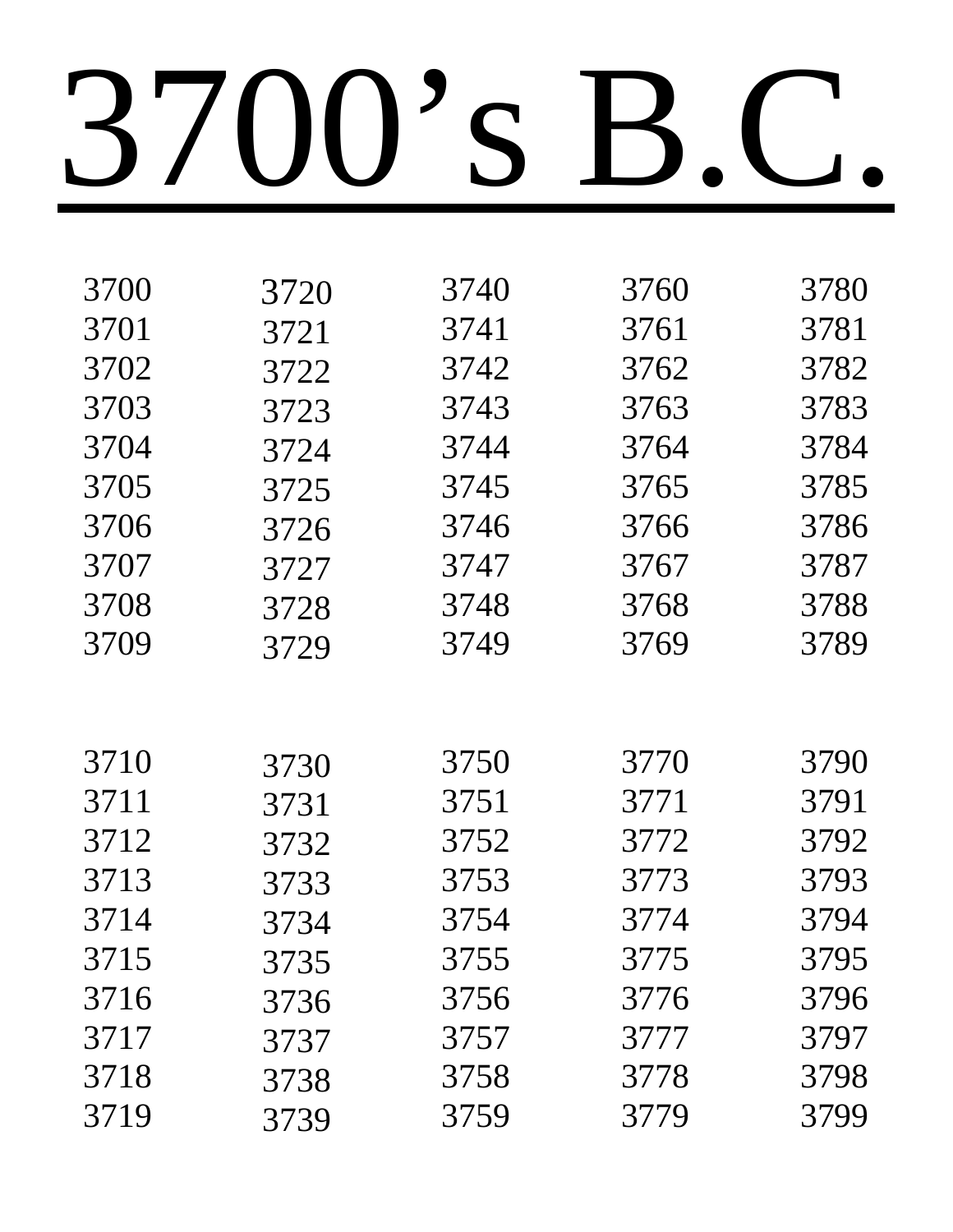| 3800 | 3820 | 3840 | 3860 | 3880 |
|------|------|------|------|------|
| 3801 | 3821 | 3841 | 3861 | 3881 |
| 3802 | 3822 | 3842 | 3862 | 3882 |
| 3803 | 3823 | 3843 | 3863 | 3883 |
| 3804 | 3824 | 3844 | 3864 | 3884 |
| 3805 | 3825 | 3845 | 3865 | 3885 |
| 3806 | 3826 | 3846 | 3866 | 3886 |
| 3807 | 3827 | 3847 | 3867 | 3887 |
| 3808 | 3828 | 3848 | 3868 | 3888 |
| 3809 | 3829 | 3849 | 3869 | 3889 |
|      |      |      |      |      |
|      |      |      |      |      |
| 3810 | 3830 | 3850 | 3870 | 3890 |
| 3811 | 3831 | 3851 | 3871 | 3891 |
| 3812 | 3832 | 3852 | 3872 | 3892 |
| 3813 | 3833 | 3853 | 3873 | 3893 |
| 3814 | 3834 | 3854 | 3874 | 3894 |
| 3815 | 3835 | 3855 | 3875 | 3895 |
| 3816 | 3836 | 3856 | 3876 | 3896 |
| 3817 | 3837 | 3857 | 3877 | 3897 |
| 3818 | 3838 | 3858 | 3878 | 3898 |
| 3819 | 3839 | 3859 | 3879 | 3899 |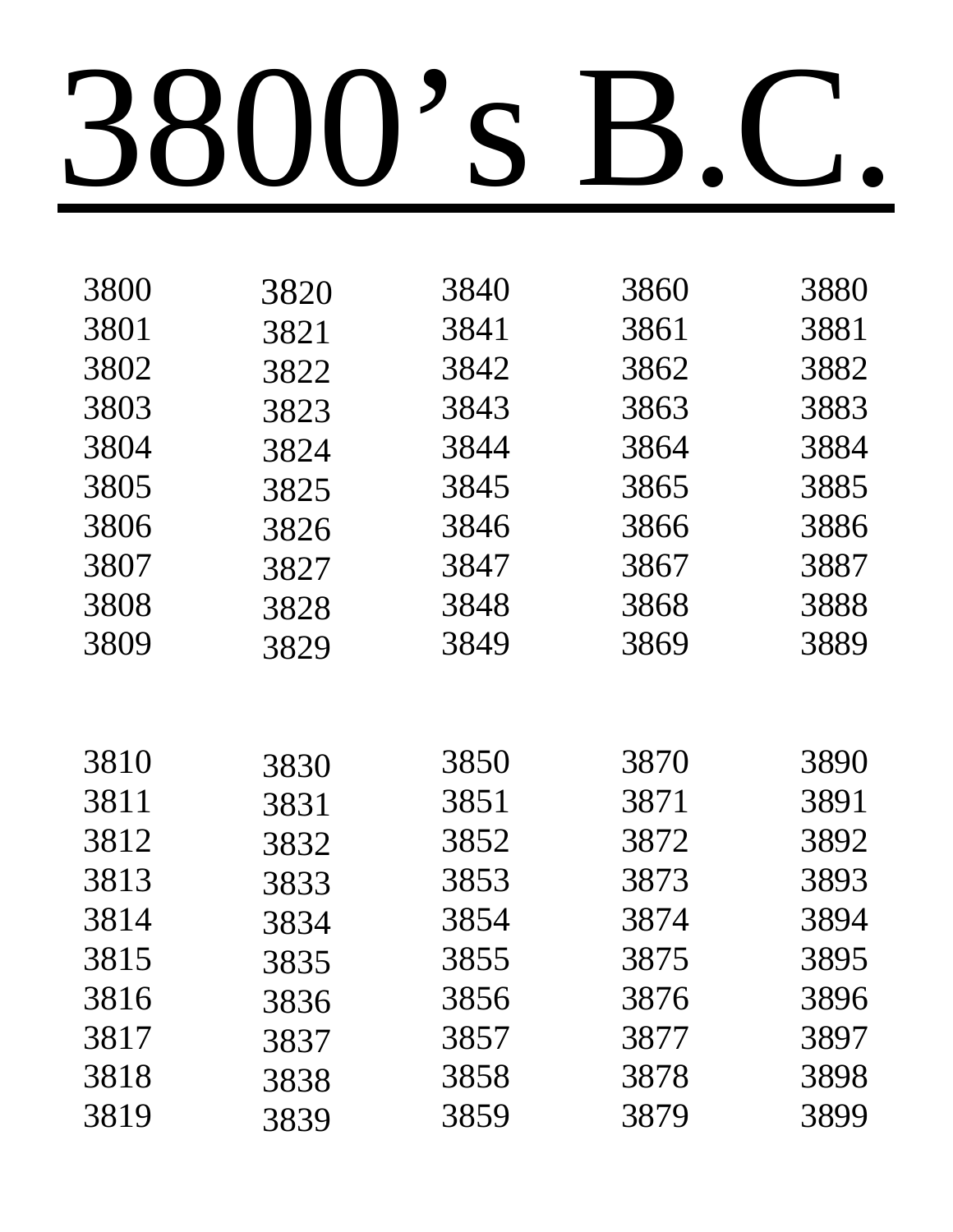| 3900 | 3920 | 3940 | 3960 | 3980 |
|------|------|------|------|------|
| 3901 | 3921 | 3941 | 3961 | 3981 |
| 3902 | 3922 | 3942 | 3962 | 3982 |
| 3903 | 3923 | 3943 | 3963 | 3983 |
| 3904 | 3924 | 3944 | 3964 | 3984 |
| 3905 | 3925 | 3945 | 3965 | 3985 |
| 3906 | 3926 | 3946 | 3966 | 3986 |
| 3907 | 3927 | 3947 | 3967 | 3987 |
| 3908 | 3928 | 3948 | 3968 | 3988 |
| 3909 | 3929 | 3949 | 3969 | 3989 |
|      |      |      |      |      |
|      |      |      |      |      |
| 3910 | 3930 | 3950 | 3970 | 3990 |
| 3911 | 3931 | 3951 | 3971 | 3991 |
| 3912 | 3932 | 3952 | 3972 | 3992 |
| 3913 | 3933 | 3953 | 3973 | 3993 |
| 3914 | 3934 | 3954 | 3974 | 3994 |
| 3915 | 3935 | 3955 | 3975 | 3995 |
| 3916 | 3936 | 3956 | 3976 | 3996 |
| 3917 | 3937 | 3957 | 3977 | 3997 |
| 3918 | 3938 | 3958 | 3978 | 3998 |
| 3919 | 3939 | 3959 | 3979 | 3999 |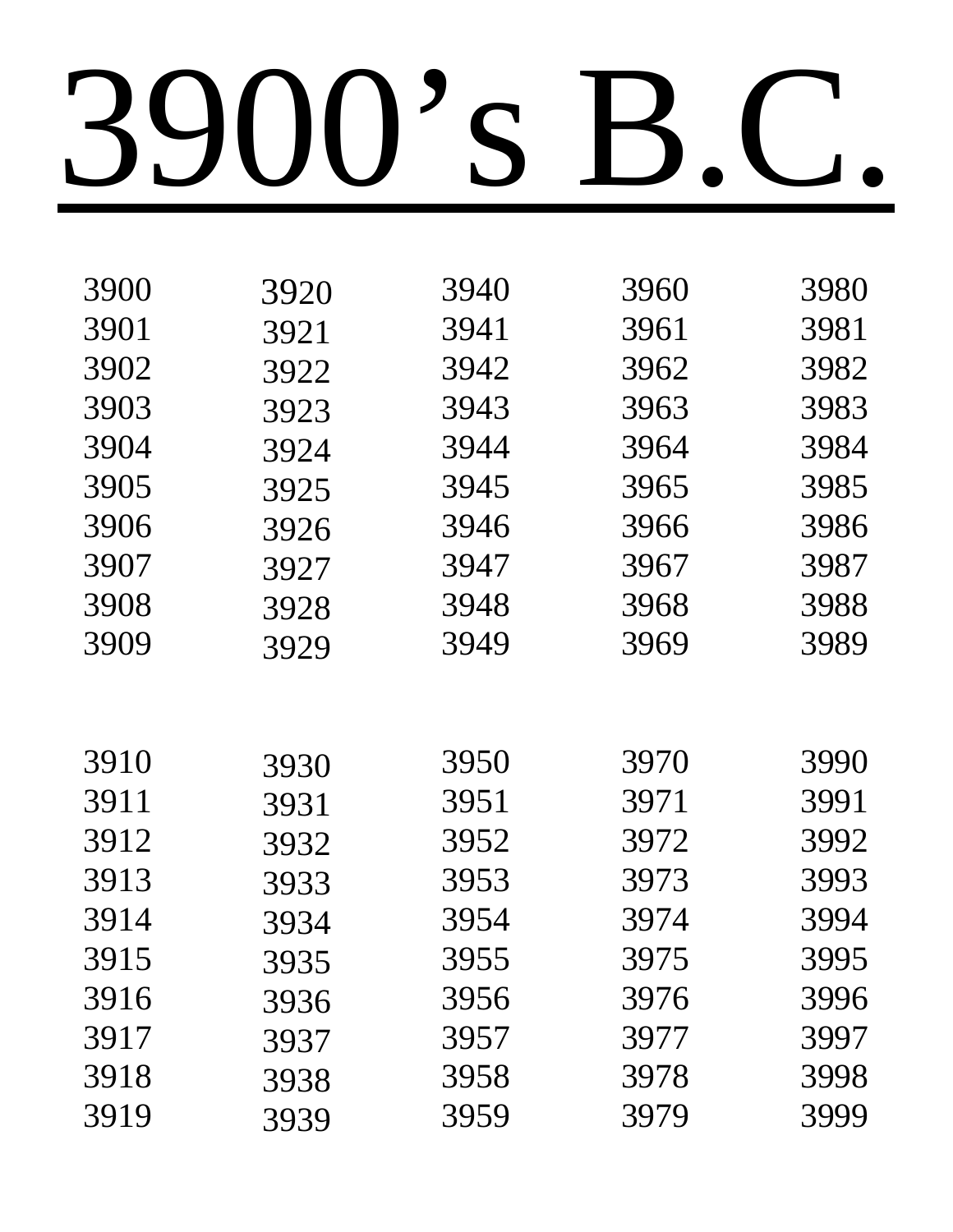| 4020 | 4040 | 4060 | 4080 |
|------|------|------|------|
| 4021 | 4041 | 4061 | 4081 |
| 4022 | 4042 | 4062 | 4082 |
| 4023 | 4043 | 4063 | 4083 |
| 4024 | 4044 | 4064 | 4084 |
| 4025 | 4045 | 4065 | 4085 |
| 4026 | 4046 | 4066 | 4086 |
| 4027 | 4047 | 4067 | 4087 |
| 4028 | 4048 | 4068 | 4088 |
| 4029 | 4049 | 4069 | 4089 |
|      |      |      |      |
|      |      |      |      |
| 4030 | 4050 | 4070 | 4090 |
| 4031 | 4051 | 4071 | 4091 |
| 4032 | 4052 | 4072 | 4092 |
| 4033 | 4053 | 4073 | 4093 |
| 4034 | 4054 | 4074 | 4094 |
| 4035 | 4055 | 4075 | 4095 |
| 4036 | 4056 | 4076 | 4096 |
| 4037 | 4057 | 4077 | 4097 |
|      |      |      |      |
| 4038 | 4058 | 4078 | 4098 |
|      |      |      |      |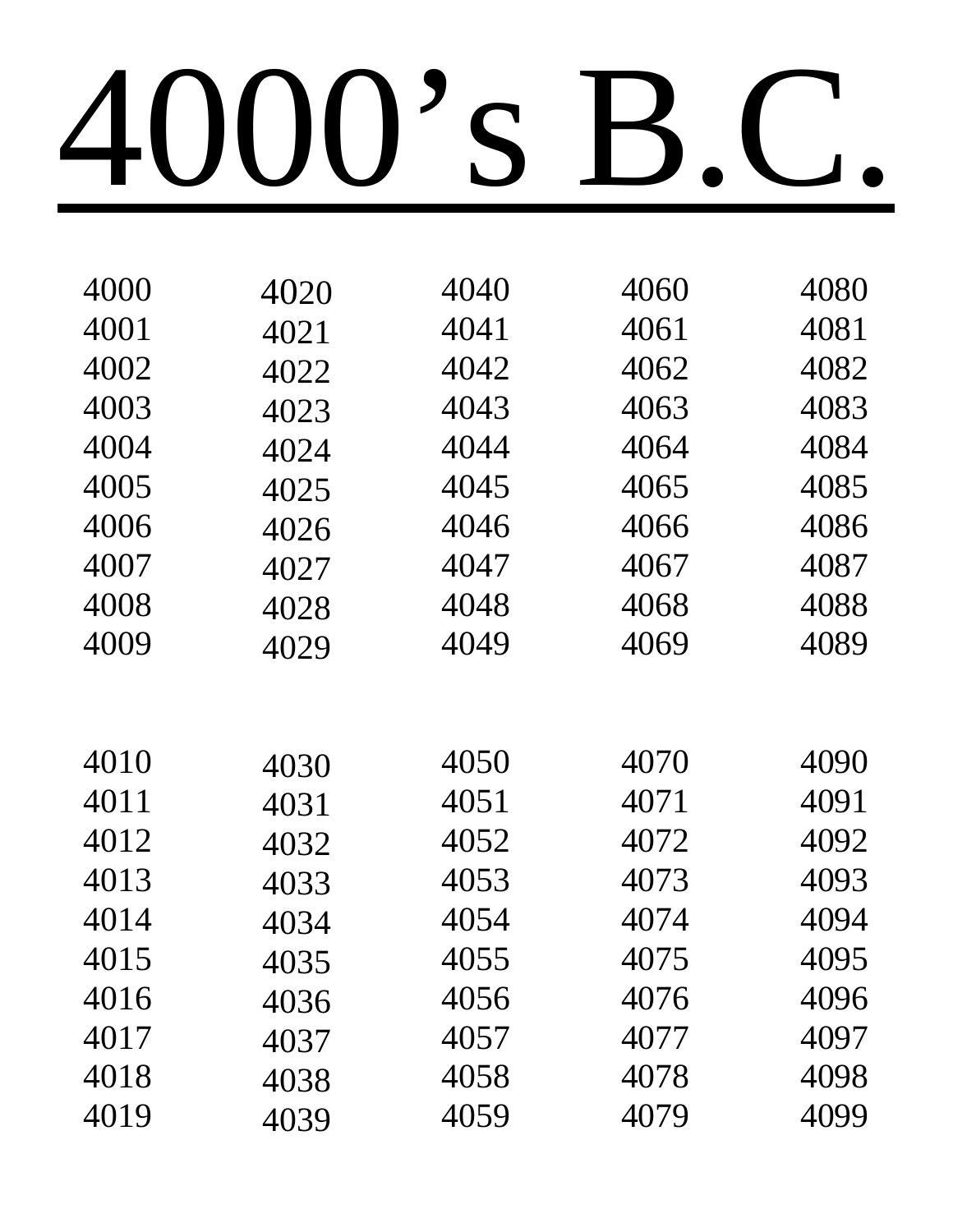| 4100 | 4120 | 4140 | 4160 | 4180 |
|------|------|------|------|------|
| 4101 | 4121 | 4141 | 4161 | 4181 |
| 4102 | 4122 | 4142 | 4162 | 4182 |
| 4103 | 4123 | 4143 | 4163 | 4183 |
| 4104 | 4124 | 4144 | 4164 | 4184 |
| 4105 | 4125 | 4145 | 4165 | 4185 |
| 4106 | 4126 | 4146 | 4166 | 4186 |
| 4107 | 4127 | 4147 | 4167 | 4187 |
| 4108 | 4128 | 4148 | 4168 | 4188 |
| 4109 | 4129 | 4149 | 4169 | 4189 |
|      |      |      |      |      |
|      |      |      |      |      |
| 4110 | 4130 | 4150 | 4170 | 4190 |
| 4111 | 4131 | 4151 | 4171 | 4191 |
| 4112 | 4132 | 4152 | 4172 | 4192 |
| 4113 | 4133 | 4153 | 4173 | 4193 |
| 4114 | 4134 | 4154 | 4174 | 4194 |
| 4115 | 4135 | 4155 | 4175 | 4195 |
| 4116 | 4136 | 4156 | 4176 | 4196 |
| 4117 | 4137 | 4157 | 4177 | 4197 |
| 4118 | 4138 | 4158 | 4178 | 4198 |
| 4119 | 4139 | 4159 | 4179 | 4199 |
|      |      |      |      |      |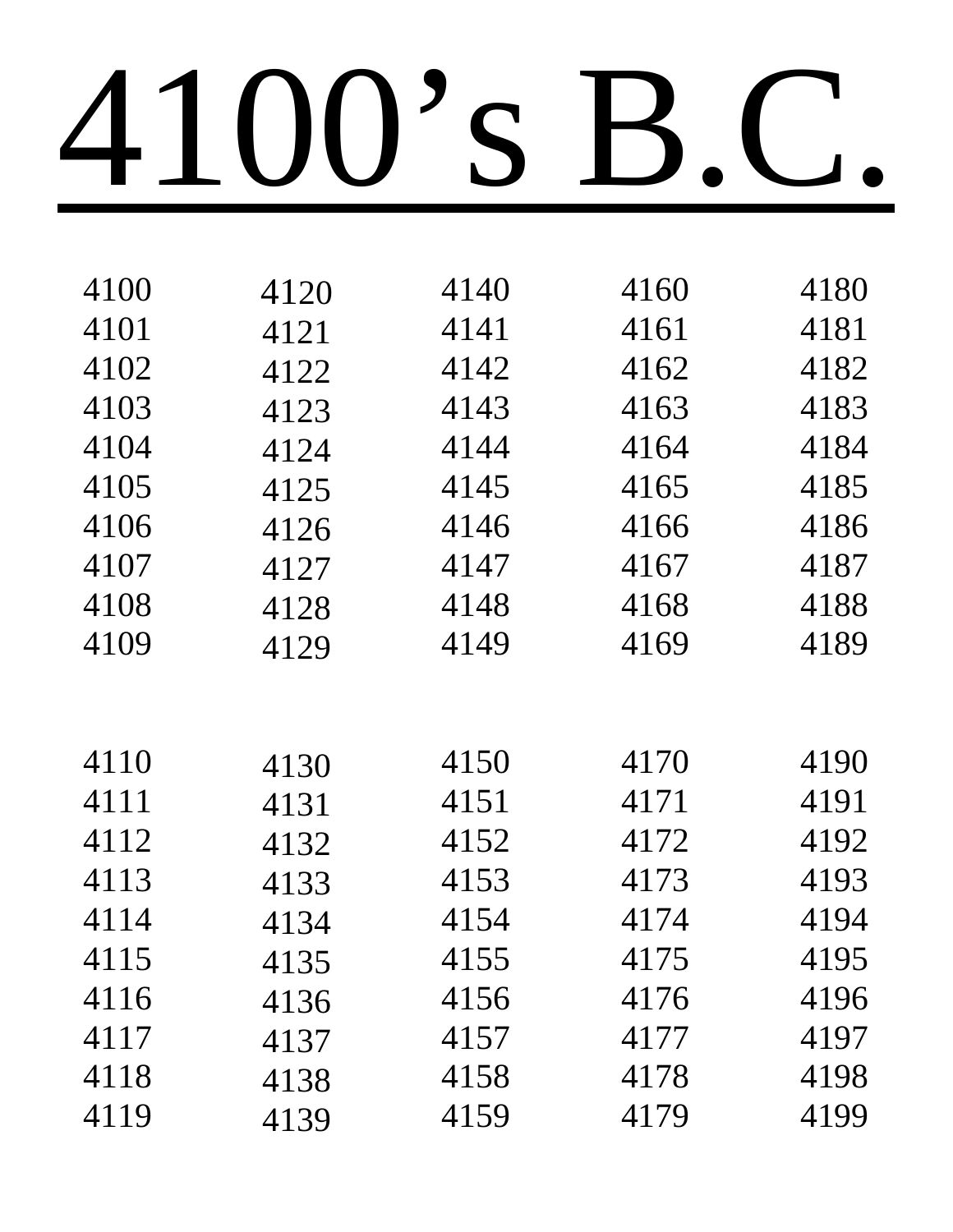| 4200 | 4220 | 4240 | 4260 | 4280 |
|------|------|------|------|------|
| 4201 | 4221 | 4241 | 4261 | 4281 |
| 4202 | 4222 | 4242 | 4262 | 4282 |
| 4203 | 4223 | 4243 | 4263 | 4283 |
| 4204 | 4224 | 4244 | 4264 | 4284 |
| 4205 | 4225 | 4245 | 4265 | 4285 |
| 4206 | 4226 | 4246 | 4266 | 4286 |
| 4207 | 4227 | 4247 | 4267 | 4287 |
| 4208 | 4228 | 4248 | 4268 | 4288 |
| 4209 | 4229 | 4249 | 4269 | 4289 |
|      |      |      |      |      |
|      |      |      |      |      |
| 4210 | 4230 | 4250 | 4270 | 4290 |
| 4211 | 4231 | 4251 | 4271 | 4291 |
| 4212 | 4232 | 4252 | 4272 | 4292 |
| 4213 | 4233 | 4253 | 4273 | 4293 |
| 4214 | 4234 | 4254 | 4274 | 4294 |
| 4215 | 4235 | 4255 | 4275 | 4295 |
| 4216 | 4236 | 4256 | 4276 | 4296 |
| 4217 | 4237 | 4257 | 4277 | 4297 |
| 4218 | 4238 | 4258 | 4278 | 4298 |
| 4219 | 4239 | 4259 | 4279 | 4299 |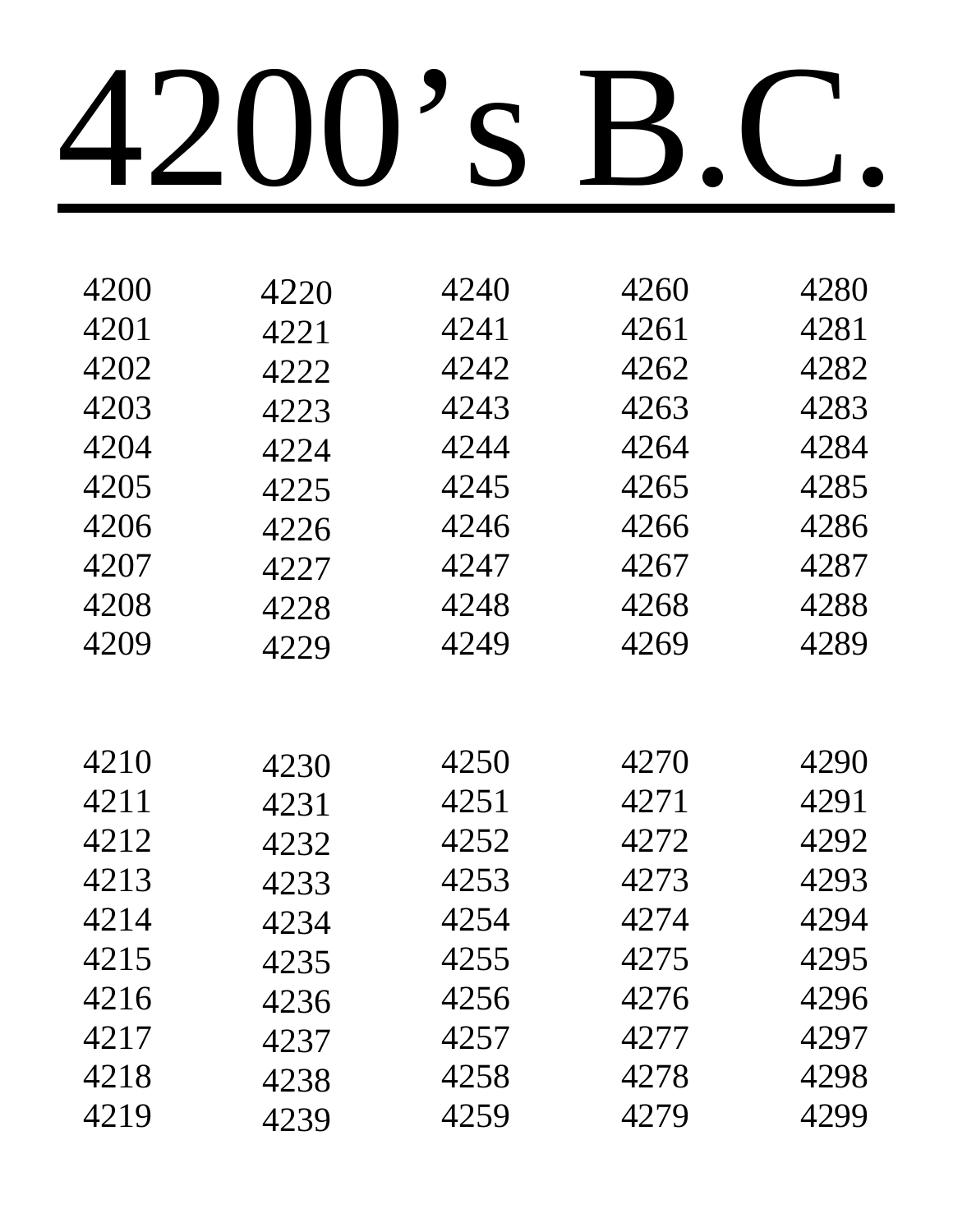| 4320 | 4340 | 4360 | 4380 |
|------|------|------|------|
| 4321 | 4341 | 4361 | 4381 |
| 4322 | 4342 | 4362 | 4382 |
| 4323 | 4343 | 4363 | 4383 |
| 4324 | 4344 | 4364 | 4384 |
| 4325 | 4345 | 4365 | 4385 |
| 4326 | 4346 | 4366 | 4386 |
| 4327 | 4347 | 4367 | 4387 |
| 4328 | 4348 | 4368 | 4388 |
| 4329 | 4349 | 4369 | 4389 |
|      |      |      |      |
|      |      |      |      |
| 4330 | 4350 | 4370 | 4390 |
| 4331 | 4351 | 4371 | 4391 |
| 4332 | 4352 | 4372 | 4392 |
| 4333 | 4353 | 4373 | 4393 |
| 4334 | 4354 | 4374 | 4394 |
| 4335 | 4355 | 4375 | 4395 |
| 4336 | 4356 | 4376 | 4396 |
| 4337 | 4357 | 4377 | 4397 |
| 4338 | 4358 | 4378 | 4398 |
| 4339 | 4359 | 4379 | 4399 |
|      |      |      |      |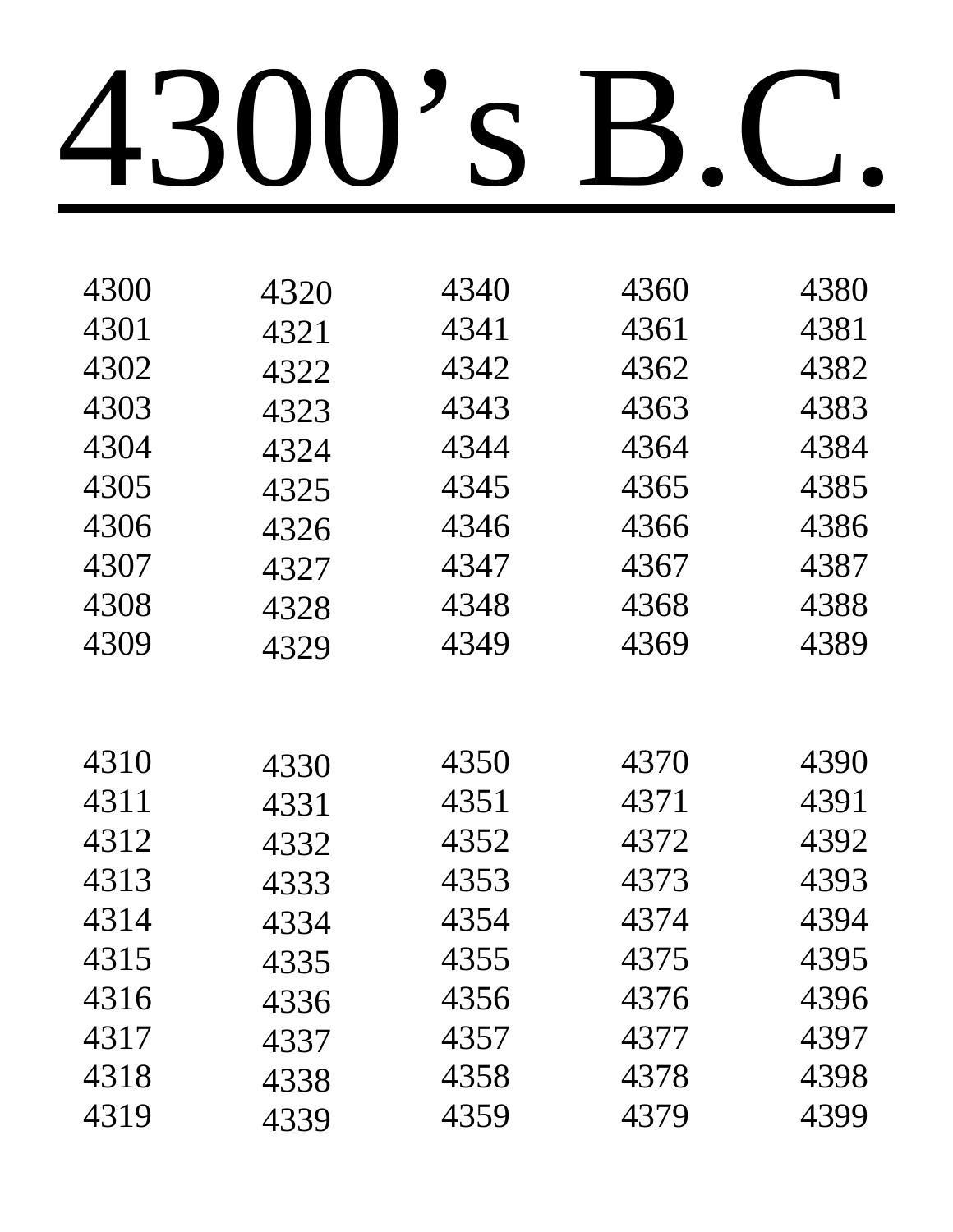| 4400 | 4420 | 4440 | 4460 | 4480 |
|------|------|------|------|------|
| 4401 | 4421 | 4441 | 4461 | 4481 |
| 4402 | 4422 | 4442 | 4462 | 4482 |
| 4403 | 4423 | 4443 | 4463 | 4483 |
| 4404 | 4424 | 4444 | 4464 | 4484 |
| 4405 | 4425 | 4445 | 4465 | 4485 |
| 4406 | 4426 | 4446 | 4466 | 4486 |
| 4407 | 4427 | 4447 | 4467 | 4487 |
| 4408 | 4428 | 4448 | 4468 | 4488 |
| 4409 | 4429 | 4449 | 4469 | 4489 |
|      |      |      |      |      |
|      |      |      |      |      |
| 4410 | 4430 | 4450 | 4470 | 4490 |
| 4411 | 4431 | 4451 | 4471 | 4491 |
| 4412 | 4432 | 4452 | 4472 | 4492 |
| 4413 | 4433 | 4453 | 4473 | 4493 |
| 4414 | 4434 | 4454 | 4474 | 4494 |
| 4415 | 4435 | 4455 | 4475 | 4495 |
| 4416 | 4436 | 4456 | 4476 | 4496 |
| 4417 | 4437 | 4457 | 4477 | 4497 |
| 4418 | 4438 | 4458 | 4478 | 4498 |
| 4419 | 4439 | 4459 | 4479 | 4499 |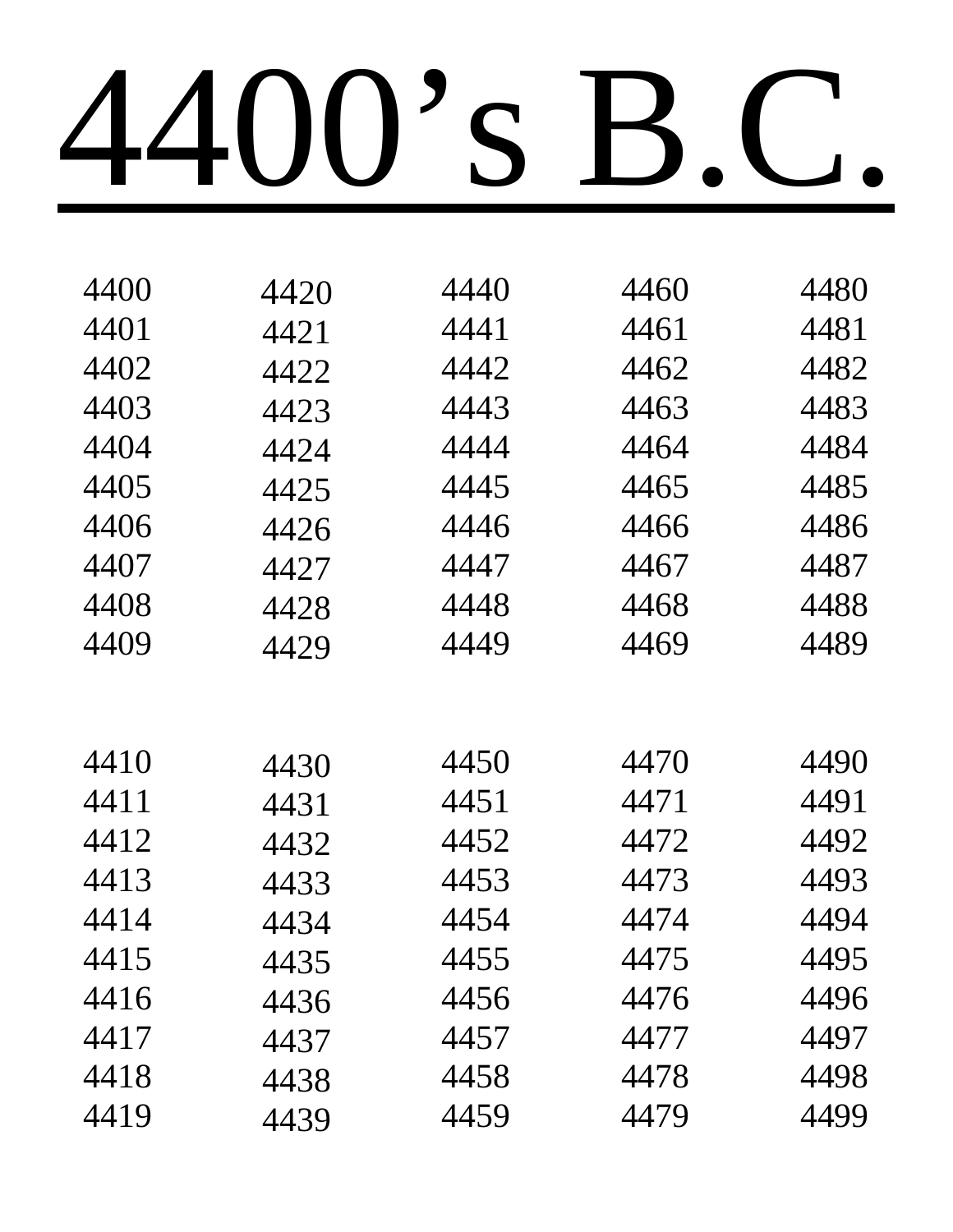| 4500 | 4520 | 4540 | 4560 | 4580 |
|------|------|------|------|------|
| 4501 | 4521 | 4541 | 4561 | 4581 |
| 4502 | 4522 | 4542 | 4562 | 4582 |
| 4503 | 4523 | 4543 | 4563 | 4583 |
| 4504 | 4524 | 4544 | 4564 | 4584 |
| 4505 | 4525 | 4545 | 4565 | 4585 |
| 4506 | 4526 | 4546 | 4566 | 4586 |
| 4507 | 4527 | 4547 | 4567 | 4587 |
| 4508 | 4528 | 4548 | 4568 | 4588 |
| 4509 | 4529 | 4549 | 4569 | 4589 |
|      |      |      |      |      |
|      |      |      |      |      |
| 4510 | 4530 | 4550 | 4570 | 4590 |
| 4511 | 4531 | 4551 | 4571 | 4591 |
| 4512 | 4532 | 4552 | 4572 | 4592 |
| 4513 | 4533 | 4553 | 4573 | 4593 |
| 4514 | 4534 | 4554 | 4574 | 4594 |
| 4515 | 4535 | 4555 | 4575 | 4595 |
| 4516 | 4536 | 4556 | 4576 | 4596 |
| 4517 | 4537 | 4557 | 4577 | 4597 |
| 4518 | 4538 | 4558 | 4578 | 4598 |
| 4519 | 4539 | 4559 | 4579 | 4599 |
|      |      |      |      |      |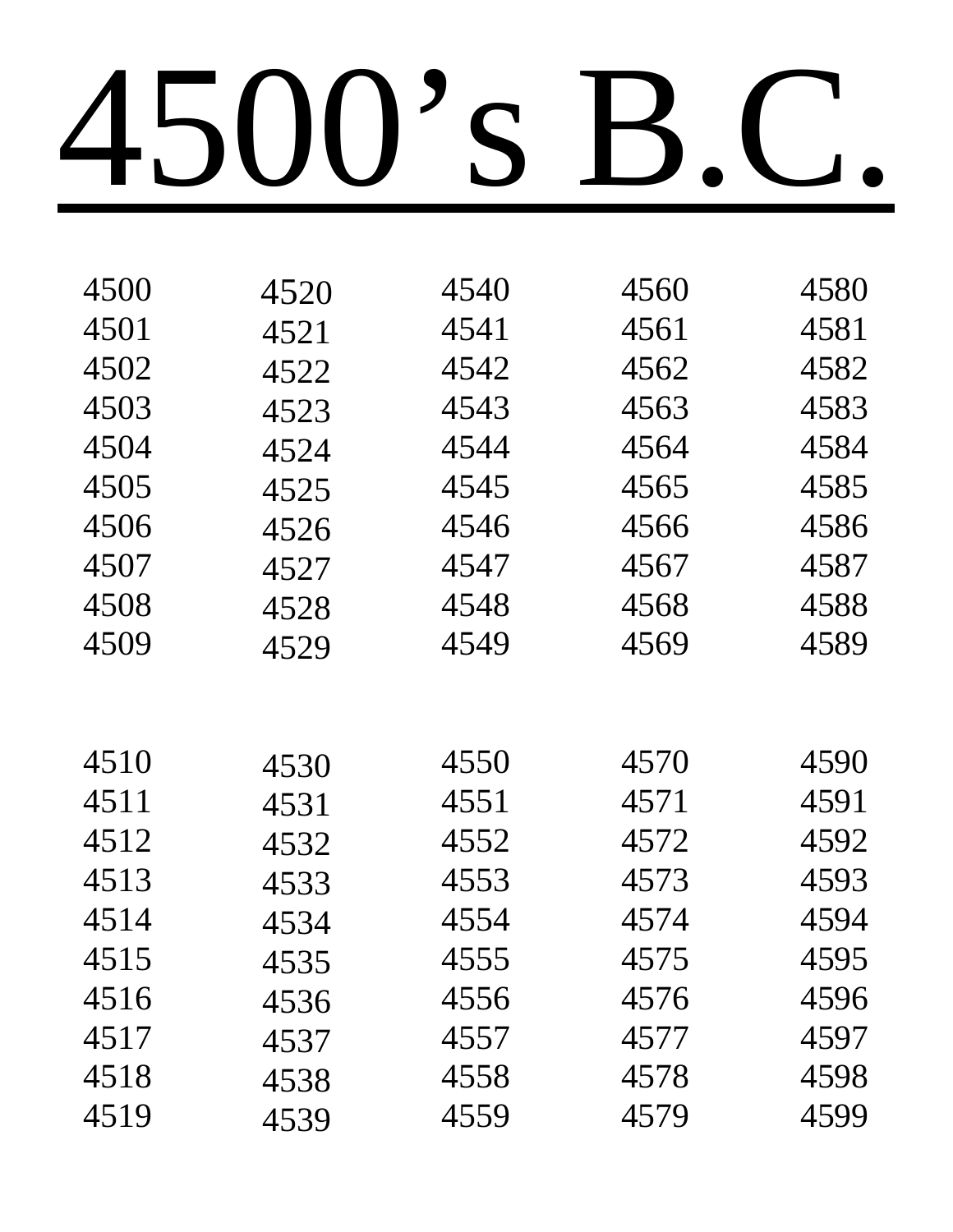| 4600 | 4620 | 4640 | 4660 | 4680 |
|------|------|------|------|------|
| 4601 | 4621 | 4641 | 4661 | 4681 |
| 4602 | 4622 | 4642 | 4662 | 4682 |
| 4603 | 4623 | 4643 | 4663 | 4683 |
| 4604 | 4624 | 4644 | 4664 | 4684 |
| 4605 | 4625 | 4645 | 4665 | 4685 |
| 4606 | 4626 | 4646 | 4666 | 4686 |
| 4607 | 4627 | 4647 | 4667 | 4687 |
| 4608 | 4628 | 4648 | 4668 | 4688 |
| 4609 | 4629 | 4649 | 4669 | 4689 |
|      |      |      |      |      |
|      |      |      |      |      |
| 4610 | 4630 | 4650 | 4670 | 4690 |
| 4611 | 4631 | 4651 | 4671 | 4691 |
| 4612 | 4632 | 4652 | 4672 | 4692 |
| 4613 | 4633 | 4653 | 4673 | 4693 |
| 4614 | 4634 | 4654 | 4674 | 4694 |
| 4615 | 4635 | 4655 | 4675 | 4695 |
| 4616 | 4636 | 4656 | 4676 | 4696 |
| 4617 | 4637 | 4657 | 4677 | 4697 |
| 4618 | 4638 | 4658 | 4678 | 4698 |
| 4619 | 4639 | 4659 | 4679 | 4699 |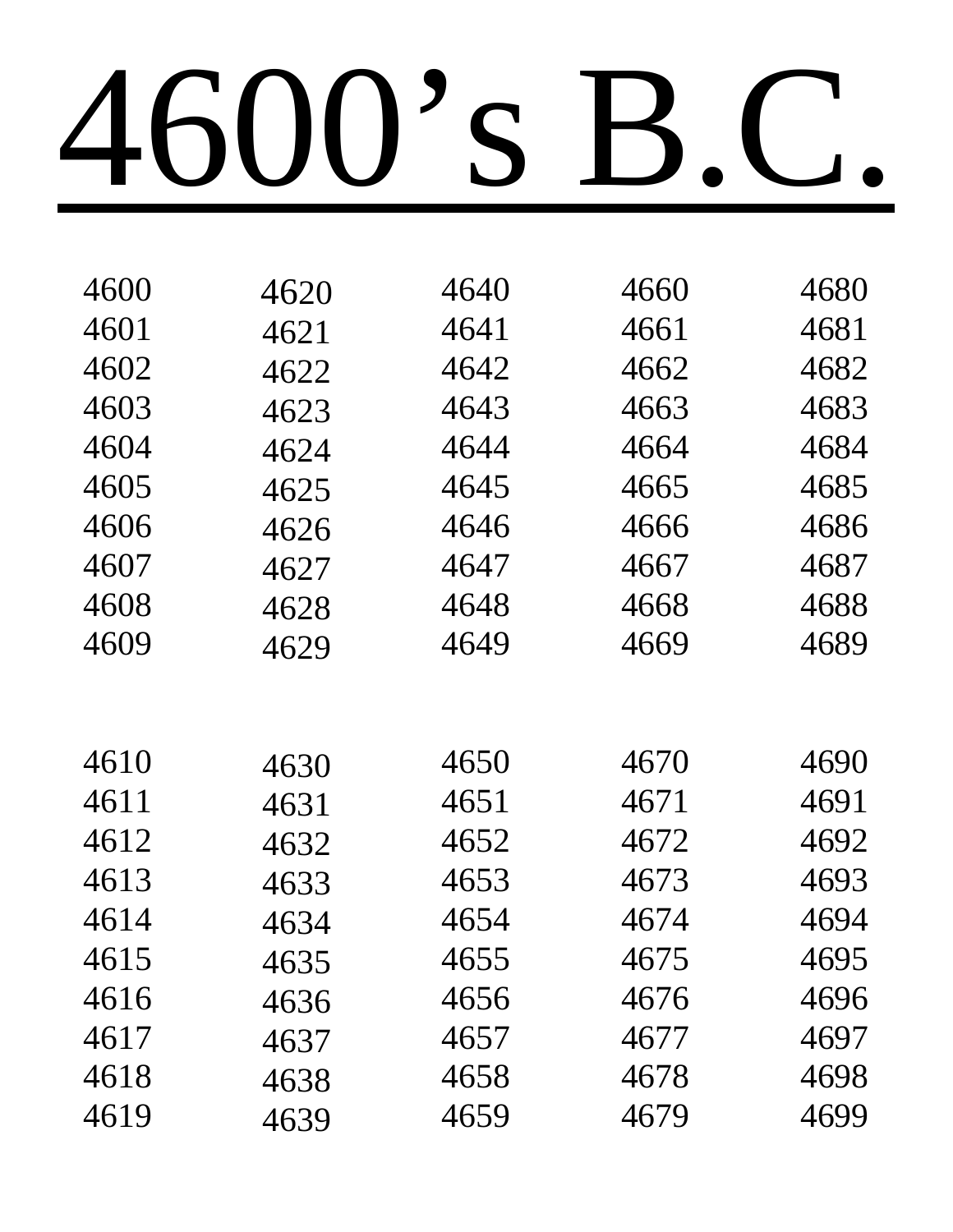| 4720 | 4740 | 4760 | 4780 |
|------|------|------|------|
| 4721 | 4741 | 4761 | 4781 |
| 4722 | 4742 | 4762 | 4782 |
| 4723 | 4743 | 4763 | 4783 |
| 4724 | 4744 | 4764 | 4784 |
| 4725 | 4745 | 4765 | 4785 |
| 4726 | 4746 | 4766 | 4786 |
| 4727 | 4747 | 4767 | 4787 |
| 4728 | 4748 | 4768 | 4788 |
| 4729 | 4749 | 4769 | 4789 |
|      |      |      |      |
|      |      |      |      |
| 4730 | 4750 | 4770 | 4790 |
| 4731 | 4751 | 4771 | 4791 |
| 4732 | 4752 | 4772 | 4792 |
| 4733 | 4753 | 4773 | 4793 |
| 4734 | 4754 | 4774 | 4794 |
| 4735 | 4755 | 4775 | 4795 |
| 4736 | 4756 | 4776 | 4796 |
| 4737 | 4757 | 4777 | 4797 |
|      |      |      |      |
| 4738 | 4758 | 4778 | 4798 |
|      |      |      |      |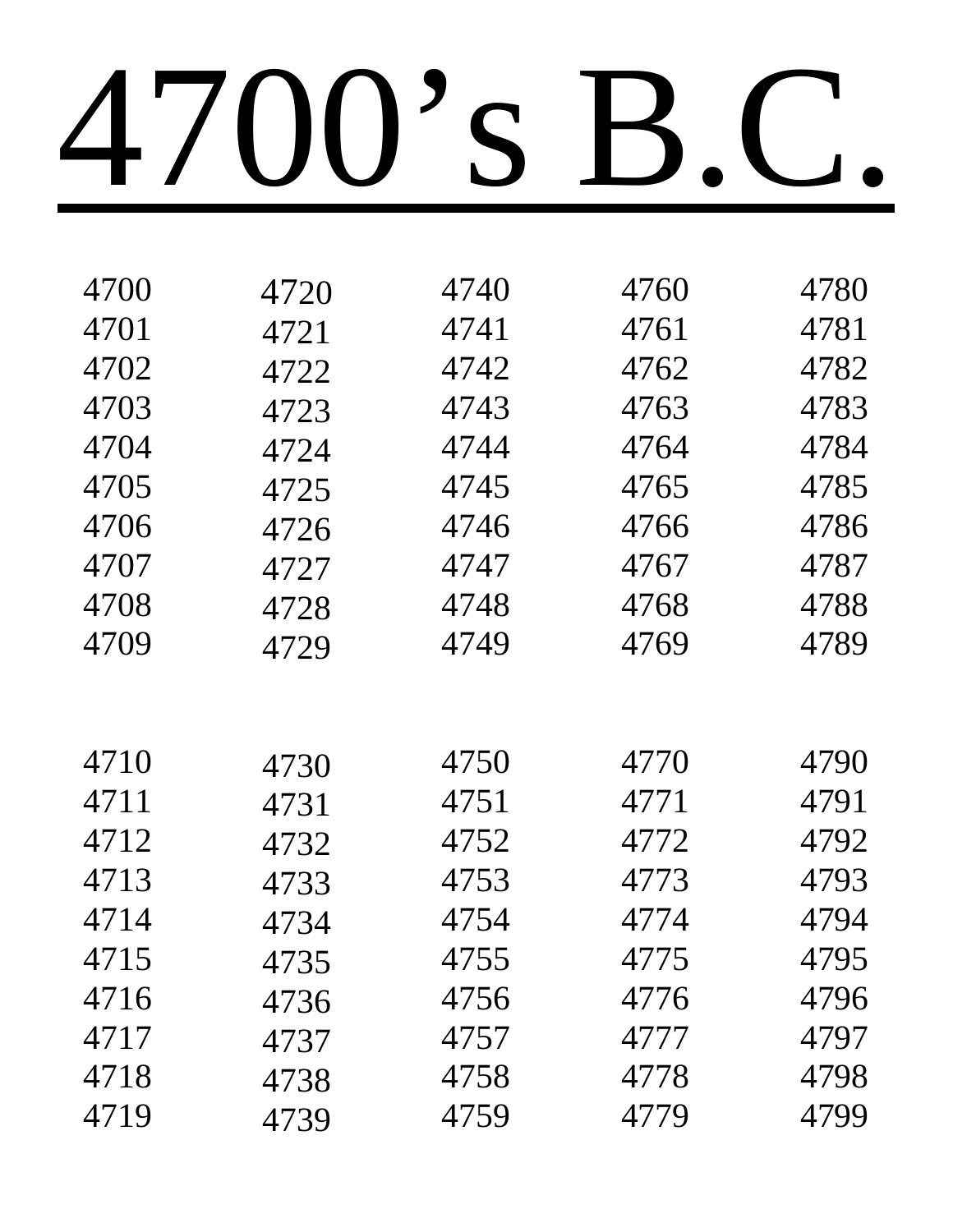| 4800 | 4820 | 4840 | 4860 | 4880 |
|------|------|------|------|------|
| 4801 | 4821 | 4841 | 4861 | 4881 |
| 4802 | 4822 | 4842 | 4862 | 4882 |
| 4803 | 4823 | 4843 | 4863 | 4883 |
| 4804 | 4824 | 4844 | 4864 | 4884 |
| 4805 | 4825 | 4845 | 4865 | 4885 |
| 4806 | 4826 | 4846 | 4866 | 4886 |
| 4807 | 4827 | 4847 | 4867 | 4887 |
| 4808 | 4828 | 4848 | 4868 | 4888 |
| 4809 | 4829 | 4849 | 4869 | 4889 |
|      |      |      |      |      |
|      |      |      |      |      |
| 4810 | 4830 | 4850 | 4870 | 4890 |
| 4811 | 4831 | 4851 | 4871 | 4891 |
| 4812 | 4832 | 4852 | 4872 | 4892 |
| 4813 | 4833 | 4853 | 4873 | 4893 |
| 4814 | 4834 | 4854 | 4874 | 4894 |
| 4815 | 4835 | 4855 | 4875 | 4895 |
| 4816 | 4836 | 4856 | 4876 | 4896 |
| 4817 | 4837 | 4857 | 4877 | 4897 |
| 4818 | 4838 | 4858 | 4878 | 4898 |
| 4819 | 4839 | 4859 | 4879 | 4899 |
|      |      |      |      |      |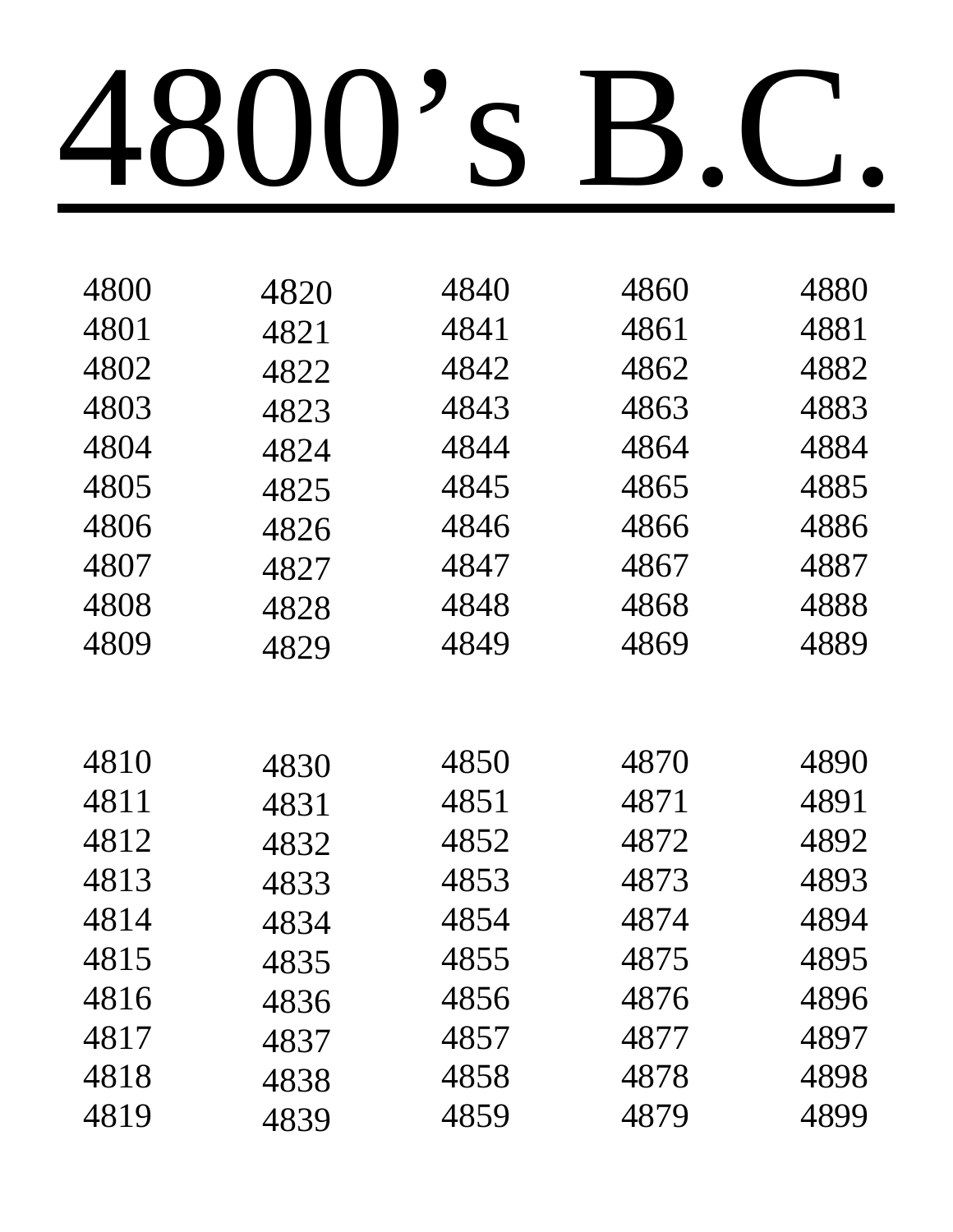| 4900 | 4920 | 4940 | 4960 | 4980 |
|------|------|------|------|------|
| 4901 | 4921 | 4941 | 4961 | 4981 |
| 4902 | 4922 | 4942 | 4962 | 4982 |
| 4903 | 4923 | 4943 | 4963 | 4983 |
| 4904 | 4924 | 4944 | 4964 | 4984 |
| 4905 | 4925 | 4945 | 4965 | 4985 |
| 4906 | 4926 | 4946 | 4966 | 4986 |
| 4907 | 4927 | 4947 | 4967 | 4987 |
| 4908 | 4928 | 4948 | 4968 | 4988 |
| 4909 | 4929 | 4949 | 4969 | 4989 |
|      |      |      |      |      |
|      |      |      |      |      |
| 4910 | 4930 | 4950 | 4970 | 4990 |
| 4911 | 4931 | 4951 | 4971 | 4991 |
| 4912 | 4932 | 4952 | 4972 | 4992 |
| 4913 | 4933 | 4953 | 4973 | 4993 |
| 4914 | 4934 | 4954 | 4974 | 4994 |
| 4915 | 4935 | 4955 | 4975 | 4995 |
| 4916 | 4936 | 4956 | 4976 | 4996 |
| 4917 | 4937 | 4957 | 4977 | 4997 |
| 4918 | 4938 | 4958 | 4978 | 4998 |
| 4919 | 4939 | 4959 | 4979 | 4999 |